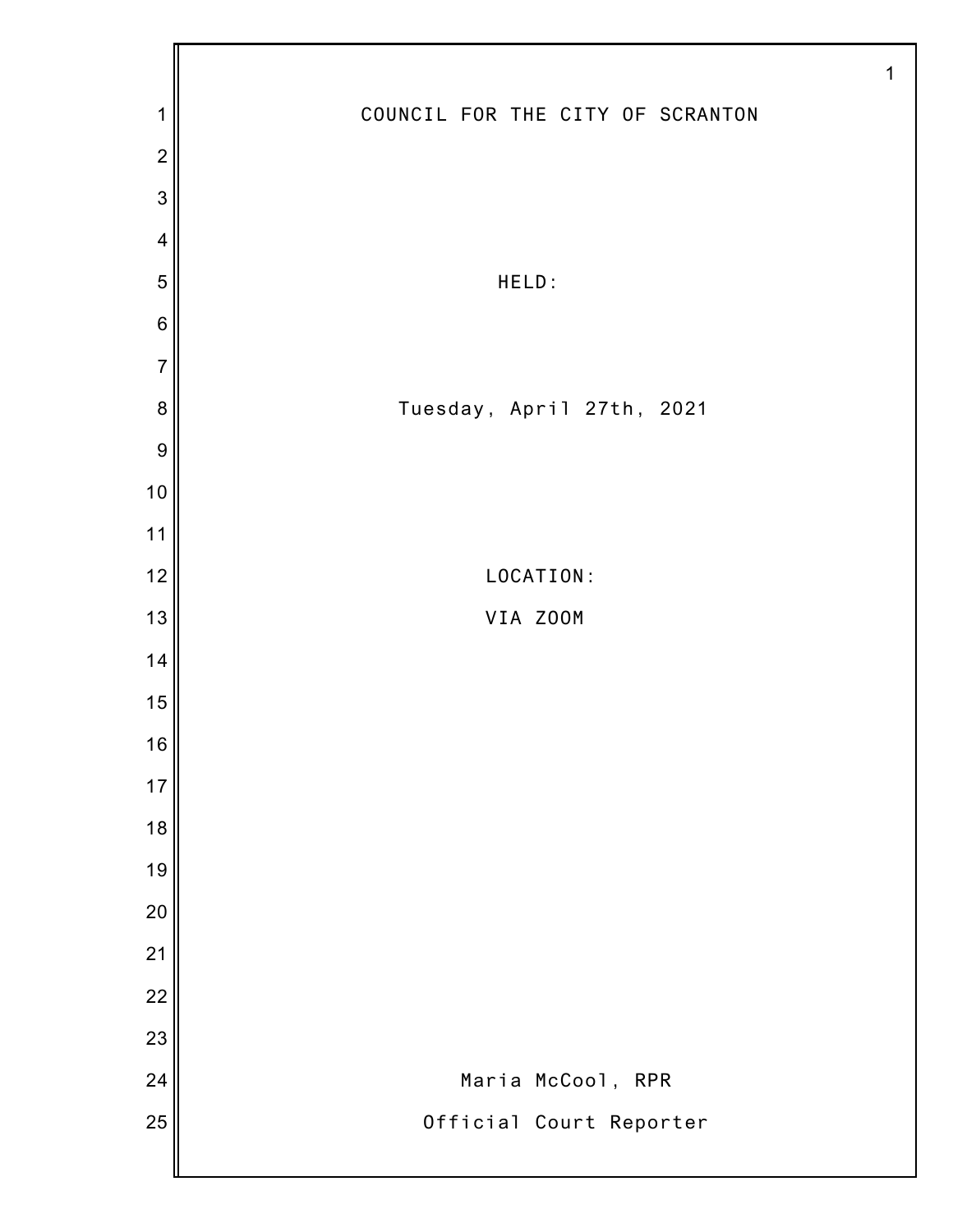| $\overline{1}$   | COUNCIL MEMBERS:                             |
|------------------|----------------------------------------------|
| $\overline{2}$   |                                              |
| 3                | WILLIAM GAUGHAN, PRESIDENT                   |
| $\overline{4}$   | KYLE DONAHUE, VICE PRESIDENT                 |
| 5                | MARK MCANDREW                                |
| $6\phantom{1}6$  | JESSICA ROTHCHILD                            |
| $\overline{7}$   | THOMAS SCHUSTER                              |
| 8                |                                              |
| $\boldsymbol{9}$ | LORI REED, CITY CLERK                        |
| 10               | KATHY CARRERA, ASSISTANT CITY CLERK - ABSENT |
| 11               | KEVIN HAYES, COUNCIL SOLICITOR               |
| 12               |                                              |
| 13               |                                              |
| 14               |                                              |
| 15               |                                              |
| 16               |                                              |
| 17               |                                              |
| 18               |                                              |
| 19               |                                              |
| 20               |                                              |
| 21               |                                              |
| 22               |                                              |
| 23               |                                              |
| 24               |                                              |
| 25               |                                              |
|                  |                                              |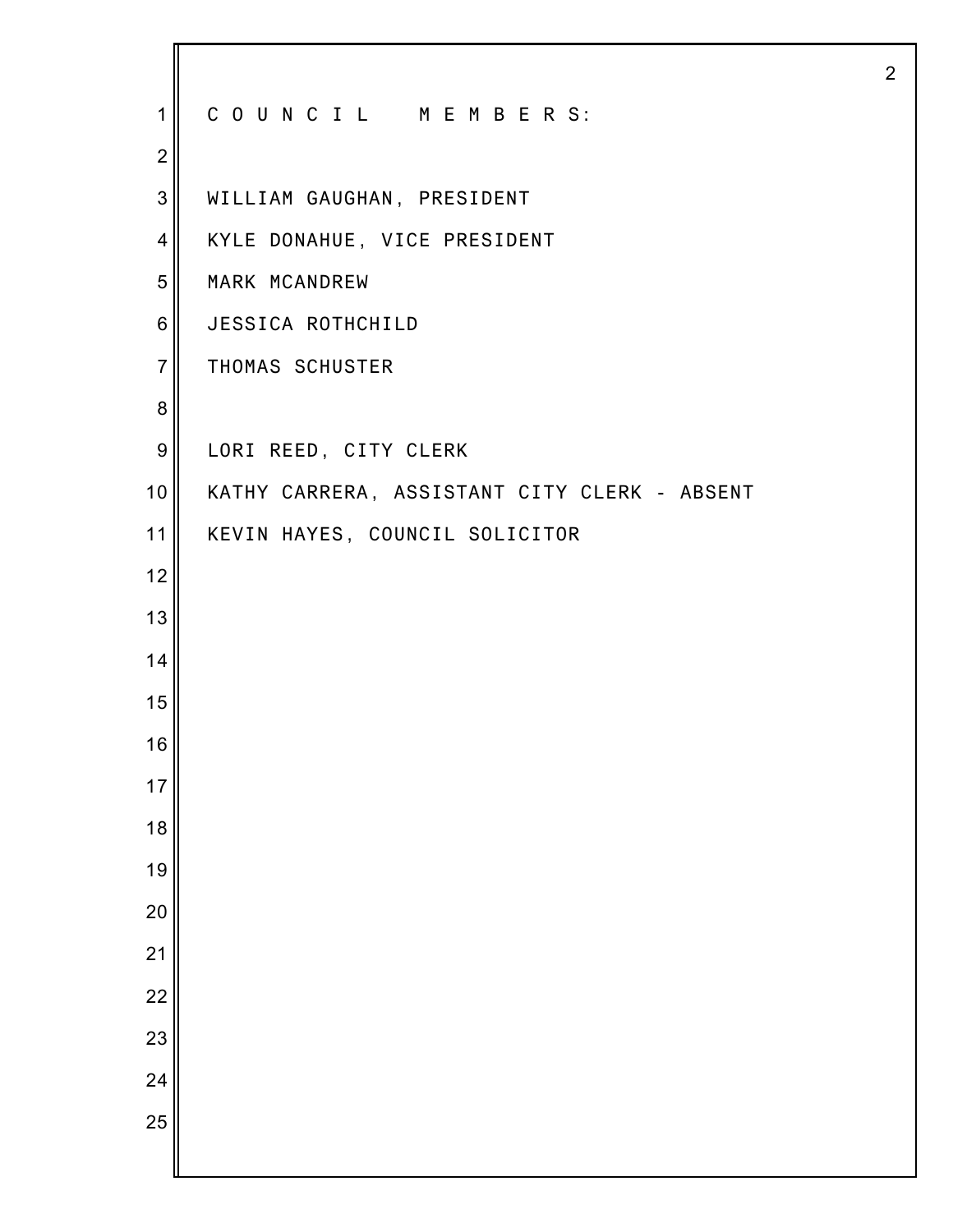|                 | 3                                               |
|-----------------|-------------------------------------------------|
| 1               | (Pledge of Allegiance.)                         |
| $\overline{2}$  |                                                 |
| 3               | MR. GAUGHAN: Please remain standing             |
| 4               | for a moment of silent reflection for our       |
| 5               | service men and women throughout the world, for |
| $6\phantom{1}6$ | those who have passed away recently in our city |
| $\overline{7}$  | and for all of those people in our community,   |
| 8               | in our country and around the world who are     |
| 9               | suffering because of the pandemic.              |
| 10              | Let us continue to pray for the                 |
| 11              | doctors, nurses, researchers and all medical    |
| 12              | professionals who seek to heal and help those   |
| 13              | affected and who put themselves at risk in the  |
| 14              | process, may they have protection and peace.    |
| 15              | Thank you. Mrs. Reed, roll call, please.        |
| 16              | Mr. Schuster.<br>MS. REED:                      |
| 17              | MR. SCHUSTER:<br>Present.                       |
| 18              | MS. REED: Mr. McAndrew.                         |
| 19              | MR. MCANDREW:<br>Present.                       |
| 20              | MS. REED: Dr. Rothchild.                        |
| 21              | DR. ROTHCHILD:<br>Here.                         |
| 22              | MS. REED:<br>Mr. Donahue.                       |
| 23              | MR.<br>DONAHUE:<br>Here.                        |
| 24              | MS. REED:<br>Mr. Gaughan.                       |
| 25              | MR. GAUGHAN: Here.<br>Thank you.<br>An          |
|                 |                                                 |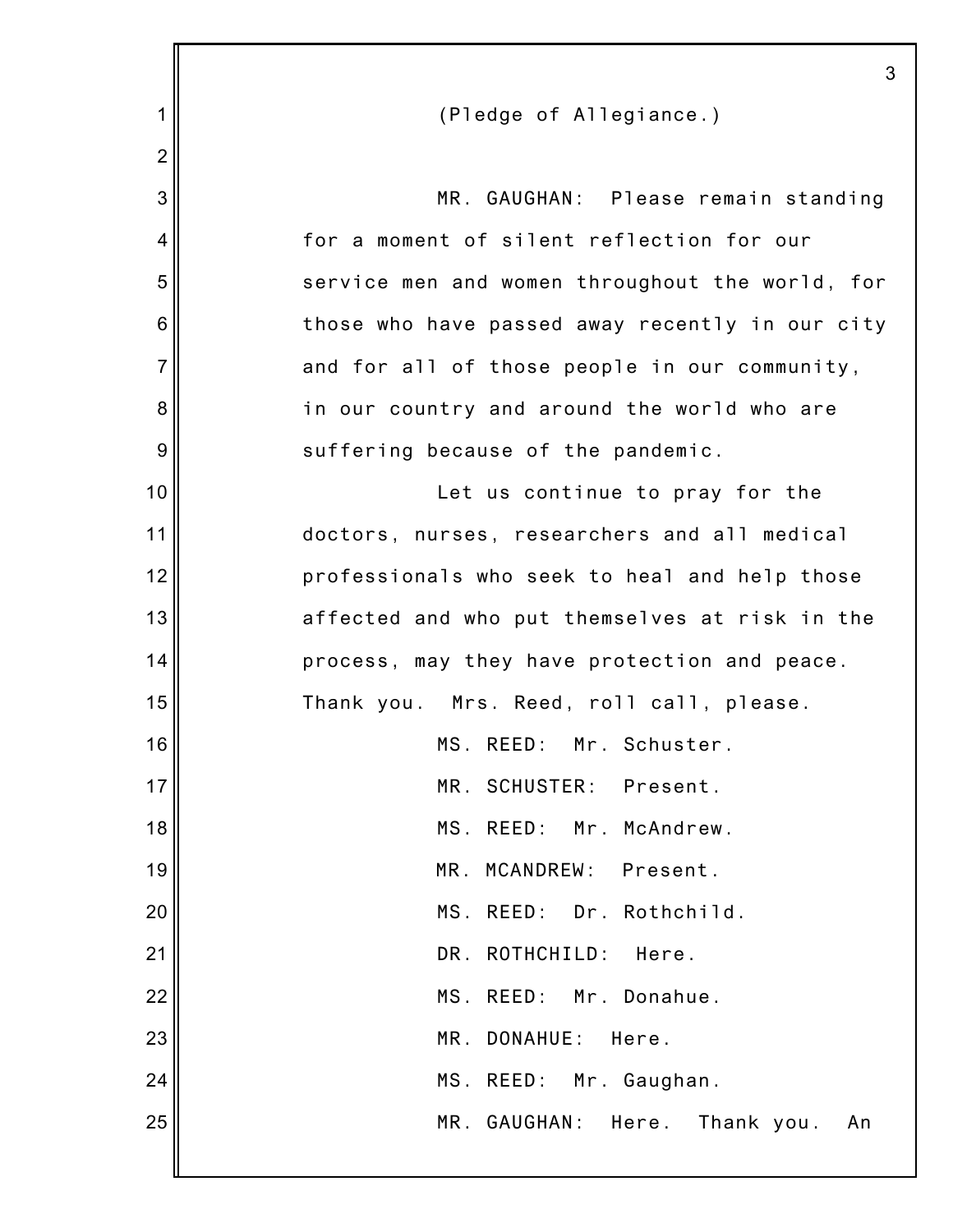1 2 3 4 5 6 7 8 9 10 11 12 13 14 15 16 17 18 19 20 21 22 23 24 25 4 executive session was held on Thursday, April 22nd, 2021 at 5:00 p.m., in Council Chambers in order to interview four applicants for the position of City Clerk. This executive session was conducted in compliance with Pennsylvania Sunshine Act because the exclusive purpose of the Executive Session was to address a personnel matter. Please dispense with the reading of the minutes. MS. REED: THIRD ORDER. 3-A. EMERGENCY DECLARATION ISSUED BY MAYOR PAIGE G. COGNETTI DATED APRIL 16, 2021 REGARDING INFORMATION TECHNOLOGY DEPARTMENT. 3-B. CORRESPONDENCE FROM CITY CONTROLLER DATED APRIL 16, 2021 TO MAYOR COGNETTI REGARDING EMERGENCY DECLARATION FOR INFORMATION TECHNOLOGY SERVICES. 3-C. CORRESPONDENCE RECEIVED FROM BUSINESS ADMINISTRATOR DATED APRIL 20, 2021 REGARDING EMERGENCY DECLARATION FOR INFORMATION TECHNOLOGY SERVICES. 3-D. MINUTES OF THE SHADE TREE COMMISSION MEETING HELD NOVEMBER 10, 2020. 3-E. MINUTES OF THE NON-UNIFORM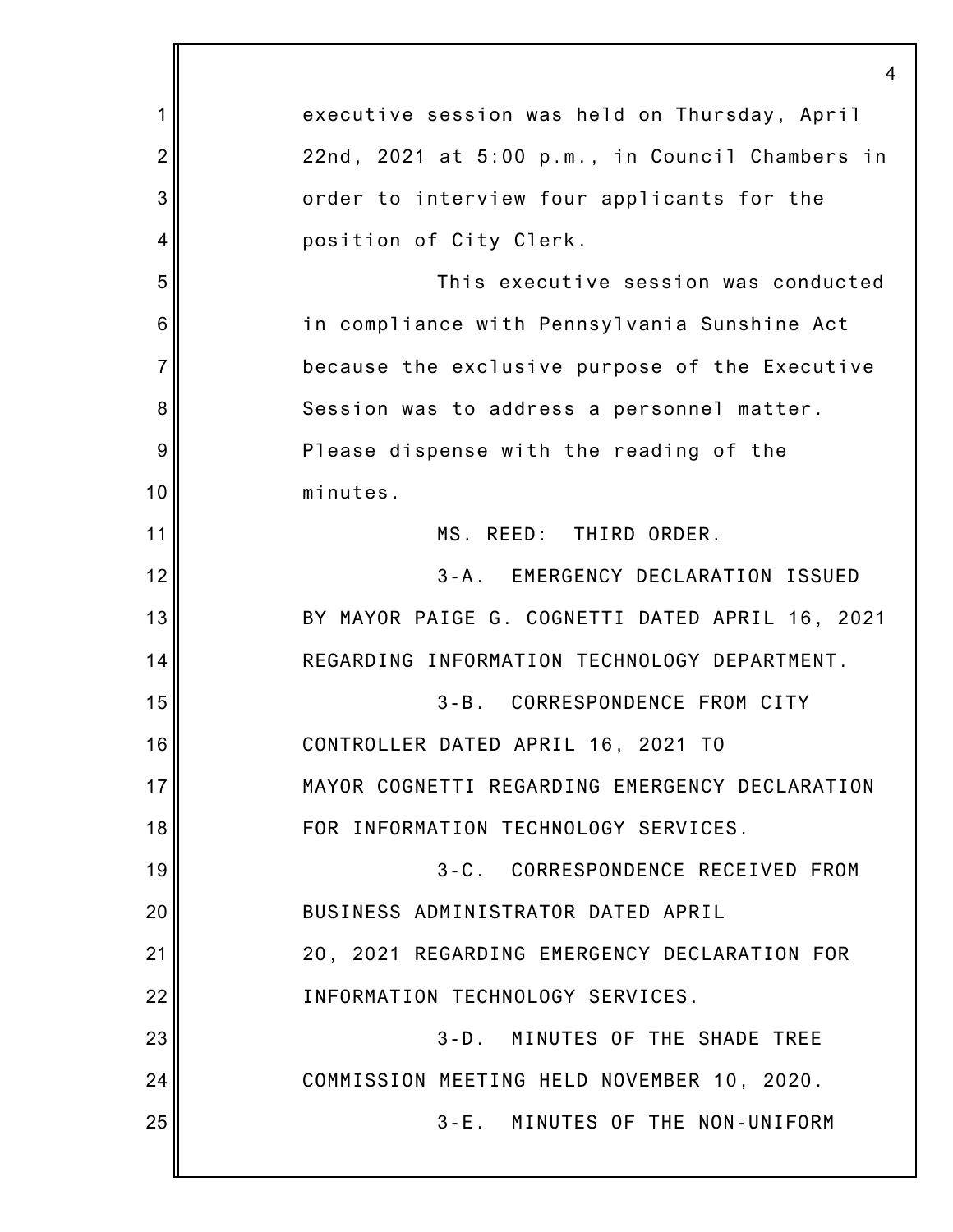|                | 5                                               |
|----------------|-------------------------------------------------|
| 1              | MUNICIPAL PENSION BOARD MEETING HELD            |
| $\overline{2}$ | MARCH 17, 2021.                                 |
| 3              | 3-F. AGENDA FOR THE NON-UNIFORM                 |
| 4              | MUNICIPAL PENSION BOARD MEETING HELD            |
| 5              | APRIL 21, 2021.                                 |
| 6              | MR. GAUGHAN: Are there any comments             |
| $\overline{7}$ | on any of the Third Order items? If not,        |
| 8              | received and filed. Do any Council members      |
| 9              | have announcements at this time?                |
| 10             | MR. MCANDREW: I have a quick one.               |
| 11             | So tomorrow once again our friends at Friends   |
| 12             | of the Poor will be having an emergency         |
| 13             | drivethrough food giveaway, 2:30 to 5:30 at     |
| 14             | Scranton High. That's all I have.               |
| 15             | MR. DONAHUE: I have one too.                    |
| 16             | Effective today, April 27th changes were        |
| 17             | made -- or changes take effect for the          |
| 18             | Pennsylvania Move Over Law. It requires         |
| 19             | approaching drivers who are unable to merge     |
| 20             | into a further lane to reduce their speed by 20 |
| 21             | miles per hour less than the posted speed       |
| 22             | limit.                                          |
| 23             | It imposes two points for failure               |
| 24             | to merge into the lane not next to the          |
| 25             | emergency response area. Sets fines at 500 for  |
|                |                                                 |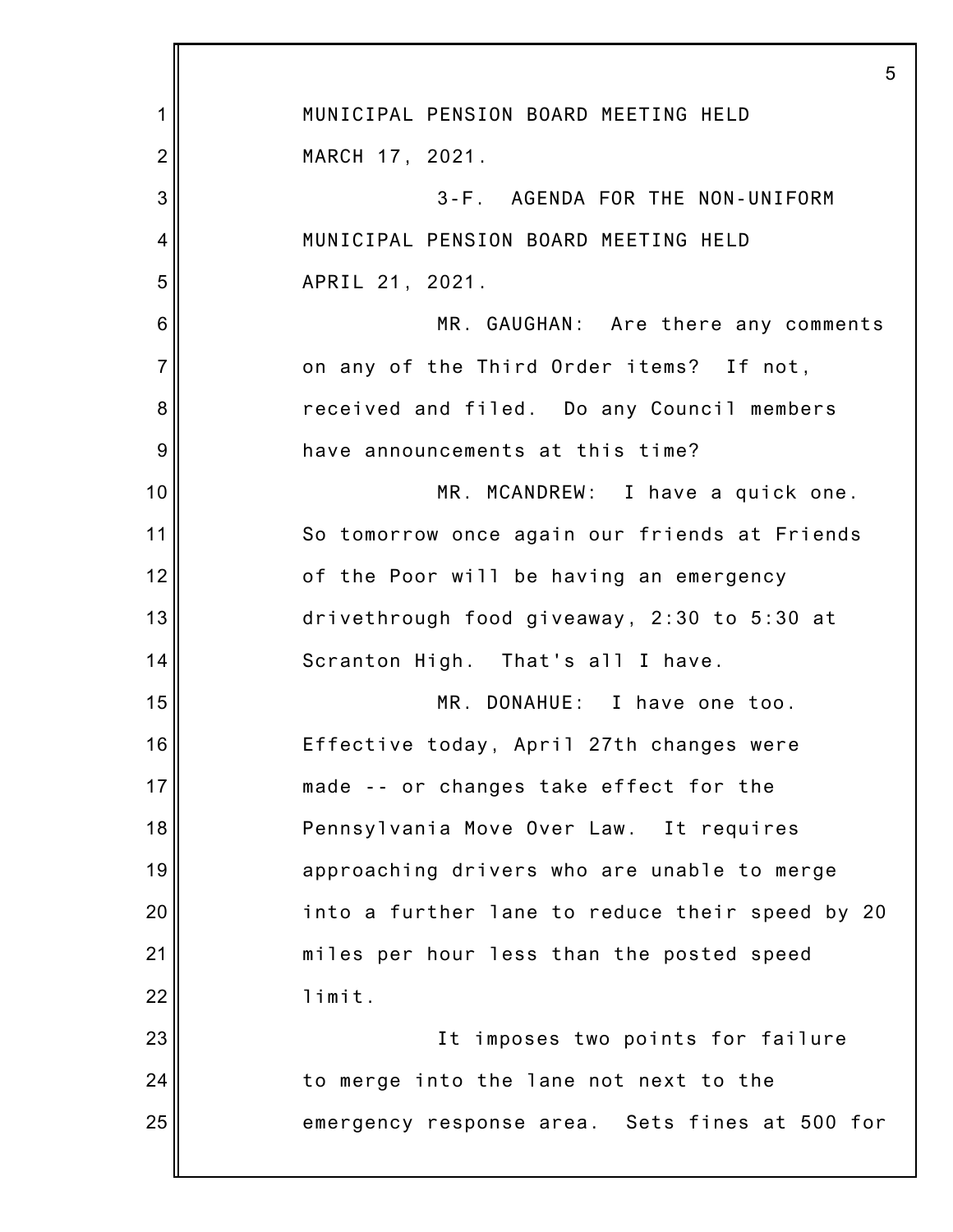|                | 6                                                 |
|----------------|---------------------------------------------------|
| 1              | first time offenses -- for first time             |
| $\overline{2}$ | offenders, excuse me, 1,000 for second offense    |
| 3              | and 2,000 for a third subsequent offense. Just    |
| 4              | a reminder too when you're on the highway, if     |
| 5              | there's an emergency vehicle or any vehicle on    |
| 6              | the side of the road to move over into the        |
| $\overline{7}$ | other lane.                                       |
| 8              | DR. ROTHCHILD: I have a couple of                 |
| 9              | quick announcements. Tomorrow there will be a     |
| 10             | Pridework community popup event, the              |
| 11             | revitalization program that is hosting over at    |
| 12             | National Bakery on Capouse Avenue.                |
| 13             | That's going to be at 11 a.m. And                 |
| 14             | it's a press conference but it's also an          |
| 15             | opportunity to learn about their                  |
| 16             | revitalization plans, sign up for committees,     |
| 17             | find out some more about it.                      |
| 18             | And then I know Mark had mentioned                |
| 19             | the Friends of the Poor. That was on my list      |
| 20             | But also, I don't believe we've mentioned<br>too. |
| 21             | here that coming up is going to be Observe        |
| 22             | Scranton Week, which I believe is the first       |
| 23             | time that they are doing this which will be a     |
| 24             | celebration of Jane Jacobs who was a famous       |
| 25             | author who had written the Death and Life of      |
|                |                                                   |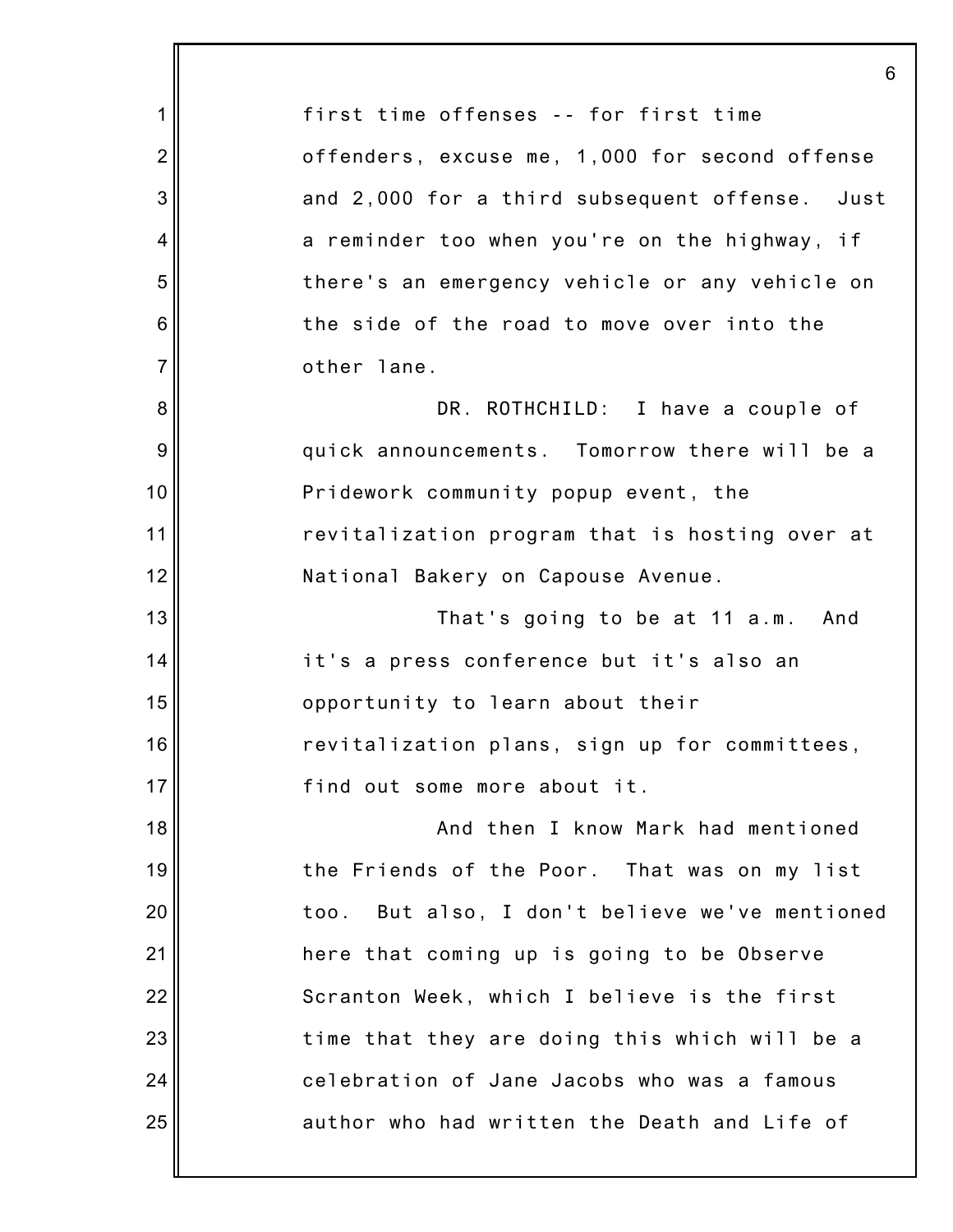|                | 7                                               |
|----------------|-------------------------------------------------|
| 1              | Great American Cities. And she was born in      |
| $\overline{2}$ | Scranton.                                       |
| 3              | And there's going to be several                 |
| 4              | events going on throughout that week May 4th    |
| 5              | through the 8th. And more can be found out      |
| 6              | about the events on the Observe Scranton        |
| $\overline{7}$ | Facebook page or at Observescranton.org. I      |
| 8              | know that the Fringe Festival is hosting a      |
| 9              | StorySlam that week and then the University of  |
| 10             | Scranton is also hosting a community event.     |
| 11             | MR. GAUGHAN: Thank you. Anyone                  |
| 12             | else? I just have one. As I mentioned           |
| 13             | earlier, a public hearing will be held next     |
| 14             | Tuesday, May 4th at 5:45 p.m., for Item 5-B on  |
| 15             | tonight's agenda. The Historical Architectural  |
| 16             | Review Board's denial of the Certificate of     |
| 17             | Appropriateness by Joyce Outdoor Advertising    |
| 18             | for signage at 539 Linden Street. Mrs. Reed.    |
| 19             | MS. REED: FOURTH ORDER. CITIZENS                |
| 20             | PARTICIPATION.                                  |
| 21             | MR. GAUGHAN: At this time would                 |
| 22             | someone please make a motion to accept public   |
| 23             | comment from the following individuals:         |
| 24             | Patricia Nestor, Bev deBarros, Jeanie Davidson, |
| 25             | John White and Marie Schumacher.                |
|                |                                                 |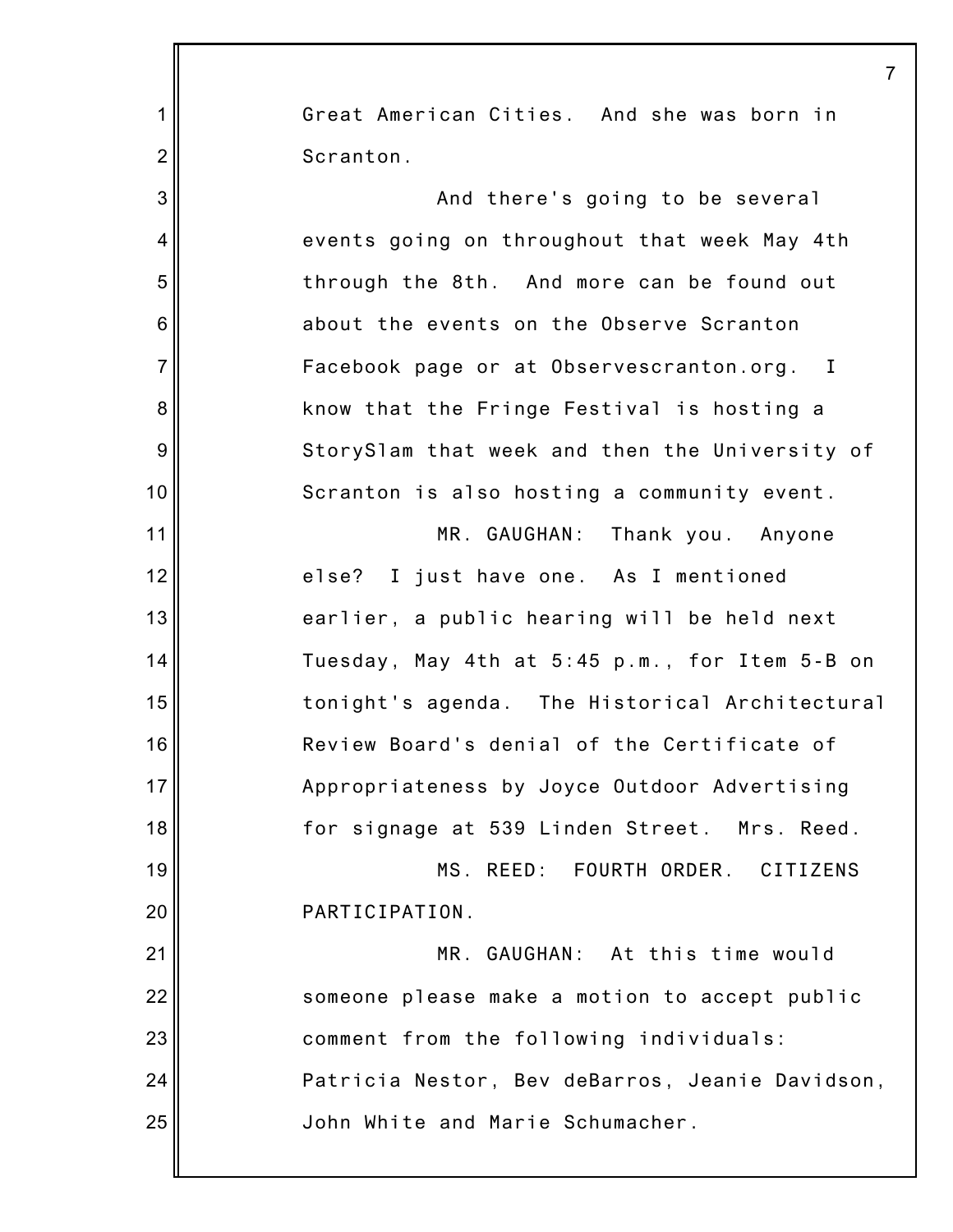|                | 8                                               |
|----------------|-------------------------------------------------|
| 1              | MR. DONAHUE: I make a motion to                 |
| $\overline{2}$ | accept public comment.                          |
| 3              | MR. SCHUSTER: Second.                           |
| $\overline{4}$ | MR. GAUGHAN: There's been a motion              |
| 5              | and a second to accept public comment. Mrs.     |
| 6              | Reed, would you please read the comments into   |
| $\overline{7}$ | the record?                                     |
| 8              | MS. REED: Thank you. The first                  |
| 9              | submission is from Patricia Nestor as follows:  |
| 10             | I keep hearing about drug use on the            |
| 11             | increase caused by the isolation from Covid.    |
| 12             | I was wondering if some money from              |
| 13             | CARES Act could be used to purchase,            |
| 14             | distribute, and train people to use Narcan?     |
| 15             | The one dose I purchased with                   |
| 16             | insurance cost me \$50. Not everyone has        |
| 17             | insurance or extra money to keep Narcan on      |
| 18             | hand. It should be in everyone's first aid      |
| 19             | kit.                                            |
| 20             | If the mayor does her pop up tents              |
| 21             | around the city again this summer, she should   |
| 22             | distribute Narcan along with the recycling      |
| 23             | bins. It should also be made available at these |
| 24             | vaccine clinics.                                |
| 25             | MS. REED: The second submission is              |
|                |                                                 |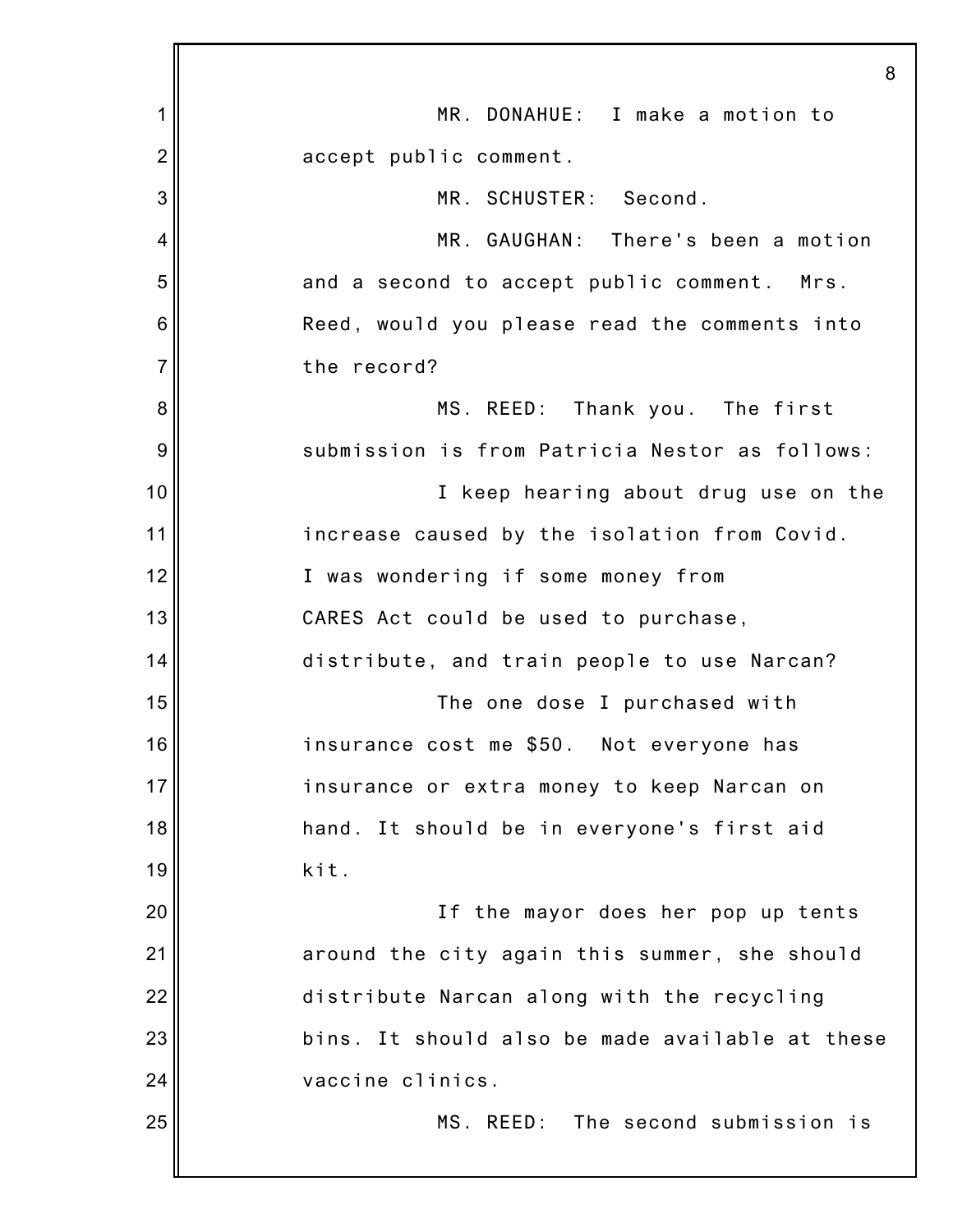|                | 9                                               |
|----------------|-------------------------------------------------|
| 1              | from Bev deBarros as follows:                   |
| $\overline{2}$ | Dear Friends.                                   |
| 3              | About the position of Parks and                 |
| 4              | Recreation Director                             |
| 5              | Brooke Newhart sounds ideal for the             |
| 6              | Recreation part, but, is maintaining the parks  |
| $\overline{7}$ | also her responsibility?                        |
| 8              | Could you elaborate on that part of             |
| 9              | the job description?                            |
| 10             |                                                 |
| 11             | MS. REED: The third submission is               |
| 12             | from Jeanie Davidson as follows:                |
| 13             | Council,                                        |
| 14             | On Monday, April 26, 2021, City Hall            |
| 15             | employees experienced IT issues that were       |
| 16             | preventing us from using our emails, scanners,  |
| 17             | and faxes. In and of itself, this does not seem |
| 18             | like a big deal, but to a worker that relies on |
| 19             | these functions to perform their jobs, it is a  |
| 20             | big deal.                                       |
| 21             | My question, is, How can the City               |
| 22             | operate an IT Department with "ONE PART TIME"   |
| 23             | employee? We are paying an astronomical amount  |
| 24             | of money for this BEDROCK company to assist in  |
| 25             | the IT department, why don't they have someone  |
|                |                                                 |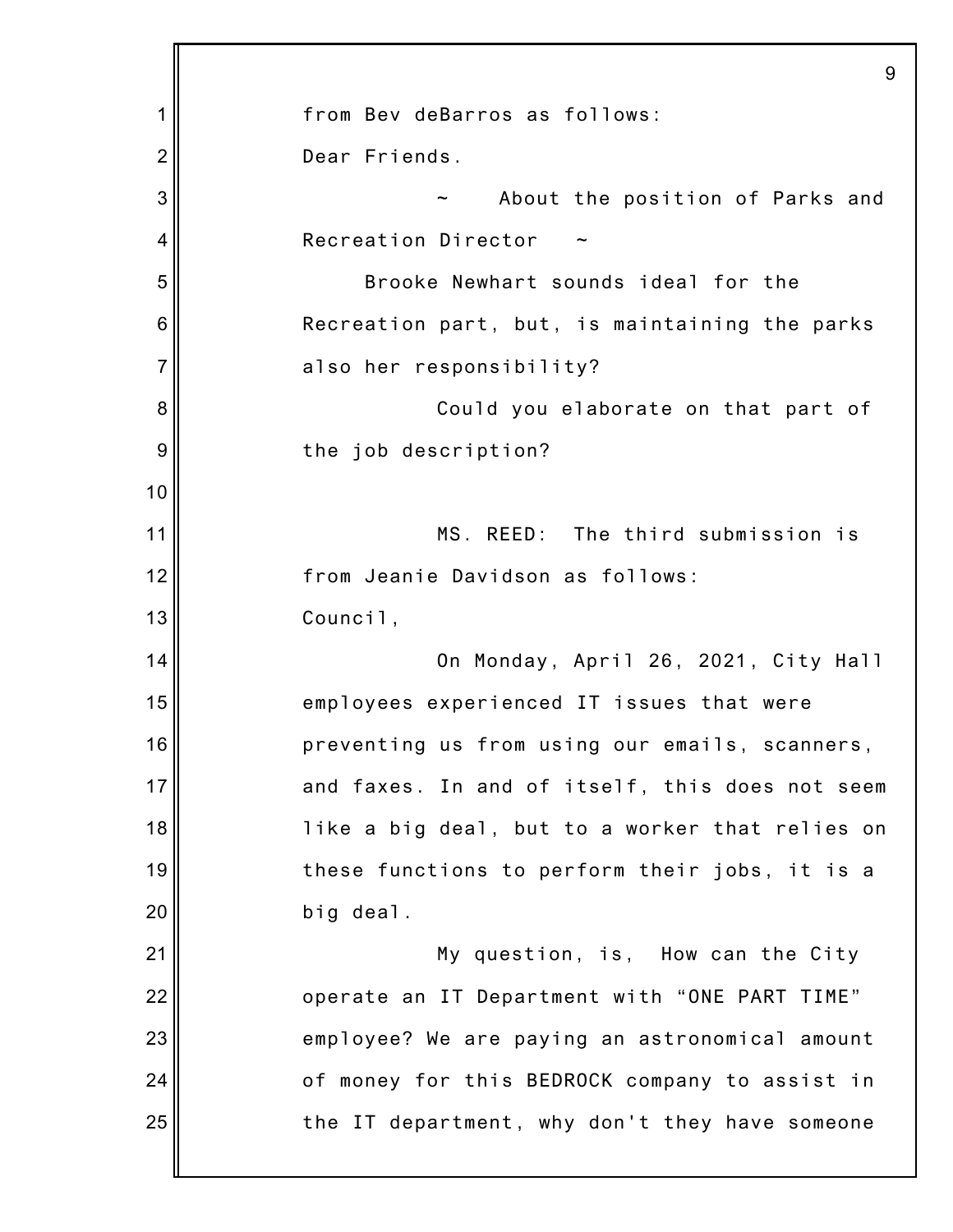|                | 10                                              |
|----------------|-------------------------------------------------|
| $\mathbf 1$    | set up in house? Today with the issue, the      |
| $\overline{2}$ | help desk was called, the response was from the |
| 3              | part time employee stating that he was in       |
| $\overline{4}$ | class, and would try to resolve the issue when  |
| 5              | he was done.                                    |
| $\,6$          | Needless to say, and not by any                 |
| $\overline{7}$ | fault of this young mans, but it was hours      |
| 8              | before the issue was fixed. I would like to     |
| $9\,$          | know what the true function of this company is, |
| 10             | and why there isn't at least one of them        |
| 11             | stationed in house to help with everyday        |
| 12             | issues.                                         |
| 13             | I don't understand how it is ok to              |
| 14             | operate this way. We have endured many changes, |
| 15             | many protocols and rules not being followed, we |
| 16             | are trying to abide and do our jobs to the best |
| 17             | of our ability, but more so than not, there     |
| 18             | always appears to be a technical issue          |
| 19             | somewhere.                                      |
| 20             | If this company is hired to handle              |
| 21             | only the "Big Stuff", for that amount of money, |
| 22             | then I think we have all had the wool pulled    |
| 23             | over our eyes.                                  |
| 24             |                                                 |
| 25             | MS. REED: The fourth submission is              |
|                |                                                 |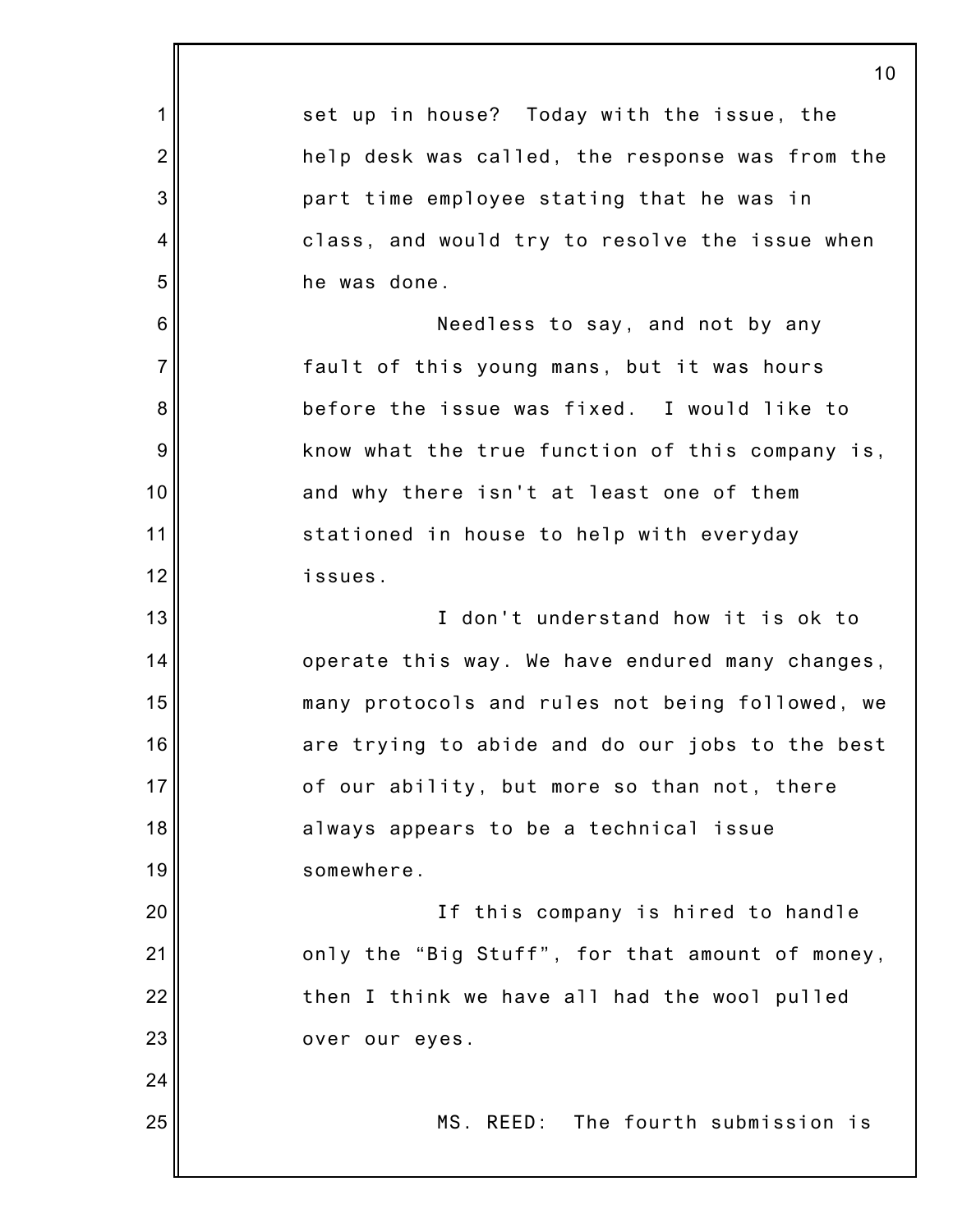|                | 11                                              |
|----------------|-------------------------------------------------|
| 1              | from Mr. Jack White as follows:                 |
| $\overline{2}$ | I live in the hill. Near nay aug.               |
| 3              | The best. Some issues, however. The             |
| 4              | neighborhoods here are beautiful, and for the   |
| 5              | most part, we citizens take care of our         |
| 6              | properties. But we need the city To lend a      |
| $\overline{7}$ | hand.                                           |
| 8              | While the gas company is currently              |
| 9              | making cuts in our streets and avenues, they    |
| 10             | leave a lot of debris behind, dust, dirt, tar   |
| 11             | gravel, etc. Don't you think it would be a good |
| 12             | idea to, shortly after the cutting and before   |
| 13             | the dust settles on our windows, porches, cars  |
| 14             | and LUNGS. Clean as you go?                     |
| 15             | Let's work together Scranton council            |
| 16             | to help us to keep our neighborhoods clean,     |
| 17             | healthy and safe. Thanks                        |
| 18             | Ps. Send the neighborhood folks an e-mail or    |
| 19             | text message over a few days before the         |
| 20             | cleaning crew is coming. Maybe odd-even for     |
| 21             | parking?                                        |
| 22             | Thank you for your time and attention.          |
| 23             |                                                 |
| 24             | MS. REED: And the fifth and last                |
| 25             | submission is from Marie Schumacher as follows: |
|                |                                                 |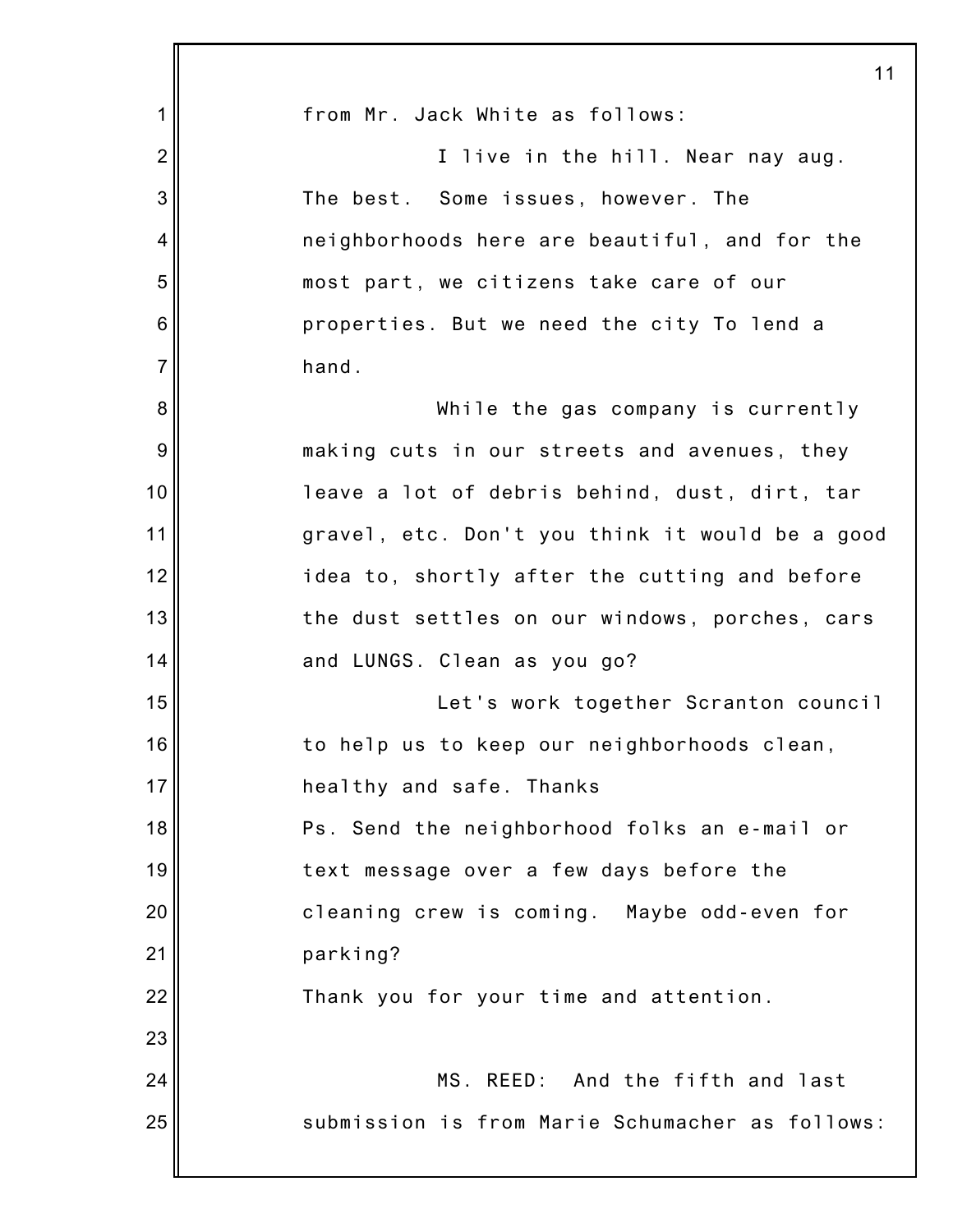1 2 3 4 5 6 7 8 9 10 11 12 13 14 15 16 17 18 19 20 21 22 23 24 25 12 O Would you please provide a list of the can and cannot uses for the \$69.9 million we are borrowing from future generations and the status of when it will be available for spending. O I am opposed to the 5C Resolution primarily because the backup is not very helpful in providing just what impact this will have on Scranton residents and visitors to Scranton. Before this is voted upon I would like to know how this may impact Pennsylvania's existing statutes. Please advise us of the position this Group takes, if any on the PA Stand Your Ground Statute. Also, should other municipalities take positions not 100% in sync it could cause confusion and avoidance of Scranton. O Will the 2020 Audit be received on time this year. (Concludes public comment letters as submitted to Council.) MS. REED: And that is all.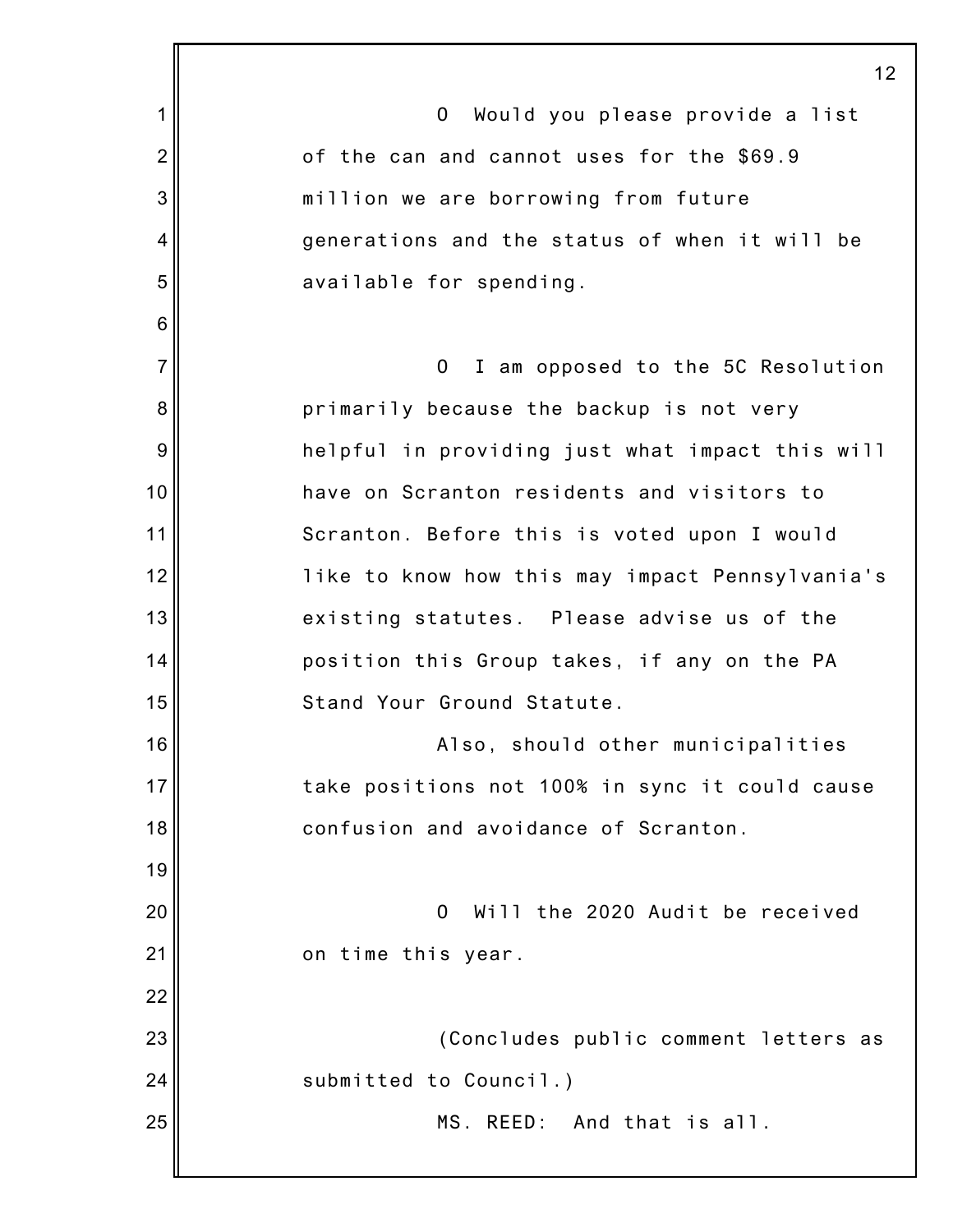|                 | 13                                              |
|-----------------|-------------------------------------------------|
| 1               | MR. GAUGHAN: Thank you, Mrs. Reed.              |
| $\overline{2}$  | On the question?                                |
| 3               | DR. ROTHCHILD: On the question, I               |
| 4               | had a couple of things. First to Miss Nestor,   |
| 5               | regarding her comments on Narcan. I do feel     |
| $6\phantom{1}6$ | that we should have it more readily available.  |
| $\overline{7}$  | I've previously attended events where it's been |
| 8               | given away. So I was surprised that she had to  |
| 9               | purchase one for \$50.                          |
| 10              | And I know that awhile ago the                  |
| 11              | Pennsylvania Department of Health was really    |
| 12              | pushing for the distribution of Narcan so that  |
| 13              | it was really available to the public. So I     |
| 14              | would be interested in finding out more on how  |
| 15              | we can help with the distribution of that as a  |
| 16              | city.                                           |
| 17              | And the second thing I know some                |
| 18              | other Council members were making comments on   |
| 19              | the submission we received from Miss Davidson.  |
| 20              | But I believe that the purpose of the emergency |
| 21              | declaration from last week was so that we would |
| 22              | have a functioning Help Desk with IT. So I was  |
| 23              | disappointed to hear that, you know, she had    |
| 24              | difficulty getting a response and help from     |
| 25              | them.                                           |
|                 |                                                 |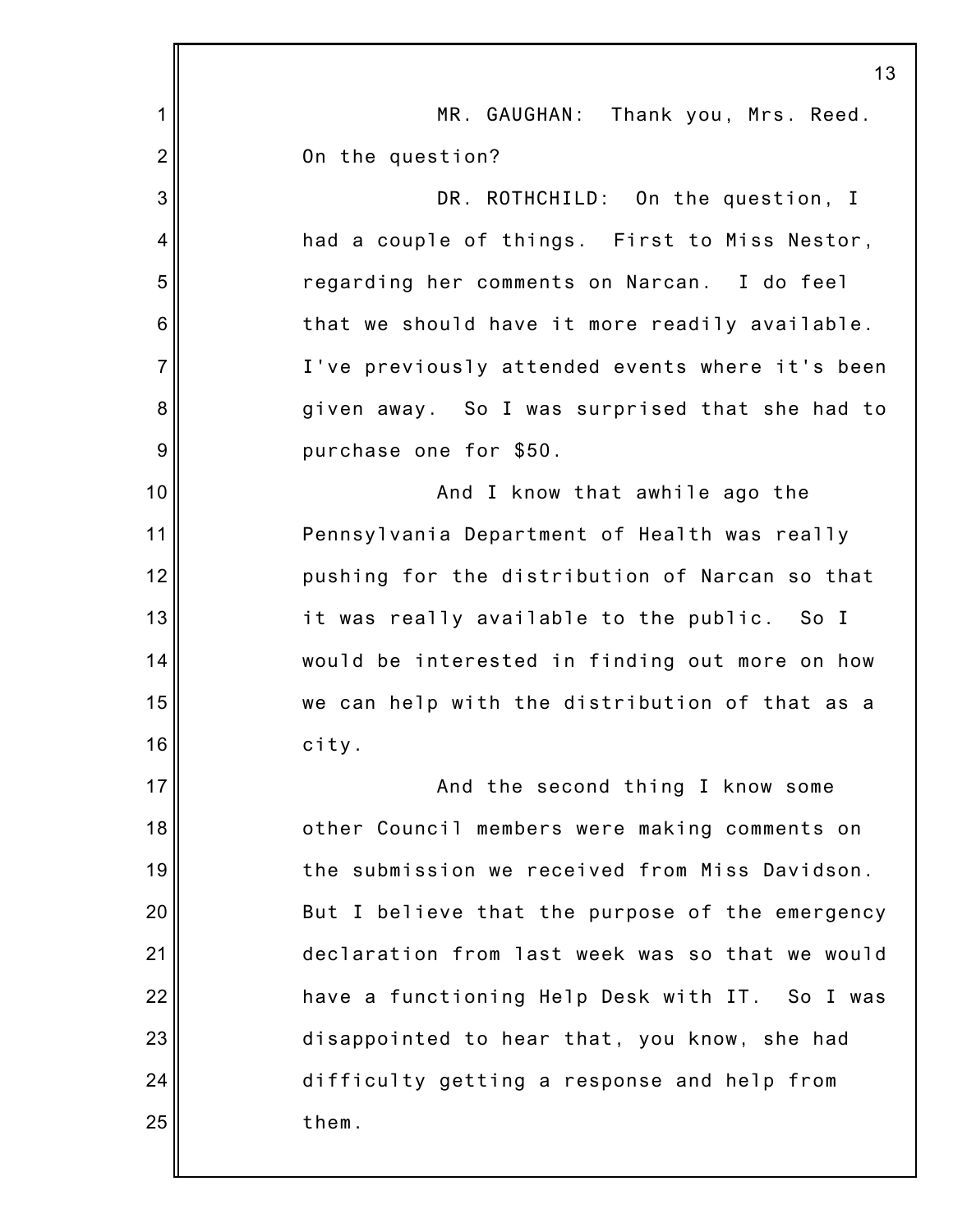1 2 3 4 5 6 7 8 9 10 11 12 13 14 15 16 17 18 19 20 21 22 23 24 25 14 And I know that we've had, you know, our problems with Council with being able to access e-mail as Councilman Donahue mentioned earlier. So I would like some more answers from them. I did have a chance to just briefly review what Mr. Deeley had sent over to us earlier in the day which detailed some of the reasons for the emergency declaration and included like specifications on the positions in that department and what tier some of the employees are and what we're missing there. But it didn't -- I don't believe that it explained, you know, how Bedrock is currently operating and why we might not have the Help Desk there full time. So, yeah, I would be interested in getting more answers from them on that. MR. GAUGHAN: Thank you. Anyone else on the question? MR. DONAHUE: Yeah, on that point, I mean, we've -- we added jobs into that IT Department. I understand that there's two jobs that are yet to be filled. But there still should be three people that are budgeted for and are apparently on the payroll. But we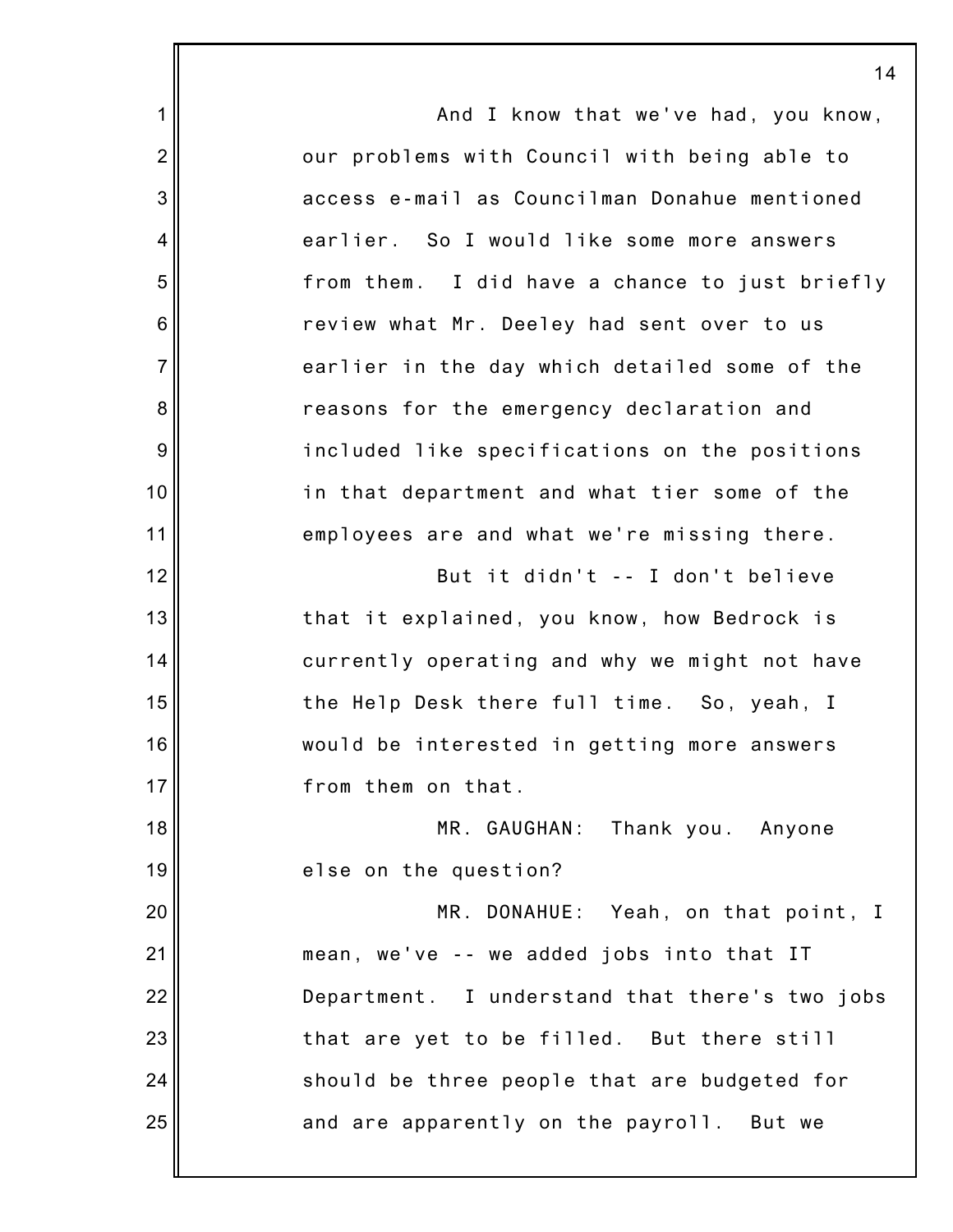|                 | 15                                              |
|-----------------|-------------------------------------------------|
| 1               | can't seem to get IT support anywhere.          |
| $\overline{2}$  | I know we've all had issues with our            |
| 3               | e-mails. We've had issues with our Granicus     |
| 4               | accounts. I had an issue with my Granicus       |
| 5               | account since last year that still hasn't been  |
| $6\phantom{1}6$ | resolved. So I read my agendas just like        |
| $\overline{7}$  | everybody else does where normally we get them  |
| 8               | in our system a couple of days before they're   |
| 9               | posted to review, to give us more time to       |
| 10              | review before we vote on them the next week.    |
| 11              | But so I think we, you know, we need            |
| 12              | to send correspondence to the administration to |
| 13              | see who exactly is our IT support person that   |
| 14              | Council can reach out to directly on those two  |
| 15              | issues. I mean, in terms of, you know, what we  |
| 16              | do, not what office workers do; but what we do, |
| 17              | you know, really is just Granicus and e-mail    |
| 18              | that we have to deal with. And I think those    |
| 19              | should be simple fixes but apparently they're   |
| 20              | not.                                            |
| 21              | MR. GAUGHAN: Thank you. Anyone                  |
| 22              | else on the question?                           |
| 23              | MR. MCANDREW: Yeah, on the                      |
| 24              | question, so I'd like to address                |
| 25              | Mrs. Davidson's IT issues. You know, we're not  |
|                 |                                                 |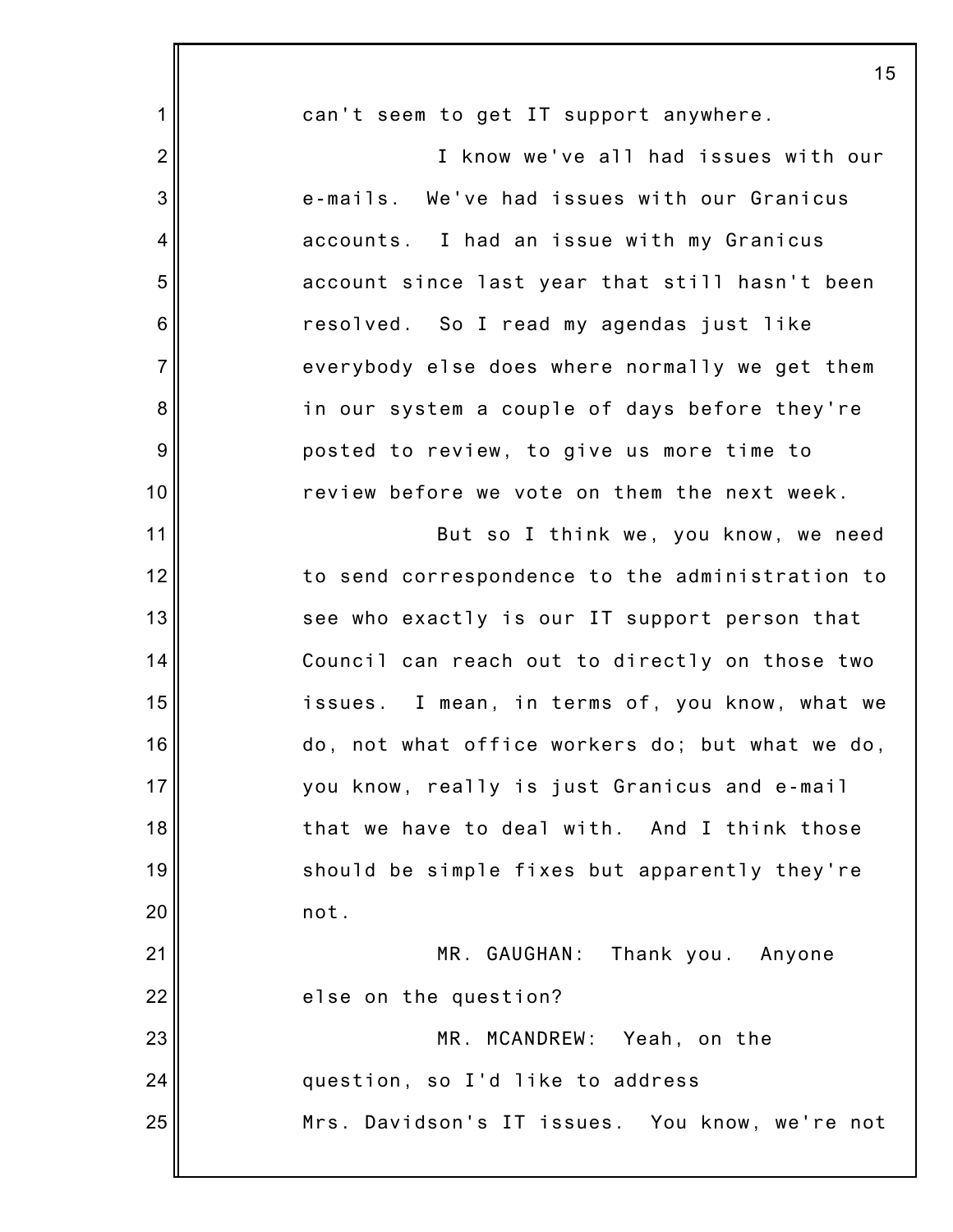|                 | 16                                                          |
|-----------------|-------------------------------------------------------------|
| 1               | a modern stone age family from the town of                  |
| $\overline{2}$  | Bedrock; but we're at Bedrock's mercy right                 |
| 3               | now. We're paying \$12,700-and some dollars a               |
| 4               | month. They've been here a while.                           |
| 5               | I feel bad for these employees.                             |
| $6\phantom{1}6$ | That can't do the basic function of work every              |
| $\overline{7}$  | day. So I agree let's send some                             |
| 8               | correspondence. Let's see where we're at. I                 |
| $\overline{9}$  | received a thing from Mr. Deeley today. I                   |
| 10              | haven't really had time to go through all that.             |
| 11              | But we can't have these problems day                        |
| 12              | to day. These should be rectified. And I know               |
| 13              | we're looking for an IT director since January.             |
| 14              | How many people applied? Were any people                    |
| 15              | interviewed? And the two other positions,                   |
| 16              | where are we at with that? So I look forward                |
| 17              | to an answer to some of these questions.                    |
| 18              | MR. GAUGHAN: Thank you. Anyone                              |
| 19              | else on the question?                                       |
| 20              | MR. SCHUSTER: Yes, so as well, I                            |
| 21              | would like to echo the other Council men and                |
| 22              | women with the issues of the IT Department.<br>$\mathbf{I}$ |
| 23              | know three or four weeks ago I had an issue                 |
| 24              | with my Granicus. And I was scrambling at the               |
| 25              | last minute to try to get an agenda.                        |
|                 |                                                             |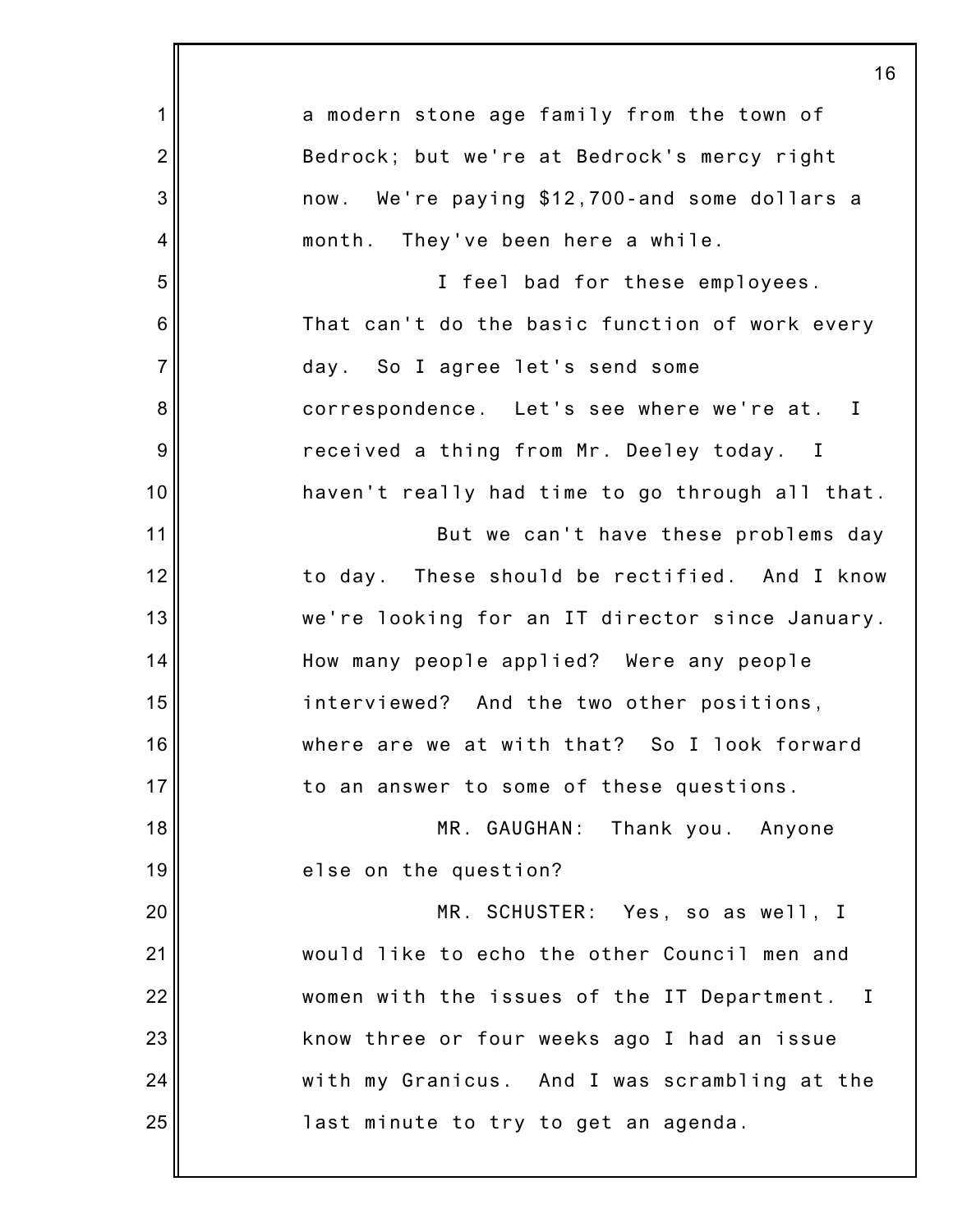1 2 3 4 5 6 7 8 9 10 11 12 13 14 15 16 17 18 19 20 21 22 23 24 25 17 So I know the frustration there and that was only one day out of the week. So I can't even imagine how that would be having to go to work with those issues. So I hope that gets cleared up and we get to the bottom of that. In regard to Mrs. Schumacher's comments, looking into that -- the alliance, I'm not really sure where they stand on a few different issues. But I think stand your ground one was the one thing that they were opposed to. So I think her concerns are legitimate there and for that I'll be making a motion to table that tonight. MR. GAUGHAN: Thank you. Anyone else on the question? All those in favor signify by saying aye. MR. SCHUSTER: Aye. MR. MCANDREW: Aye. MR. DONAHUE: Aye. DR. ROTHCHILD: Aye. MR. GAUGHAN: Aye. Opposed? The ayes have it and so moved. Mrs. Reed? MS. REED: FIFTH ORDER. 5-A. MOTIONS.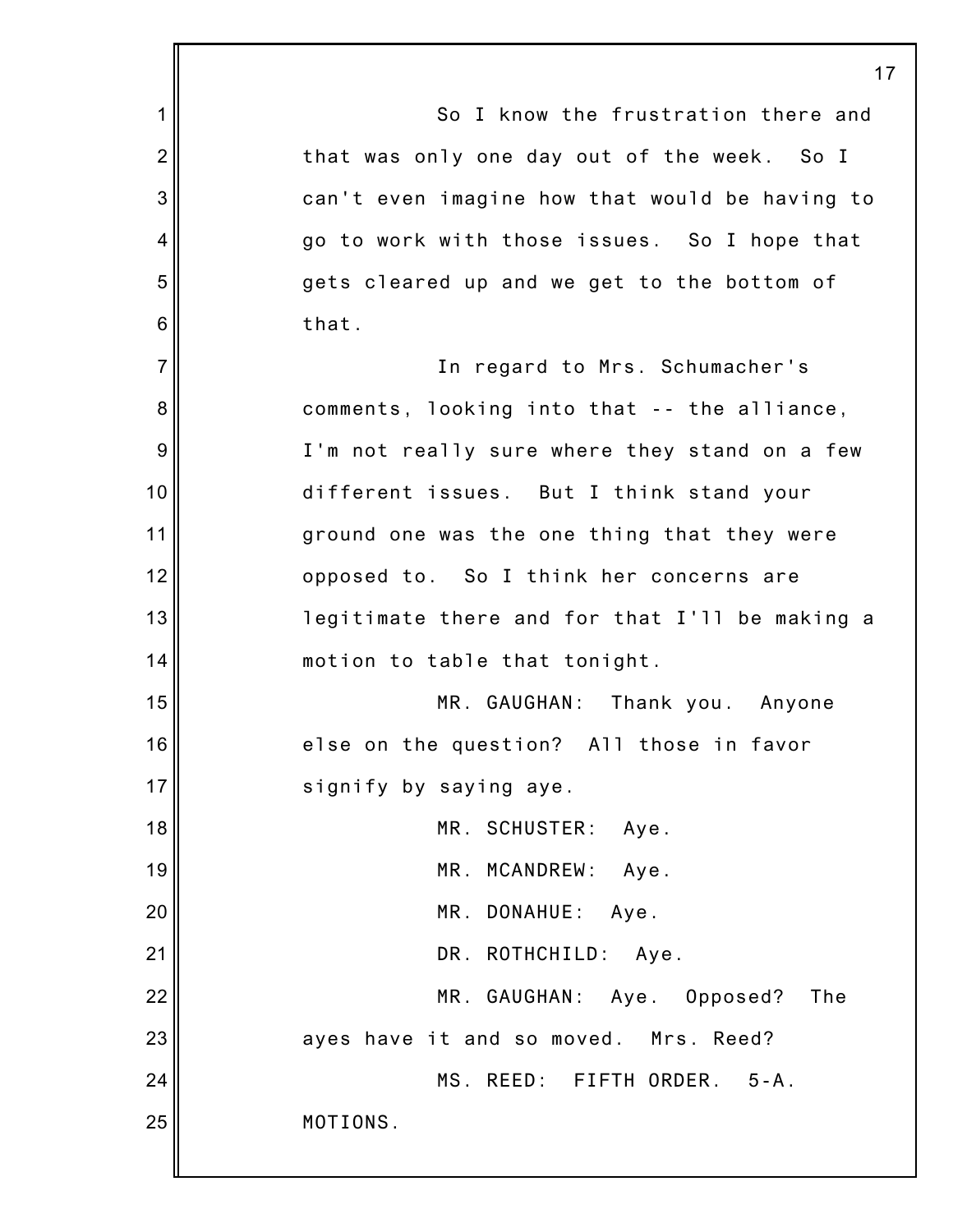|                | 18                                              |
|----------------|-------------------------------------------------|
| 1              | MR. GAUGHAN: I will now entertain               |
| $\overline{2}$ | nomination for the position of City Clerk.      |
| 3              | MR. DONAHUE: I make a motion to                 |
| 4              | nominate Frank Voldenberg for appointment to    |
| 5              | the position of City Clerk effective May 3,     |
| 6              | 2021.                                           |
| $\overline{7}$ | DR. ROTHCHILD: Second.                          |
| 8              | MR. GAUGHAN: On the question?                   |
| 9              | MR. MCANDREW: On the question, I'll             |
| 10             | be voting no for Mr. Voldenberg. It's nothing   |
| 11             | personal. But he wasn't my choice. Thank you.   |
| 12             | MR. GAUGHAN: Anyone else on the                 |
| 13             | question? On the question, I'm going to be      |
| 14             | voting for Mr. Voldenberg. I want to thank      |
| 15             | everyone who applied and showed interest in     |
| 16             | this position. I personally was very impressed  |
| 17             | with Mr. Voldenberg's resume and background.    |
| 18             | I think he brings a unique skill set            |
| 19             | that I belive will serve this Council and the   |
| 20             | public very well. Mr. Voldenberg has already    |
| 21             | performed a lot of the duties and exhibited     |
| 22             | many of the skills throughout his career that I |
| 23             | believe are necessary to be a successful City   |
| 24             | Clerk and maintain the integrity and efficiency |
| 25             | in our office. So I'm pleased to vote for him   |
|                |                                                 |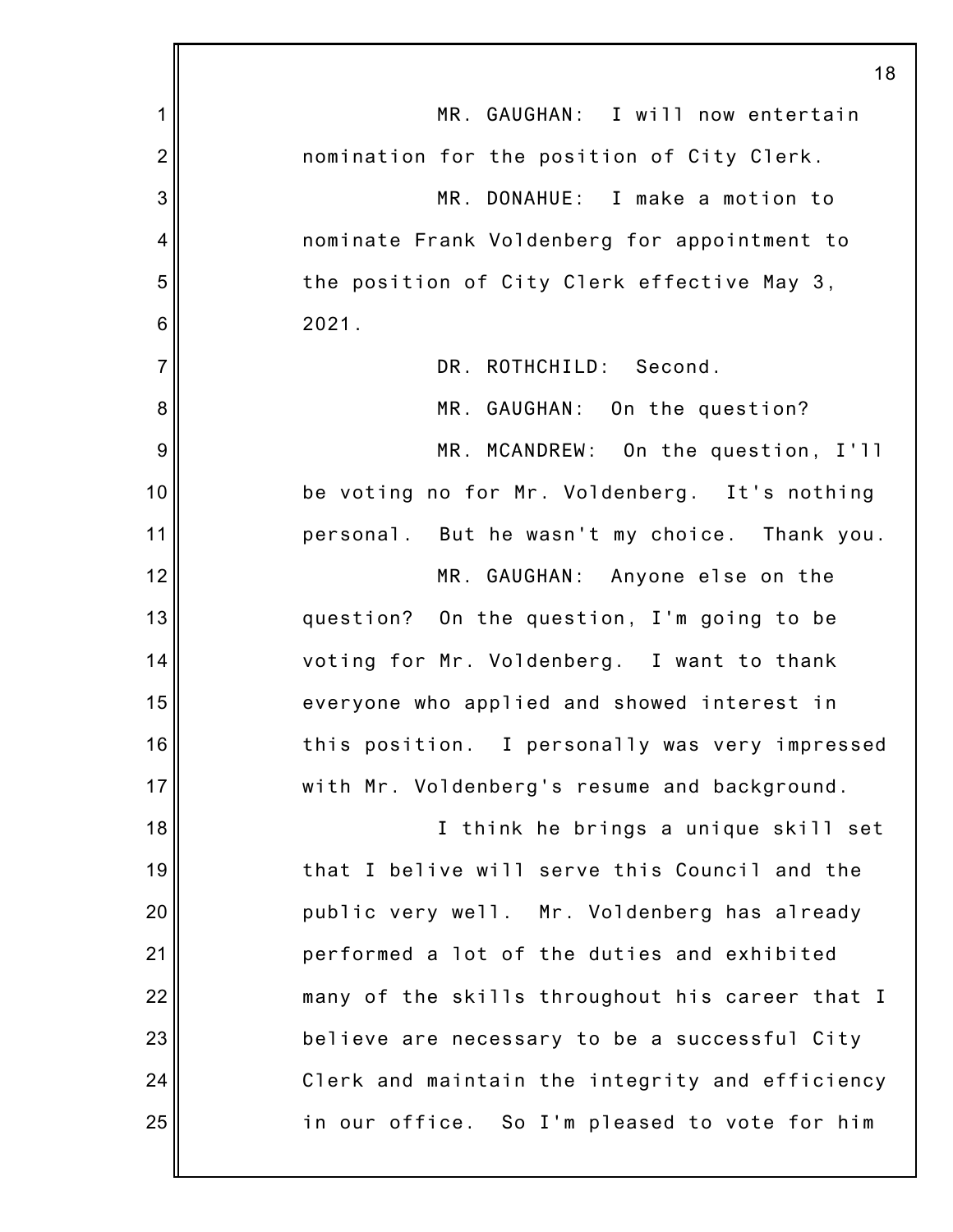|                 | 19                                               |
|-----------------|--------------------------------------------------|
| 1               | and I look forward to working with him. Anyone   |
| $\overline{2}$  | else on the question? Okay. Roll call,           |
| 3               | please.                                          |
| 4               | MS. REED: Mr. Schuster.                          |
| 5               | MR SCHUSTER:<br>Yes.                             |
| $6\phantom{1}6$ | MS. REED: Mr. McAndrew.                          |
| $\overline{7}$  | MR. MCANDREW:<br>No.                             |
| 8               | MS. REED: Dr. Rothchild.                         |
| 9               | DR. ROTHCHILD:<br>Yes.                           |
| 10              | MS. REED: Mr. Donahue.                           |
| 11              | MR. DONAHUE: Yes.                                |
| 12              | MS. REED: Mr. Gaughan.                           |
| 13              | MR. GAUGHAN: Yes. The motion is                  |
| 14              | adopted. Frank Voldenberg is hereby appointed    |
| 15              | City Clerk pursuant to Section 406 of the Home   |
| 16              | Rule Charter effective May 3rd, 2021. So he      |
| 17              | will officially start this coming Monday.<br>And |
| 18              | as Kevin mentioned in the caucus, we are         |
| 19              | working on an arrangement to keep Mrs. Reed on   |
| 20              | for at least two additional weeks to help with   |
| 21              | the transition.                                  |
| 22              | So there would be more details to                |
| 23              | come on that as we firm things up there.<br>And  |
| 24              | since this is Lori's last meeting, I would like  |
| 25              | to give her an opportunity now to say a few      |
|                 |                                                  |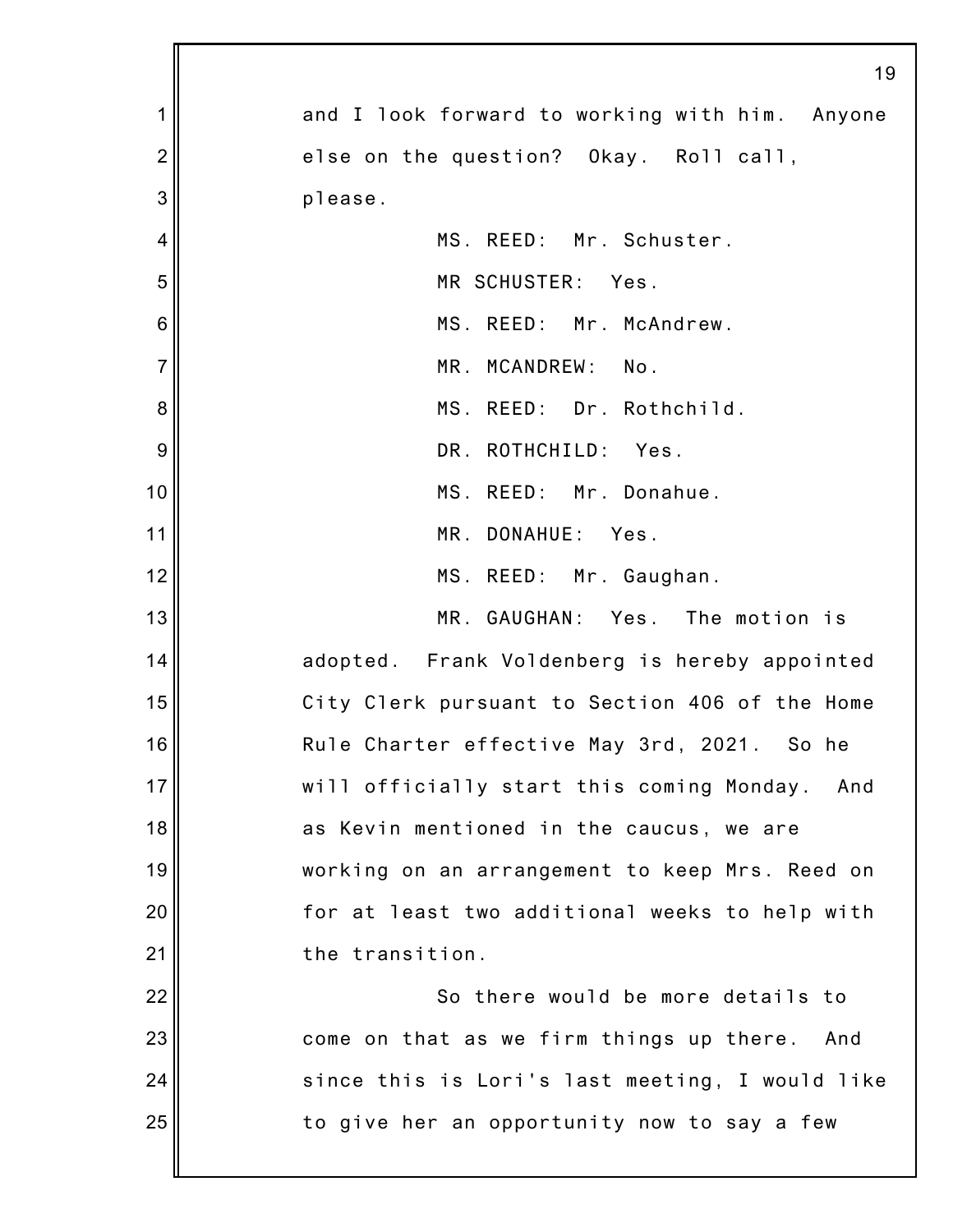|                 | 20                                              |
|-----------------|-------------------------------------------------|
| 1               | words. Lori?                                    |
| $\overline{2}$  | MS. REED: Thank you, Councilman                 |
| 3               | Gaughan. First, I'd like to congratulate        |
| $\overline{4}$  | Mr. Voldenberg on his appointment as City       |
| 5               | Clerk. I wish him all the best. And I offer     |
| $6\phantom{1}6$ | him any assistance that I could provide for a   |
| $\overline{7}$  | smooth transition.                              |
| 8               | I also wanted to again state that it            |
| 9               | has been an honor to serve the City and         |
| 10              | especially you, the Honorable Council members,  |
| 11              | and for placing your faith and trust in me and  |
| 12              | for your friendship and support.                |
| 13              | Former Councilman Bob McGoff was the            |
| 14              | first Council President that I served under.    |
| 15              | And I had the utmost respect and deepest sense  |
| 16              | of appreciation and gratitude for him. I also   |
| 17              | have to mention former City Clerk Jay Saunders  |
| 18              | who actually hired me 18 years ago. And I       |
| 19              | think of both of them often.                    |
| 20              | And I'd like to thank Maryann Kitlas            |
| 21              | who I've work with in Council's office at that  |
| 22              | Another former City Clerk who provided<br>time. |
| 23              | his time and guidance to me which was just      |
| 24              | invaluable when I became City Clerk was         |
| 25              | Mr. Frank Naughton. And I'd like to thank your  |
|                 |                                                 |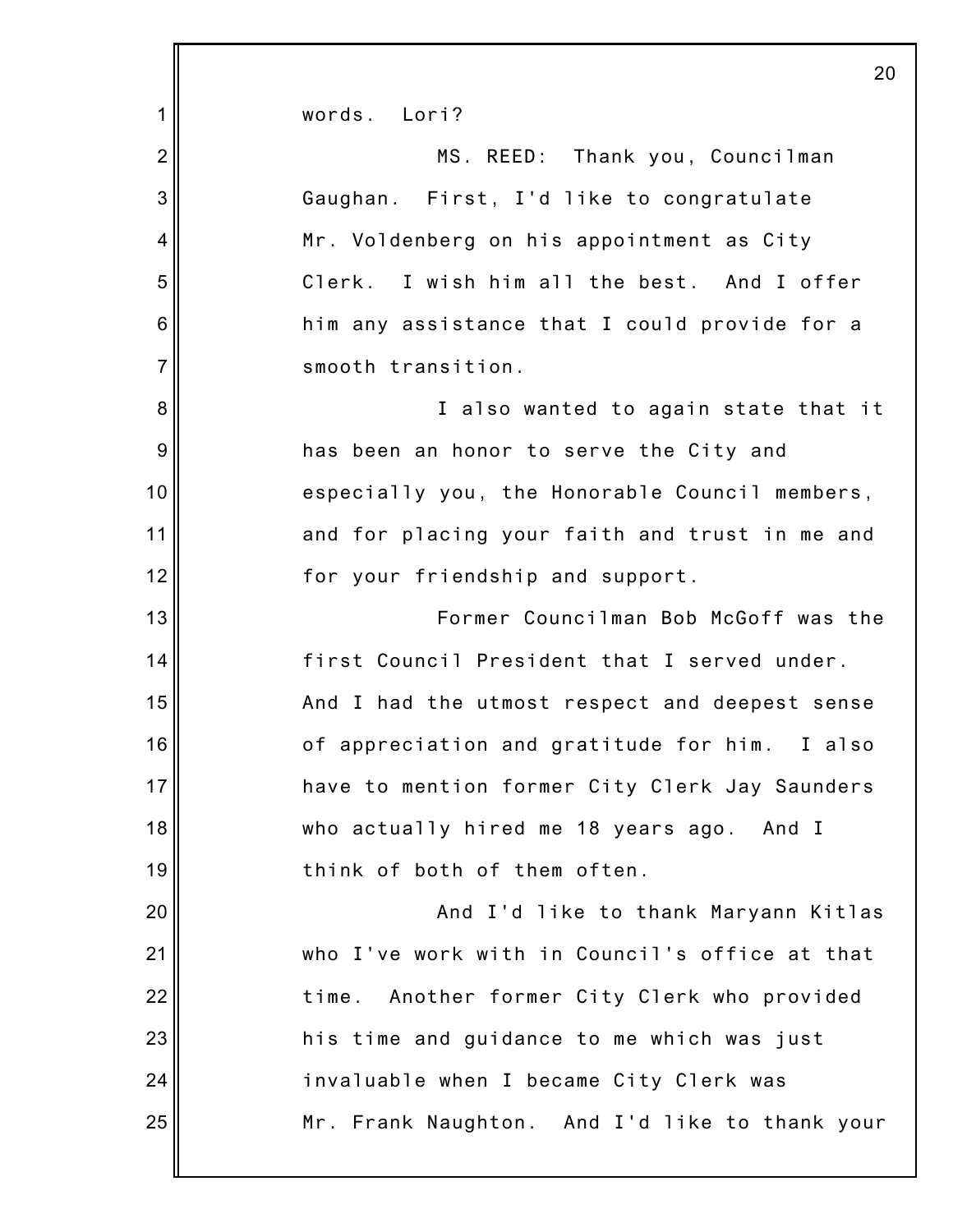|                | 21                                              |
|----------------|-------------------------------------------------|
| 1              | Solicitor Kevin Hayes for all of his support.   |
| $\overline{2}$ | It has been a pleasure working with you.        |
| 3              | And finally, I have to thank Sally              |
| 4              | Locher from the City's Law Department for her   |
| 5              | friendship and support over the years and also  |
| 6              | to Kathy Carrera from Council's office for      |
| $\overline{7}$ | always going above and beyond for the           |
| 8              | betterment of the Council and for all of her    |
| 9              | assistance as we navigated this past year       |
| 10             | despite all of its challenges.                  |
| 11             | Thank you again, Council, for                   |
| 12             | allowing me this time. And it has been truly    |
| 13             | my pleasure to have served as City Clerk.       |
| 14             | Thank you to all of you.                        |
| 15             | MR. GAUGHAN: Thank you, Lori. And               |
| 16             | I know I said a few words about you last week.  |
| 17             | But I just want to say again that, you know,    |
| 18             | your dedication and your hard work is sometimes |
| 19             | under extremely difficult conditions was        |
| 20             | unbelievable. You really did a very good job    |
| 21             | for the City of Scranton keeping these meetings |
| 22             | running really without a hitch.                 |
| 23             | And I'm actually disappointed that              |
| 24             | we're not able to do this in person and this    |
| 25             | past year has been very, very difficult with    |
|                |                                                 |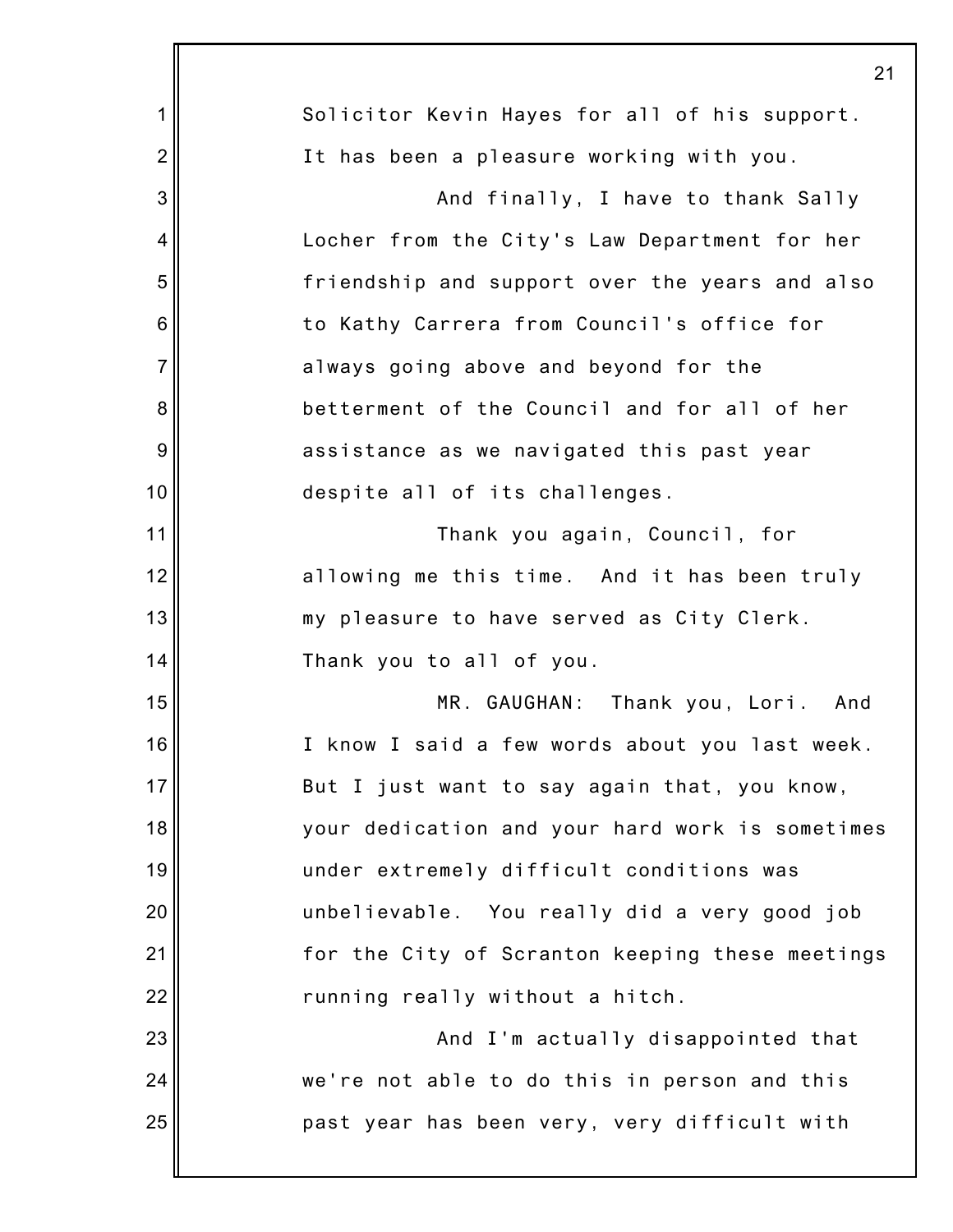1 2 3 4 5 6 7 8 9 10 11 12 13 14 15 16 17 18 19 20 21 22 23 24 25 the pandemic trying to put these meetings together and Lori, you know, has just been an unbelievable asset to us to make sure that these meetings were able to go on relatively quickly as soon as the pandemic -- as soon as things shut down we really got things up and running rather quickly. Lori, your reputation and your commitment to the City of Scranton as the City Clerk in my opinion is unmatched. Now, I'm biassed because I had the opportunity to work with you even before you were the City Clerk. But I really feel that you have done an amazing job. And I personally have learned an awful lot from the way that you were able to handle all kinds of different personalities in City Hall and in the public and on Council and all the different situations with grace and professionalism. And, you know, people can really learn from that. I've learned from that because it's easy to get bogged down and caught up in the minutia. But Lori was always able to look past that, see the good in people. The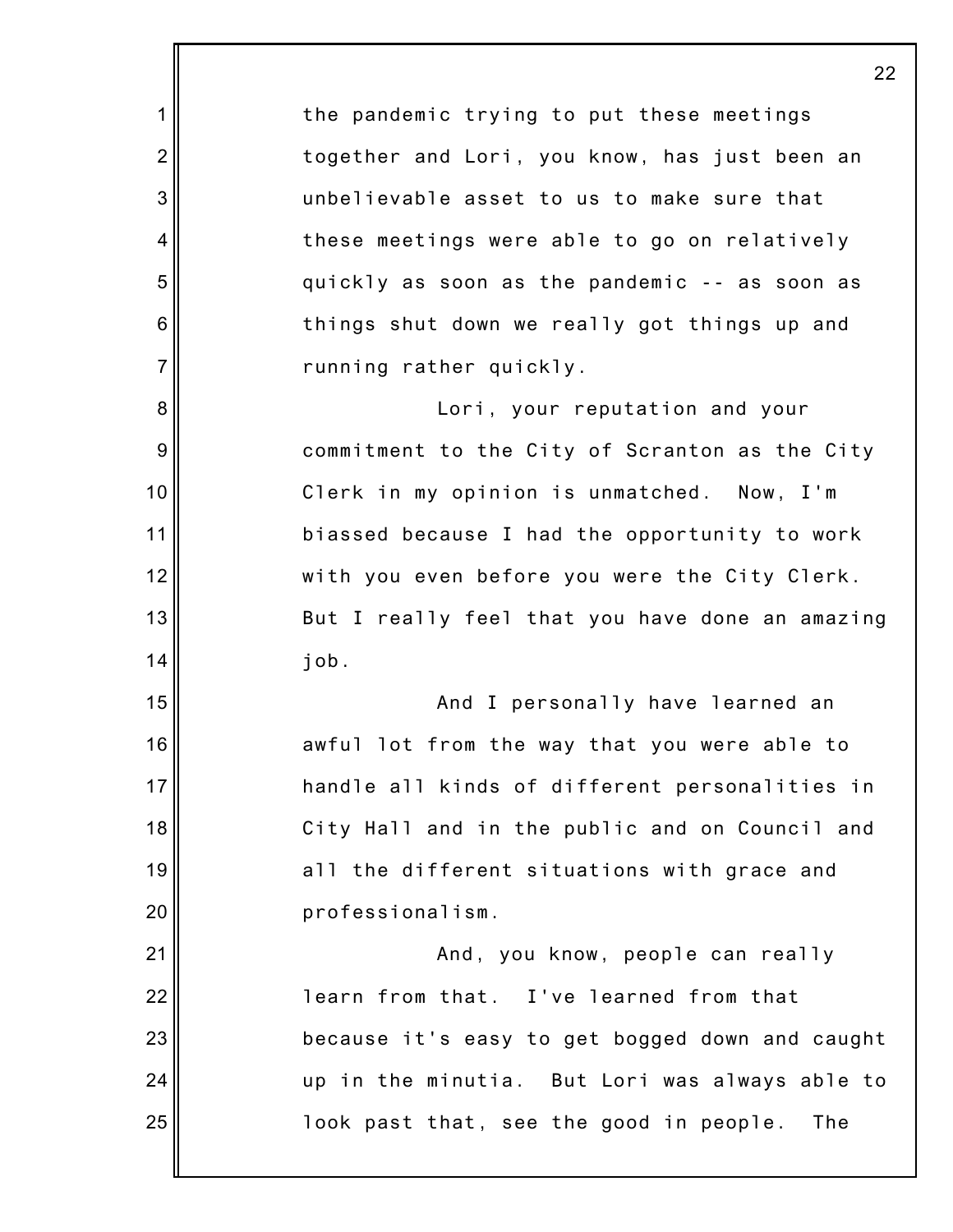|                 | 23                                              |
|-----------------|-------------------------------------------------|
| 1               | bottom line was to get things done to make sure |
| $\overline{2}$  | that Council meetings ran professionally and    |
| 3               | she just did a really good job.                 |
| 4               | So, Lori, enjoy retirement. I don't             |
| 5               | live that far from Lori. So I'm sure I'll see   |
| $6\phantom{1}6$ | her and we'll all be calling her, you know, for |
| $\overline{7}$  | advice and whatnot. So enjoy your retirement.   |
| 8               | You deserve it. Thank you.                      |
| 9               | MR. DONAHUE: Thank you, Lori.                   |
| 10              | MS. REED: Thank you.                            |
| 11              | MR. MCANDREW: Thank you, Lori.                  |
| 12              | DR. ROTHCHILD: I'd also like to                 |
| 13              | thank Lori. You know, I think Councilman        |
| 14              | Gaughan mentioned having, you know, worked with |
| 15              | her for a period of time. But it doesn't take   |
| 16              | long to work with you to know the type of work  |
| 17              | ethic that you have and what you bring to       |
| 18              | Council and to City Hall.                       |
| 19              | And not only that but even like our             |
| 20              | neighborhood Facebook group recently someone    |
| 21              | had asked a question about how to contact       |
| 22              | Council and I mentioned, you know, contacting   |
| 23              | you and that that would just be for another     |
| 24              | week or two before you retire.                  |
| 25              | But even the kind things that people            |
|                 |                                                 |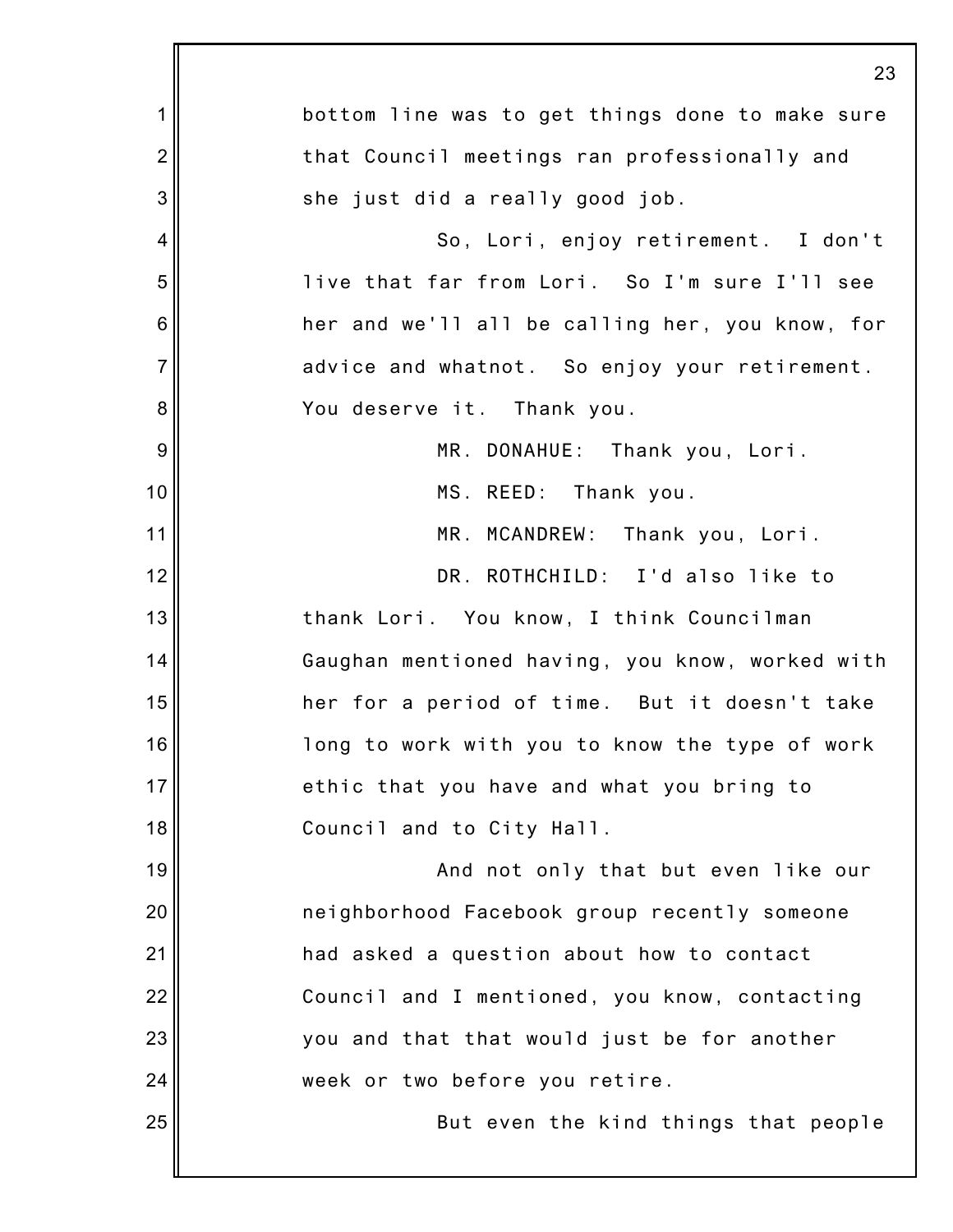1 2 3 4 5 6 7 8 9 10 11 12 13 14 15 16 17 18 19 20 21 22 23 24 25 24 have said on there about you, I mean, the people in the City know just how hard you work and how helpful you could be or have been in that position. And we'll really miss you going forward. I wish you the best of luck in your retirement. I truly hope you enjoy it. And I also look forward to working with Mr. Voldenberg. MR. SCHUSTER: Also thank you, Lori. Thank you for your service to the City. And I wish you the best of luck. MR. MCANDREW: Lori, thanks for everything and I mean everything. I don't know how we're going to do it without you. MR. DONAHUE: Mr. Voldenberg has big shoes to fill. MS. REED: Thank you everybody for your kind words. It was my pleasure. Thank you. MR. GAUGHAN: Thank you. Okay. Mrs. Reed -- oh, I'm sorry. I say that in my sleep; Mrs. Reed, Mrs. Reed. Councilman Schuster, any motions or comments? MR. SCHUSTER: Nothing at this time. MR. GAUGHAN: Thank you. I feel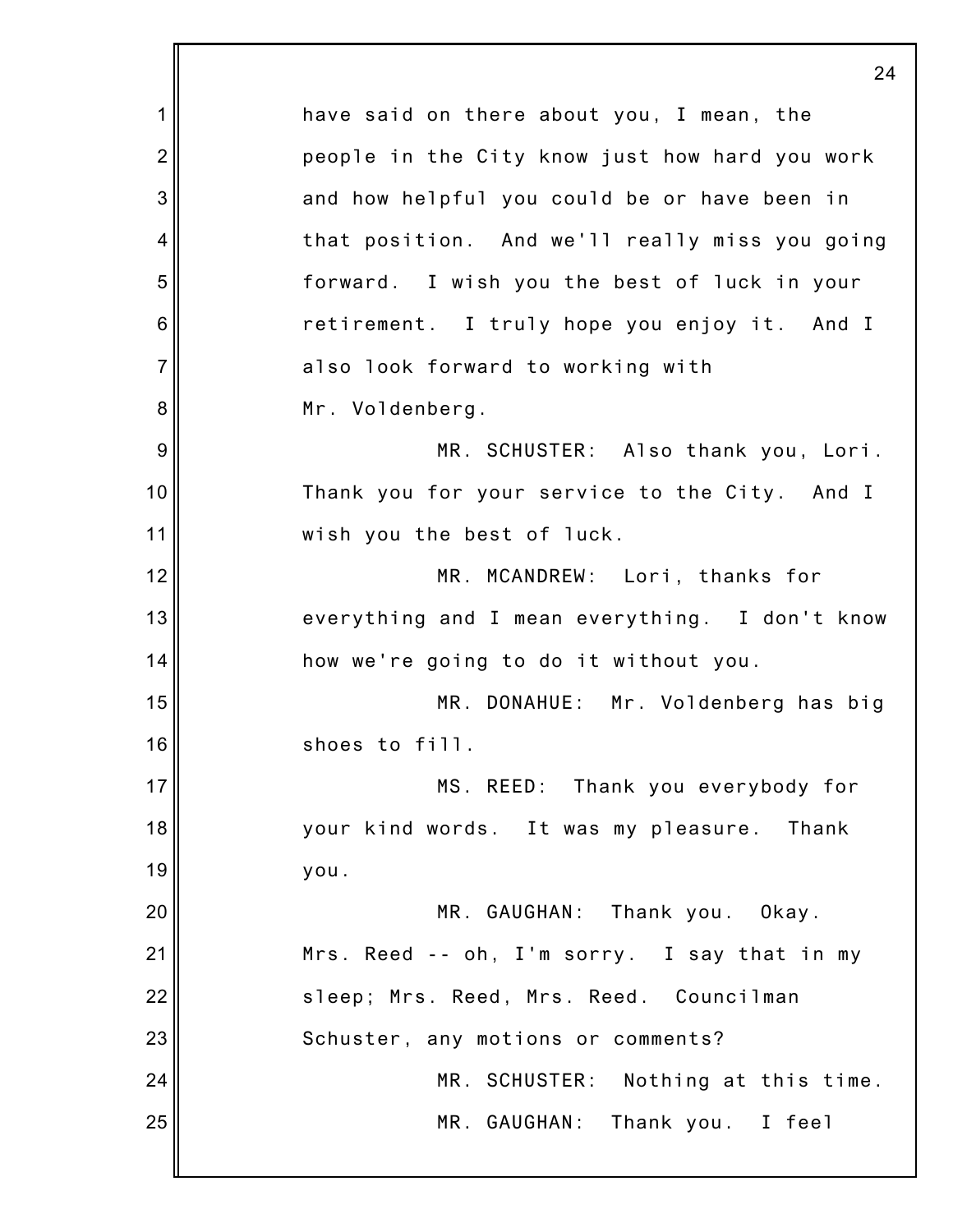|                 | 25                                              |
|-----------------|-------------------------------------------------|
| 1               | like I'm at a wake. Councilman McAndrew, any    |
| $\overline{2}$  | motions or comments?                            |
| 3               | MR. MCANDREW: I just have a                     |
| 4               | comment. So as Chairman on the Committee on     |
| 5               | Public Safety, I would like to say that I was   |
| $6\phantom{1}6$ | thrilled to see that the police last week went  |
| $\overline{7}$  | through bias training.                          |
| 8               | And I was even more thrilled and I              |
| 9               | think the public needs to know that this wasn't |
| 10              | a reactive training or proactive, this training |
| 11              | has been going on for several years. And I'm    |
| 12              | very glad to see it and proud of it. That's     |
| 13              | all I have.                                     |
| 14              | MR. GAUGHAN: Thank you. Dr.                     |
| 15              | Rothchild, any motions or comments?             |
| 16              | DR. ROTHCHILD: No, nothing at this              |
| 17              | time.<br>Thank you.                             |
| 18              | MR. GAUGHAN:<br>Thank you. Councilman           |
| 19              | Donahue, any motions or comments?               |
| 20              | MR. DONAHUE: I just have one thing              |
| 21              | or two things really. I think we all received   |
| 22              | an e-mail from a gentleman that was just trying |
| 23              | to find some information regarding liens that   |
| 24              | the Law Department couldn't provide any backup  |
| 25              | for.                                            |
|                 |                                                 |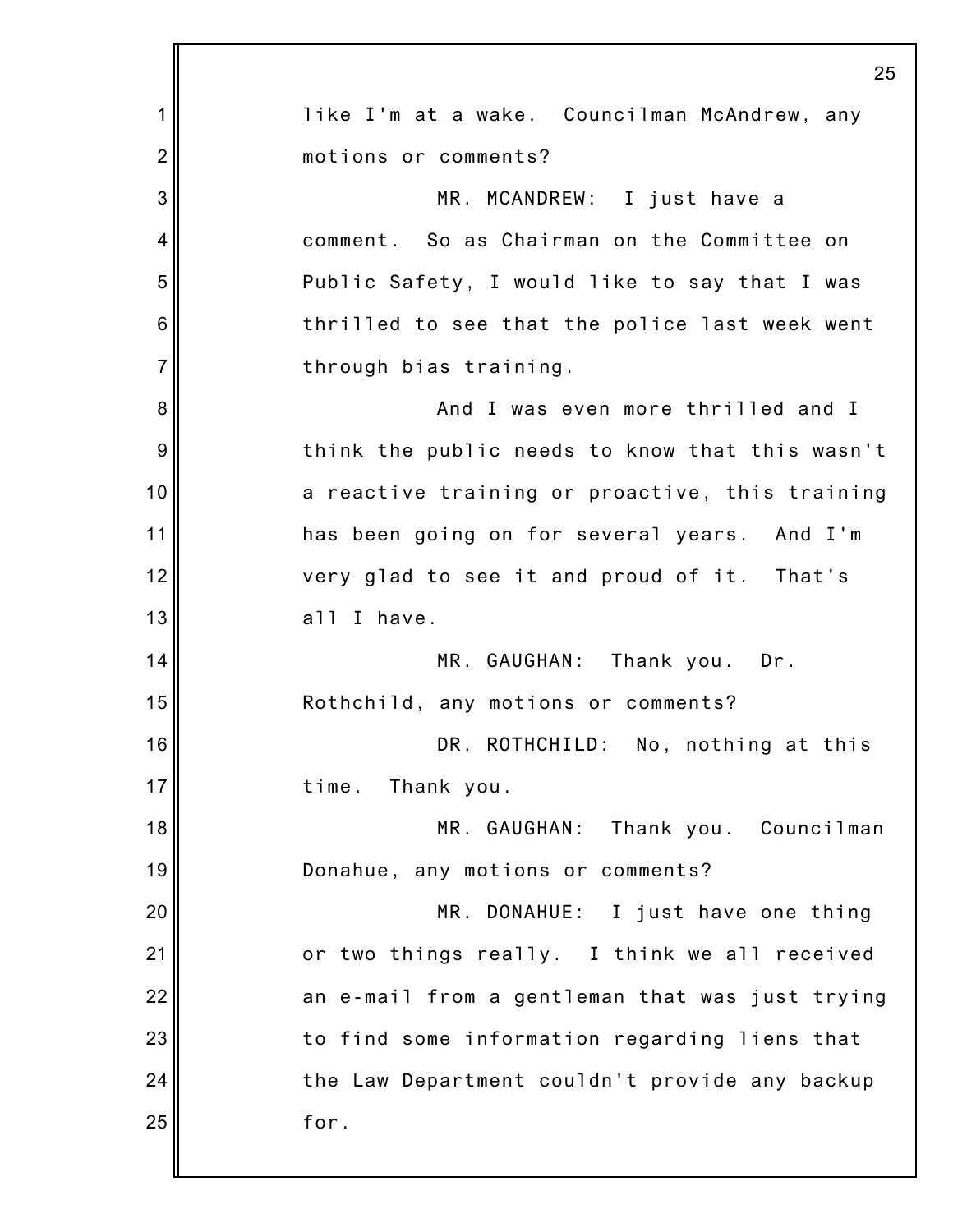|                 | 26                                              |
|-----------------|-------------------------------------------------|
| 1               | His father had passed away.<br>And              |
| $\overline{2}$  | he's just trying to settle the estate. So I     |
| 3               | did forward -- I just saw that today. So I did  |
| 4               | forward that along to Mary Jo Sheridan just to  |
| 5               | see if the Treasurer's office has anything      |
| $6\phantom{1}6$ | there.                                          |
| $\overline{7}$  | And also since we've had just -- and            |
| 8               | then on a DPW issue, since the fleet manager    |
| 9               | has been in a position for a while, Mrs. Reed,  |
| 10              | before you go, one more request for you. Would  |
| 11              | you be able to just request a list of all DPW   |
| 12              | vehicles and equipment, how old each is and     |
| 13              | then where each piece of equipment is currently |
| 14              | being stored? And that's all I have.            |
| 15              | MR. GAUGHAN: Thank you. Just a                  |
| 16              | couple issues, the first one we received an     |
| 17              | e-mail. I received a personal e-mail. And I'm   |
| 18              | going to call this gentleman tomorrow. I just   |
| 19              | received it late this evening. We received      |
| 20              | something from State Representative Marty       |
| 21              | Flynn's office regarding a gentleman that lives |
| 22              | at 1031 South Webster Avenue.                   |
| 23              | And he's having continuing                      |
| 24              | deteriorating issue with a stream that curls    |
| 25              | around his property at the corner of South      |
|                 |                                                 |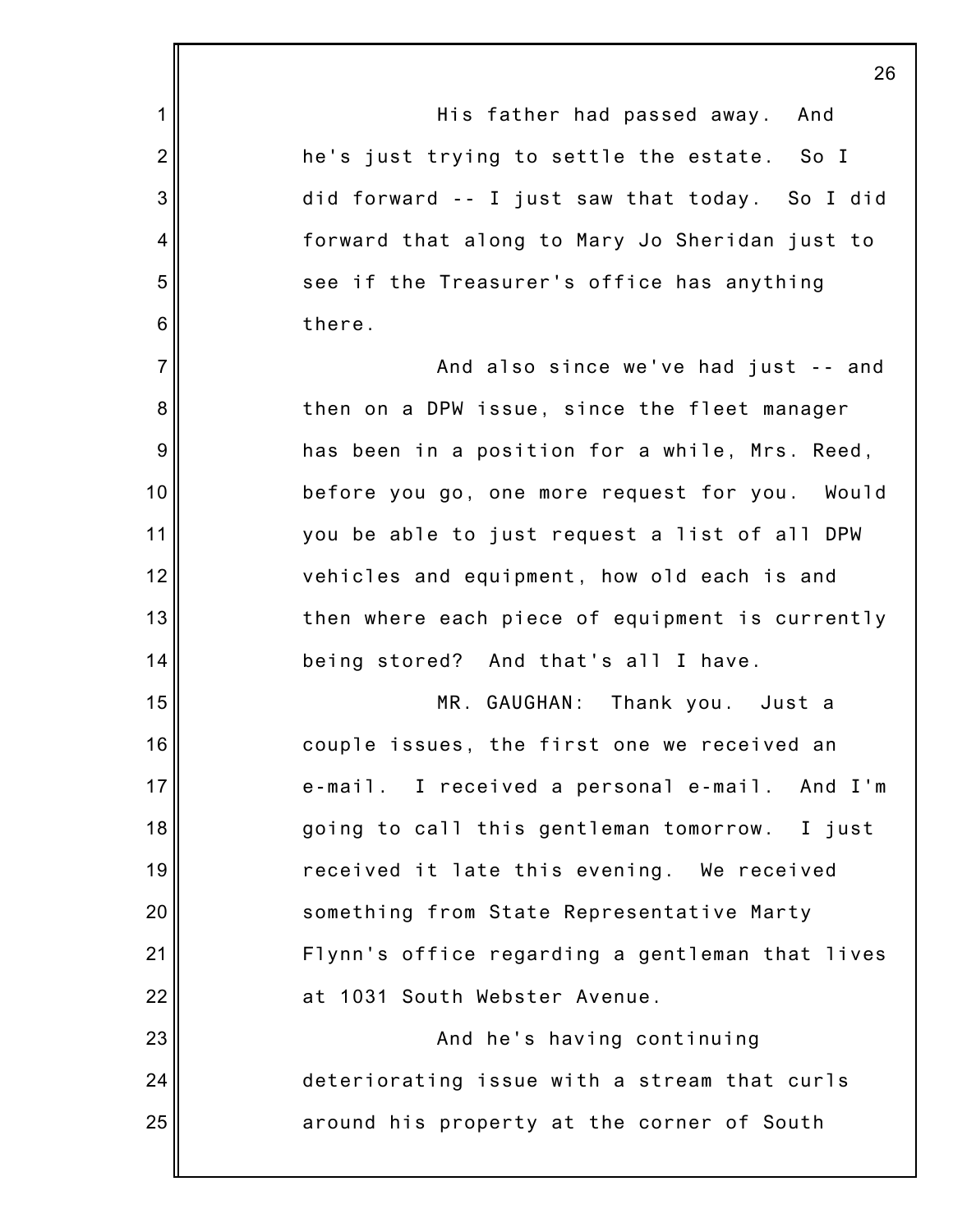|                 | 27                                              |
|-----------------|-------------------------------------------------|
| 1               | Webster and Elm. Apparently this has been       |
| $\overline{2}$  | going on now for a number of years. The         |
| 3               | property has been reviewed by City officials in |
| 4               | the past.                                       |
| 5               | And apparently they were under the              |
| $6\phantom{1}6$ | impression that this area was being included in |
| $\overline{7}$  | a previous recent grant application. But the    |
| 8               | project was not included in the final           |
| 9               | application. So this gentleman is looking for   |
| 10              | help. He e-mailed me. Like I said, I'm going    |
| 11              | to give him a call tomorrow.                    |
| 12              | But, Mrs. Reed, if we could send                |
| 13              | something to the administration making him      |
| 14              | aware of this again to see if we can get this   |
| 15              | gentleman some help. And I will make a few      |
| 16              | phone calls tomorrow to see what I could do and |
| 17              | be up to speed on what's going on there.        |
| 18              | I mentioned this in the caucus.                 |
| 19              | I'll just mention it again for the record,      |
| 20              | there was an article in the newspaper about the |
| 21              | Nay Aug Park Pool. And there was some           |
| 22              | confusion I think between Council and the       |
| 23              | administration.                                 |
| 24              | I was under the impression after                |
| 25              | reading the grant application that the City, in |
|                 |                                                 |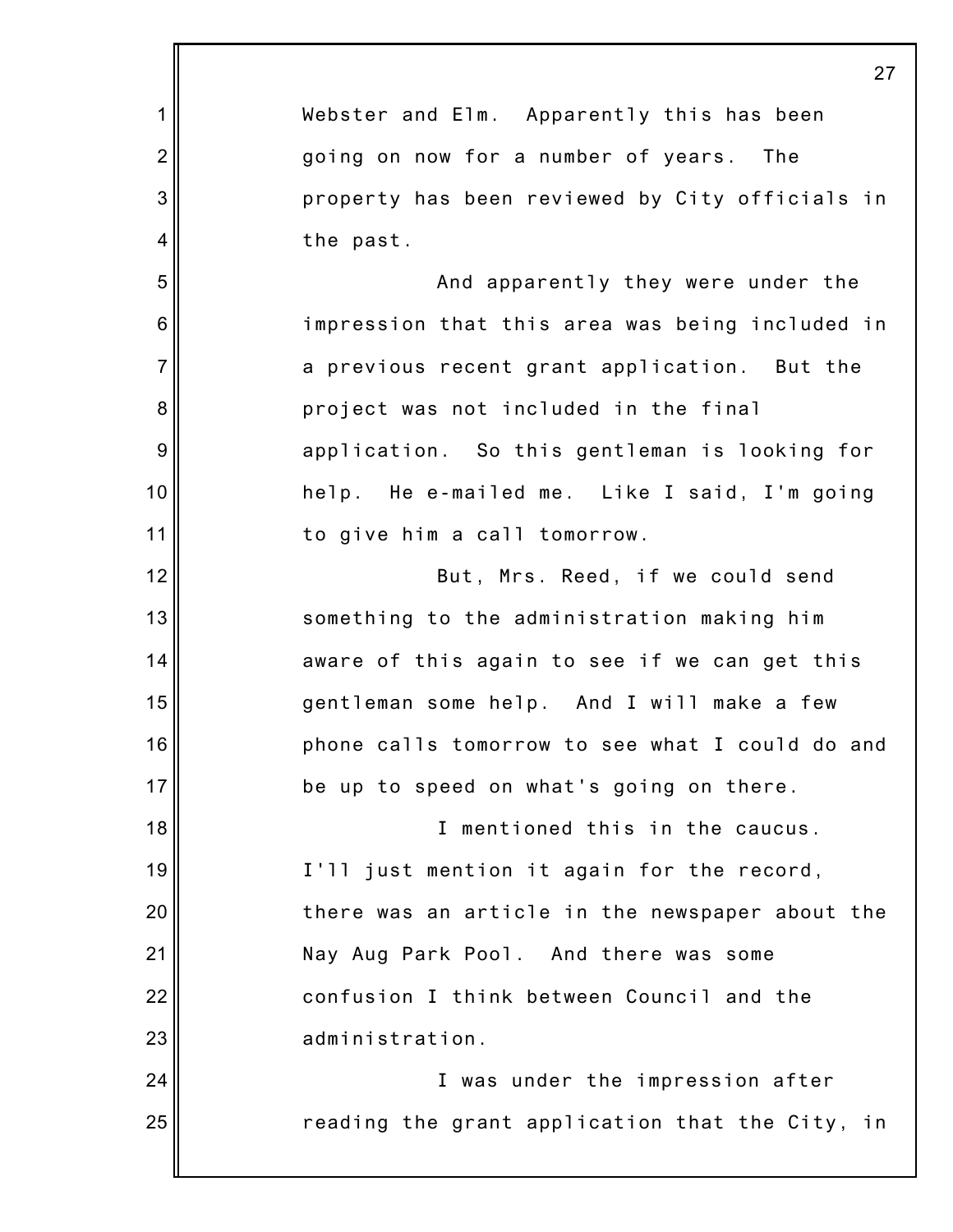1 2 3 4 5 6 7 8 9 10 11 12 13 14 15 16 17 18 19 20 21 22 23 24 25 fact, chose a specific option for the pool, the option that cost 6.2 million dollars. And I was surprised by that as was stated in the newspaper because I did not know that that was the option that the City was going to choose. I did have a conversation this morning with the Mayor and Eileen Cipriani, the Director of OECD. And they stated that no final decision has actually been made on the design or scope of the project at Nay Aug Park, the pool complex. So that will occur during the design phase of the project. And Council and the Recreation Authority will be involved in that decision making process. So obviously over the last month and a half, two months we had provided our input. The firm that did the analysis came in twice along with members of the administration. And that is going to continue now at the later part of this process. One of the things that was pointed out in my conversation today and in the followup e-mail with Miss Cipriani was that the RFP for the - to select the engineering or architectural firm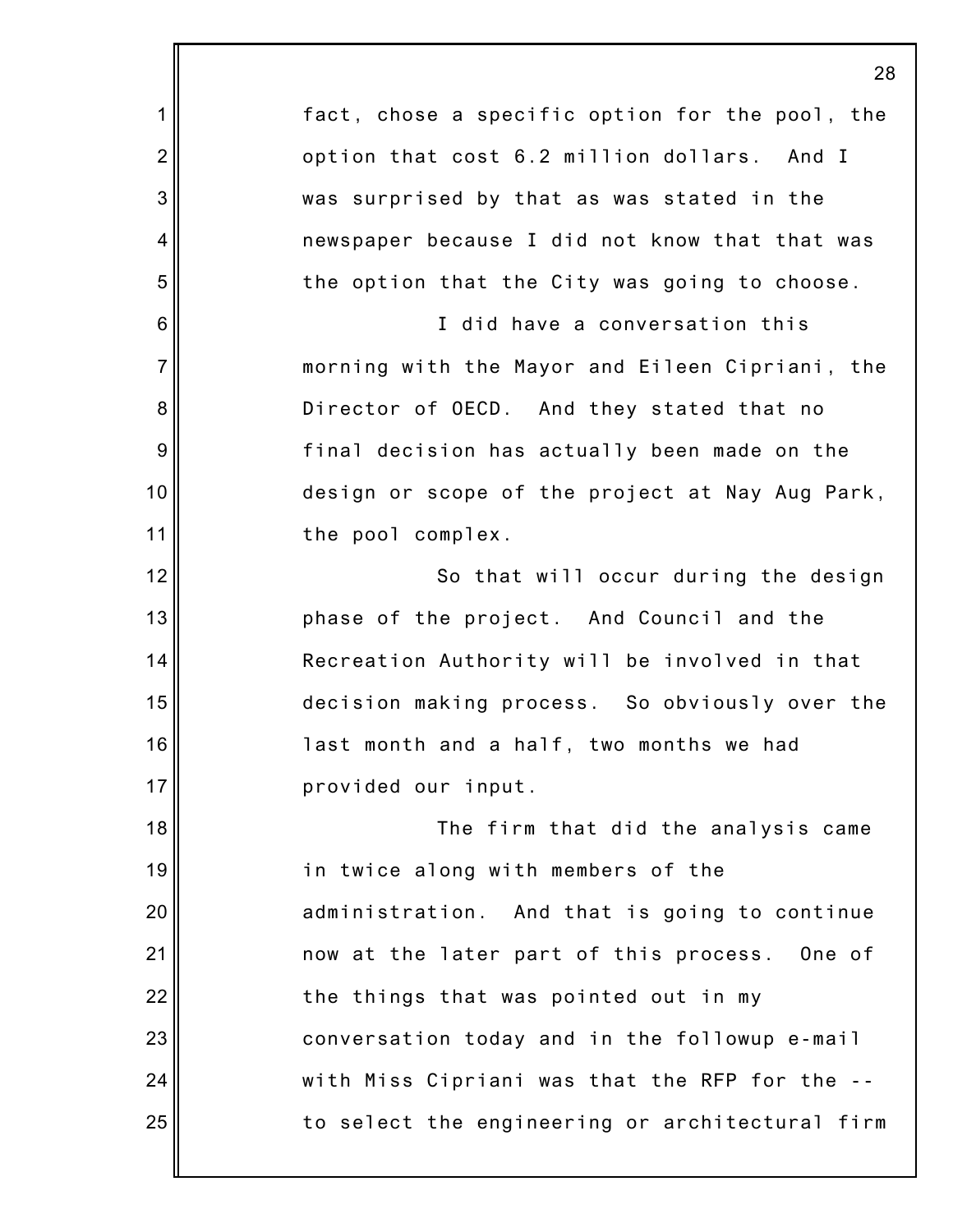|                 | 29                                              |
|-----------------|-------------------------------------------------|
| 1               | that actually does the design and permitting    |
| $\overline{2}$  | work that -- the process is anticipated to take |
| 3               | about nine months. So this isn't anything that  |
| $\overline{4}$  | is going to happen overnight unfortunately just |
| 5               | by the nature of the process.                   |
| $6\phantom{1}6$ | The other thing that I know I've                |
| $\overline{7}$  | gotten questions on from the members of the     |
| 8               | public is can the City use -- and I think Miss  |
| 9               | Schumacher asked a question about how are we    |
| 10              | going to use the -- or is the City going to use |
| 11              | the ARP funding, the American Rescue Package    |
| 12              | funding.                                        |
| 13              | As everyone knows, it's been                    |
| 14              | well-documented. We received 69.9 million       |
| 15              | dollars. We have not officially received that   |
| 16              | It's designated to the City. And<br>money.      |
| 17              | according to the Mayor and Eileen Cipriani this |
| 18              | morning, they are awaiting regulations on how   |
| 19              | that money can be spent, the regulation as to   |
| 20              | the manner that the funding could be spent.     |
| 21              | So as soon as we have that, I think             |
| 22              | then the process and the conversations will     |
| 23              | kick in about how exactly we're going to fund   |
| 24              | this project. As we know on the agenda tonight  |
| 25              | we have a grant requesting 6.2 million dollars  |
|                 |                                                 |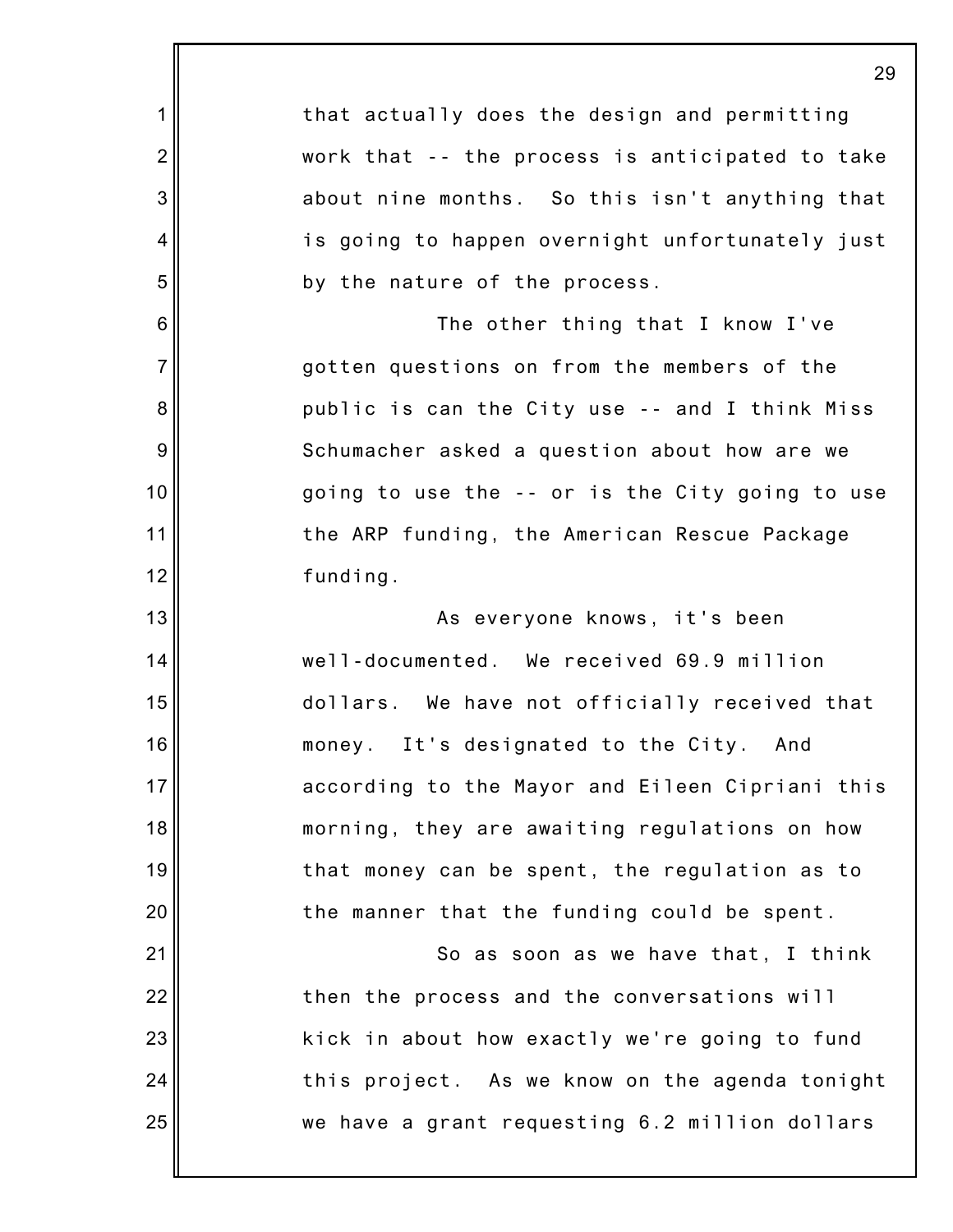|                 | 3 <sub>0</sub>                                  |
|-----------------|-------------------------------------------------|
| 1               | in funding with a little over 3 million dollars |
| $\overline{2}$  | as a match to DCNR.                             |
| 3               | That determination on whether or not            |
| $\overline{4}$  | we're awarded that grant will take place in --  |
| 5               | sometime in 2022. It's not guaranteed that      |
| $6\phantom{1}6$ | we're going to get that full amount. So those   |
| $\overline{7}$  | conversations will take place over the next few |
| 8               | months.                                         |
| 9               | And as everyone knows, I've made                |
| 10              | this clear in my comments. I do think that we   |
| 11              | should go for the -- it is the more expensive   |
| 12              | option. But I think it's important that we do   |
| 13              | this the right way. We don't cut any corners.   |
| 14              | And I know that the Mayor and Eileen feel that  |
| 15              | way as well in talking to them this morning.    |
| 16              | We want to make sure that we, you               |
| 17              | know, have an impact up there. And if we're     |
| 18              | going to replace it we do it the right way and  |
| 19              | make sure that we get the best bang for our     |
| 20              | buck. And I think -- oh, we did receive a       |
| 21              | response from Mr. Deeley on the IT piece.       |
| 22              | Again, we've received this kind of              |
| 23              | late this afternoon. So I didn't get a chance   |
| 24              | to go through the whole thing. But I did just   |
| 25              | take a look as the Council meeting was going on |
|                 |                                                 |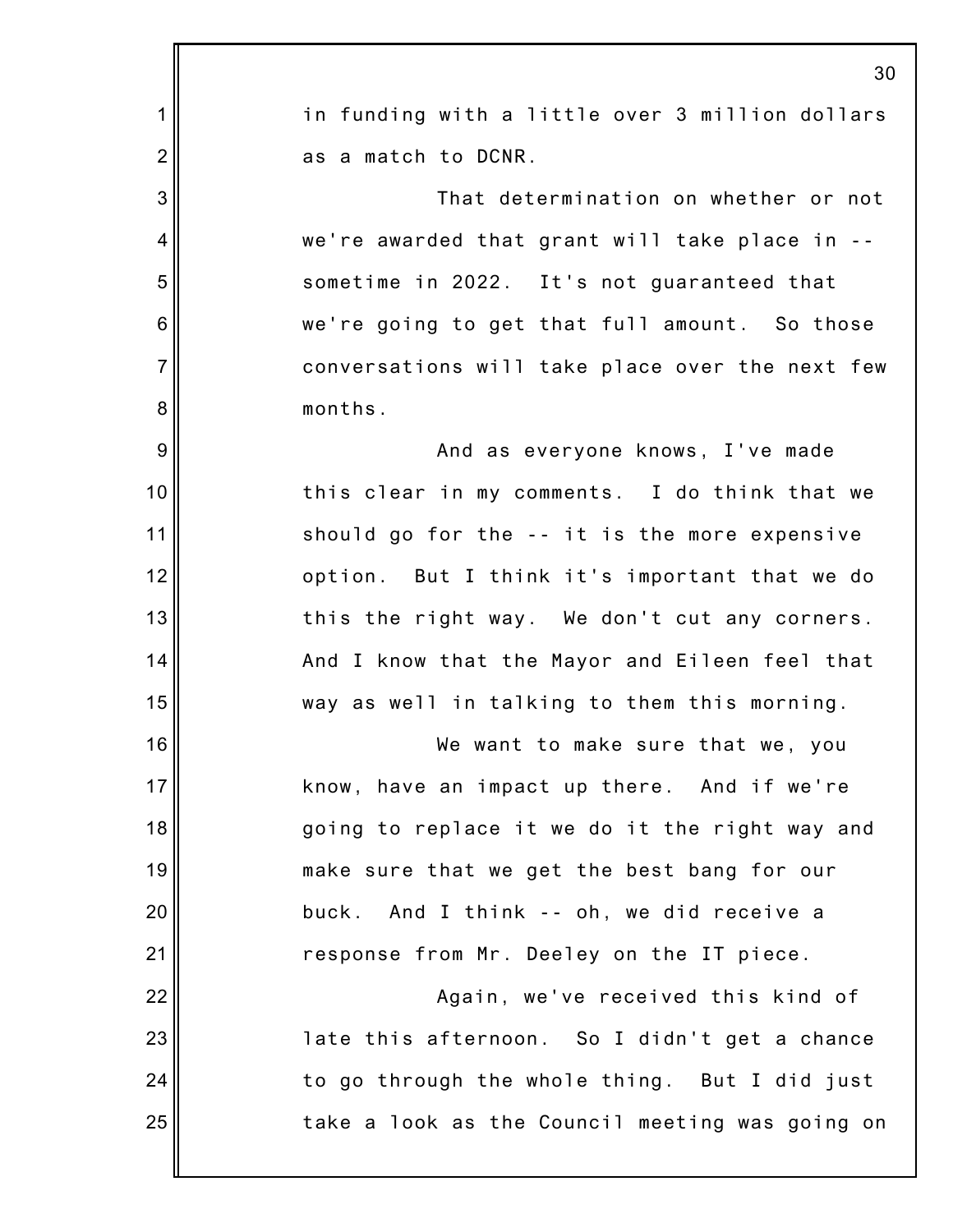|                 | 31                                              |
|-----------------|-------------------------------------------------|
| 1               | to answer Mr. McAndrew's question and this was  |
| $\overline{2}$  | identified in a letter that as we know the      |
| 3               | Director of IT has been a vacant position since |
| 4               | January of 2021 according to Mr. Deeley.        |
| 5               | They've received five resumes that              |
| $6\phantom{1}6$ | met the minimum requirements for that position. |
| $\overline{7}$  | Two candidates progressed to second interviews. |
| 8               | One candidate was offered the position but      |
| 9               | declined due to a counteroffer from another     |
| 10              | employer.                                       |
| 11              | One candidate does have a second                |
| 12              | interview that was I think scheduled this week. |
| 13              | So according to him they may be getting close   |
| 14              | to hiring someone. And there is other things    |
| 15              | in here that I haven't -- a couple pages long.  |
| 16              | I haven't had a chance look through it. Okay?   |
| 17              | All right. That's all I have. Mrs. Reed.        |
| 18              | MS. REED: Thank you. 5-B. FOR                   |
| 19              | INTRODUCTION - A RESOLUTION - ACCEPTING THE     |
| 20              | RECOMMENDATION OF THE HISTORICAL ARCHITECTURE   |
| 21              | REVIEW BOARD ("HARB") AND DENYING THE           |
| 22              | CERTIFICATE OF APPROPRIATENESS FOR JOYCE        |
| 23              | OUTDOOR ADVERTISING, 317 POPLAR STREET, 2B,     |
| 24              | SCRANTON, PA 18509 FOR THE MODIFICATION OF      |
| 25              | SIGNAGE AT 539 LINDEN STREET, SCRANTON, PA      |
|                 |                                                 |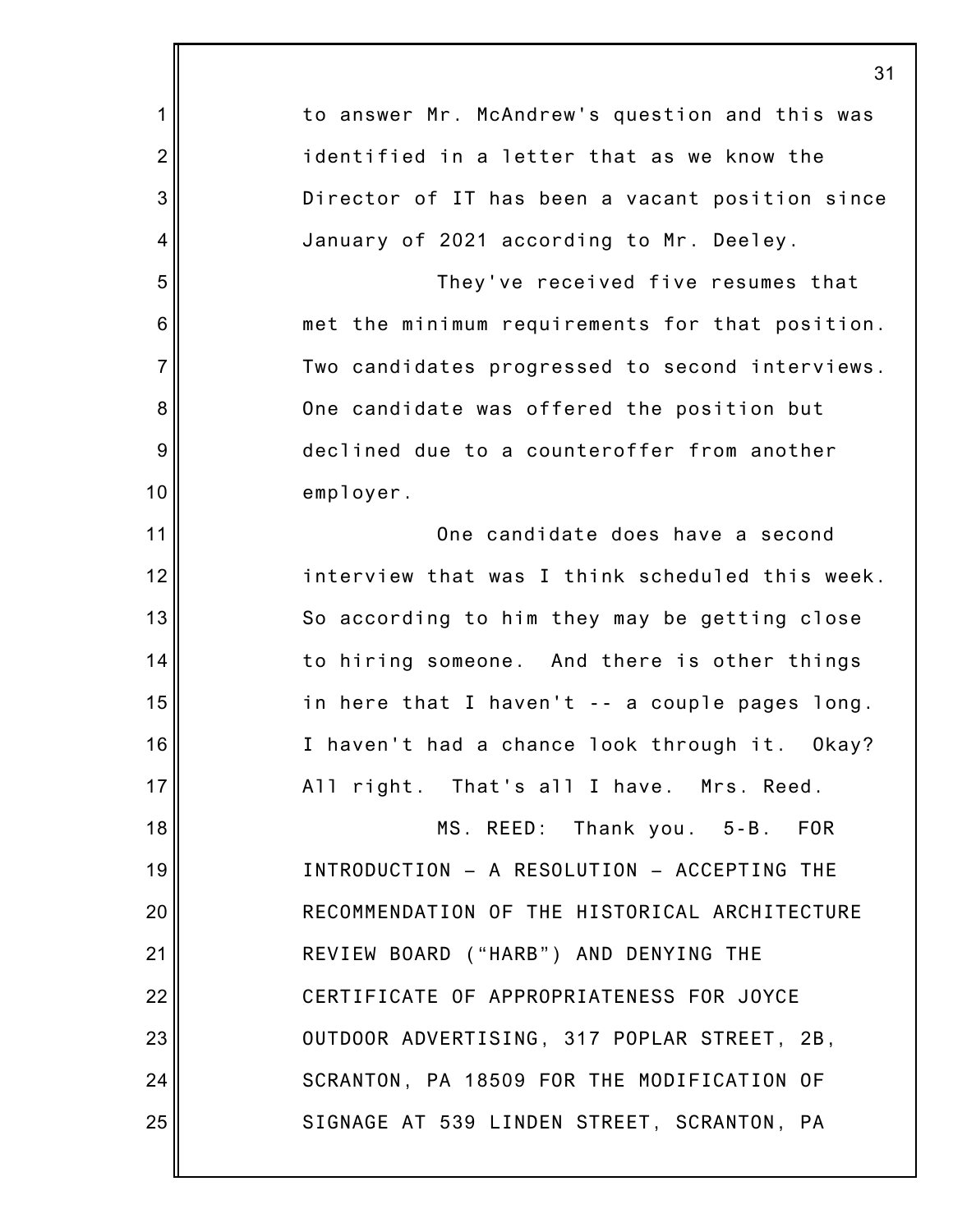1 2 3 4 5 6 7 8 9 10 11 12 13 14 15 16 17 18 19 20 21 22 23 24 25 32 18503. MR. GAUGHAN: At this time I'll entertain a motion that Item 5-B be introduced into its proper committee. MR. DONAHUE: So moved. MR. SCHUSTER: Second. MR. GAUGHAN: On the question? All those in favor of introduction signify by saying aye. MR. SCHUSTER: Aye. MR. MCANDREW: Aye. MR. DONAHUE: Aye. DR. ROTHCHILD: Aye. MR. GAUGHAN: Aye. Opposed? The ayes have it and so moved. MS. REED: 5-C. FOR INTRODUCTION – A RESOLUTION – AUTHORIZING THE CITY OF SCRANTON TO BECOME A MEMBER OF THE PENNSYLVANIA GUN SAFETY ALLIANCE. MR. SCHUSTER: At this point in time I'd like to make a motion to table Item 5-C. MR. MCANDREW: Second. MR. GAUGHAN: There's been a motion on the floor to table agenda Item 5-C and Councilman McAndrew seconded that motion. On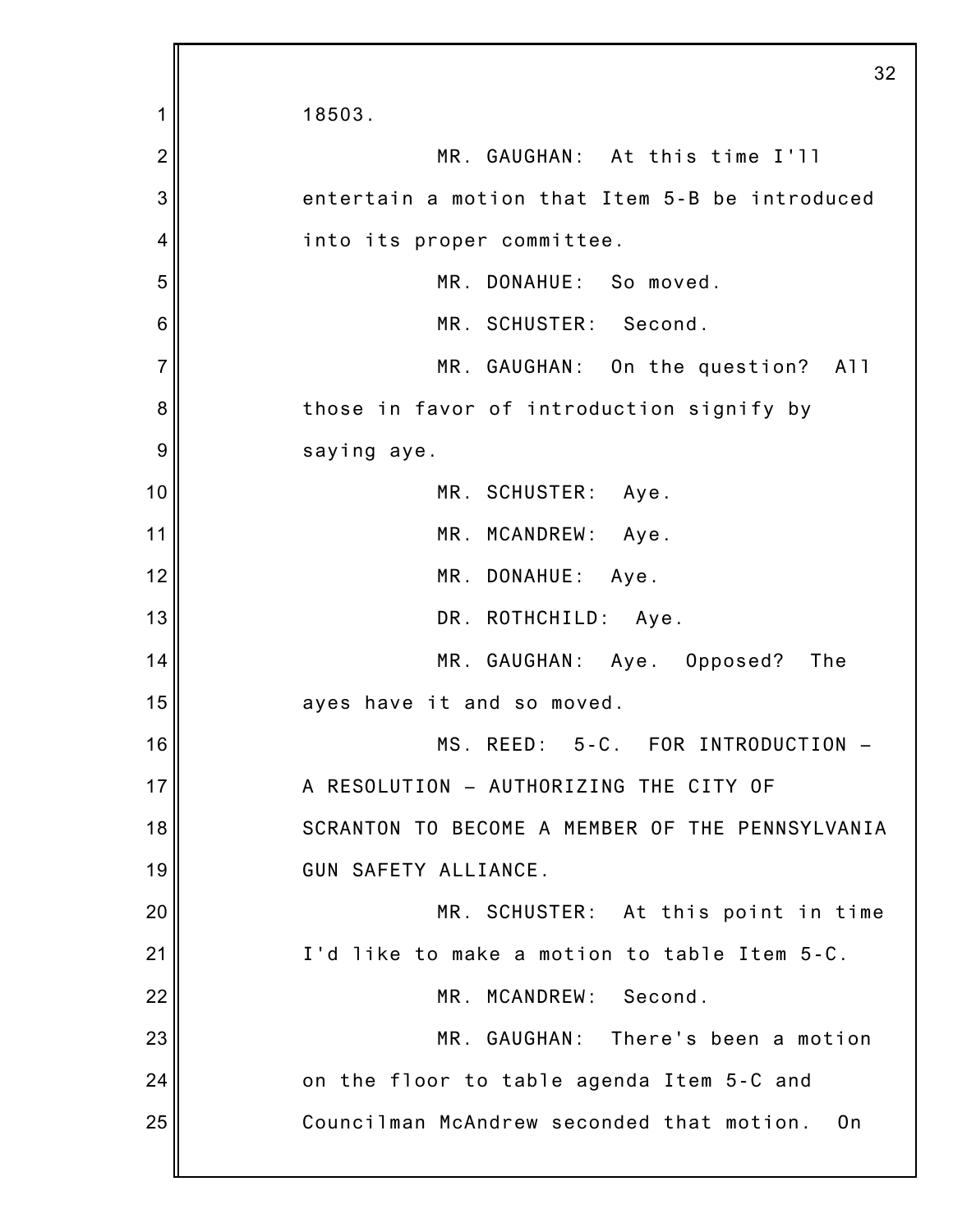1 2 3 4 5 6 7 8 9 10 11 12 13 14 15 16 17 18 19 20 21 22 23 24 25 33 the question? MR. SCHUSTER: On the question I just feel we're starting -- Council is starting to get into things that are out of the jurisdiction of a municipality. MR. DONAHUE: On the question, I'm a huge advocate of increasing gun safety laws. But at the same time, you know, we don't - given the backup we were given there is nothing in terms of what this alliance is advocating for specifically and who is involved. So I think once we get, you know, some more information on that from the administration I would be willing to entertain this. But I'll vote to table until we receive more information. MR. GAUGHAN: Yeah, I agree. I'm going to vote to table it just because I do think it's important to know, you know, who's actually involved in this group, what does our membership actually entail? Is it just to support the group's goals which we don't know; and it's not clear in the -- there is nothing in the backup legislation that really states all the information that we would need to give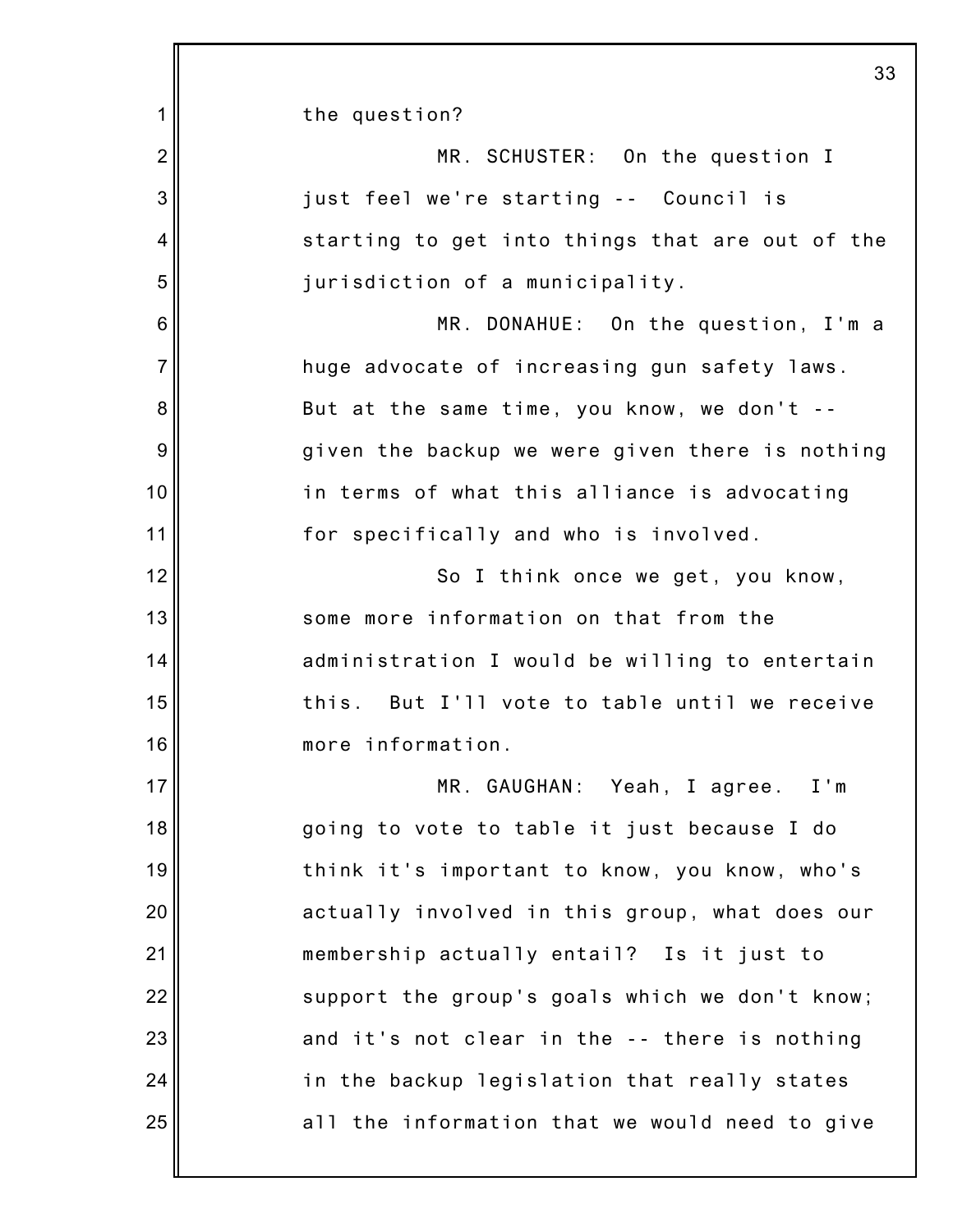| 1 <sup>1</sup> | our okay on this.                              |
|----------------|------------------------------------------------|
| $\overline{2}$ | And then there is a sentence in here           |
| 3              | that says that the City wishes to support the  |
| $\overline{4}$ | group's activity by becoming a charter member  |
| 5              | of the Gun Safety Alliance. So I think we need |
| $\,6$          | more on what actually that activity is on      |
| $\overline{7}$ | things of that nature.                         |
| 8              | And like Councilman Donahue said, I            |
| 9              | support gun safety 100 percent. I don't have a |
| 10             | problem with that at all, universal background |
| 11             | checks. But I do think we need to know a       |
| 12             | little bit more about the group before we give |
| 13             | our stamp of approval. Anyone else on the      |
| 14             | question?                                      |
| 15             | DR. ROTHCHILD: Yes, I'll also vote             |
| 16             | to table the motion. As I mentioned earlier in |
| 17             | caucus, I am also in favor of gun safety laws. |
| 18             | But I would never want us to sign onto         |
| 19             | something when we don't know what we're        |
| 20             | supporting, what legislation this organization |
| 21             | is pushing or what our support would mean or   |
| 22             | entail.                                        |
| 23             | I mean, we really need to find out             |
| 24             | that before -- before we can make an           |
| 25             | appropriate vote on it. So that's it. Thank    |
|                |                                                |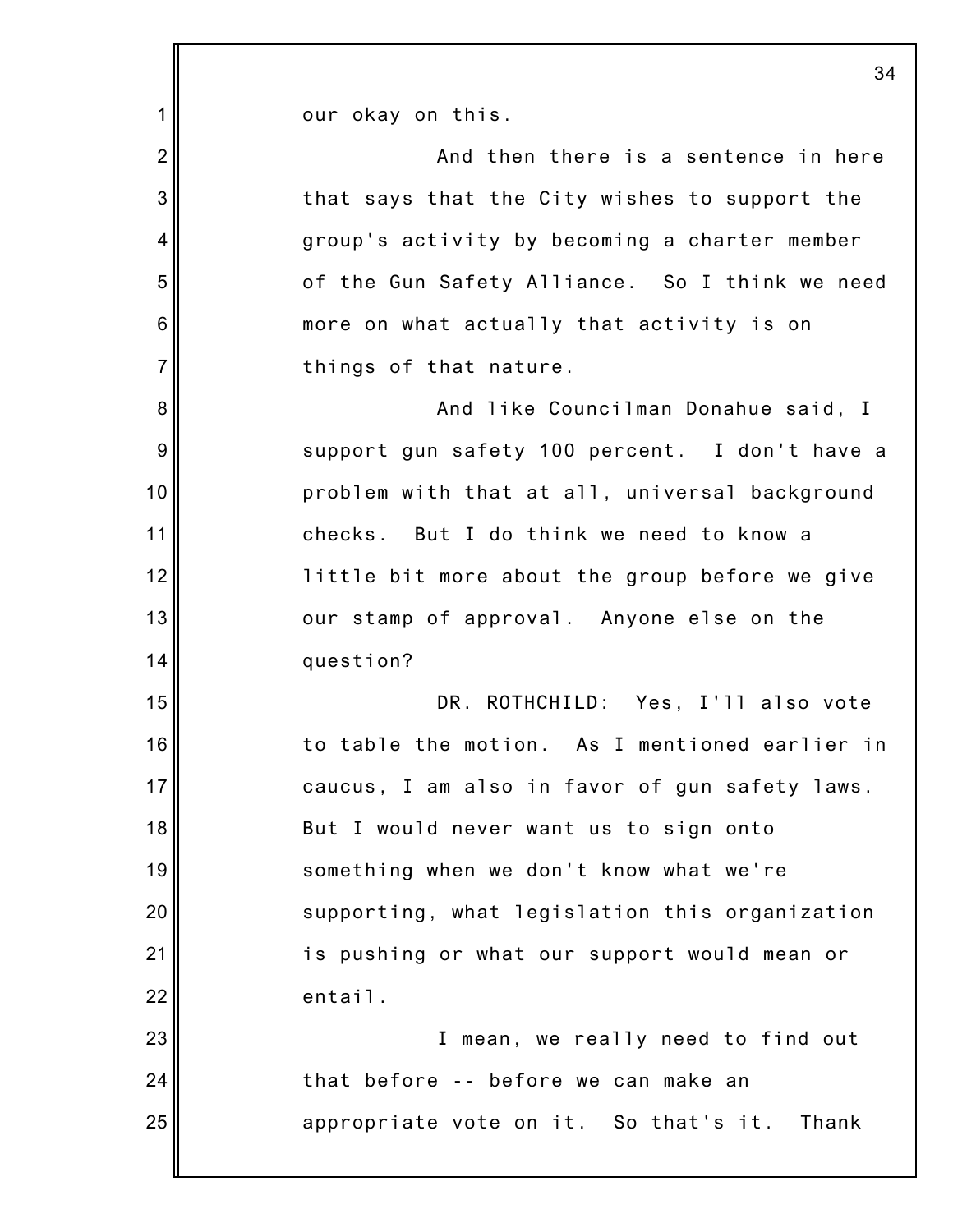|                 | 35                                              |
|-----------------|-------------------------------------------------|
| 1               | you.                                            |
| $\overline{2}$  | MR. GAUGHAN: Anyone else on the                 |
| 3               | question?                                       |
| $\overline{4}$  | MR. MCANDREW: Yes, I'll be voting               |
| 5               | to table also. I do believe in gun safety.      |
| $6\phantom{1}6$ | But I also respect, you know, the rights of the |
| $\overline{7}$  | legal gun owners. So like I said in caucus, I   |
| 8               | mean, this is to join a membership with very    |
| 9               | little information.                             |
| 10              | I said it earlier like, you know,               |
| 11              | AAA membership you know what you're getting.    |
| 12              | But with this membership I have no idea what it |
| 13              | entails. I have no idea what the reaction or,   |
| 14              | you know, have we looked for input from, you    |
| 15              | know, our local Fraternal Order of Police or    |
| 16              | like Solicitor Hayes said, you know, the DA.    |
| 17              | You know, is this accepted by other             |
| 18              | cities, which ones? Is this, you know,          |
| 19              | accepted? Are there members from, you know,     |
| 20              | the DA Association across the state or the FOP  |
| 21              | memberships across the state? So without that   |
| 22              | information, of course, I'll never vote on      |
| 23              | something I don't totally understand. So        |
| 24              | that's where I'm at with this. Thank you.       |
| 25              | MR. GAUGHAN: Okay. Anyone else on               |
|                 |                                                 |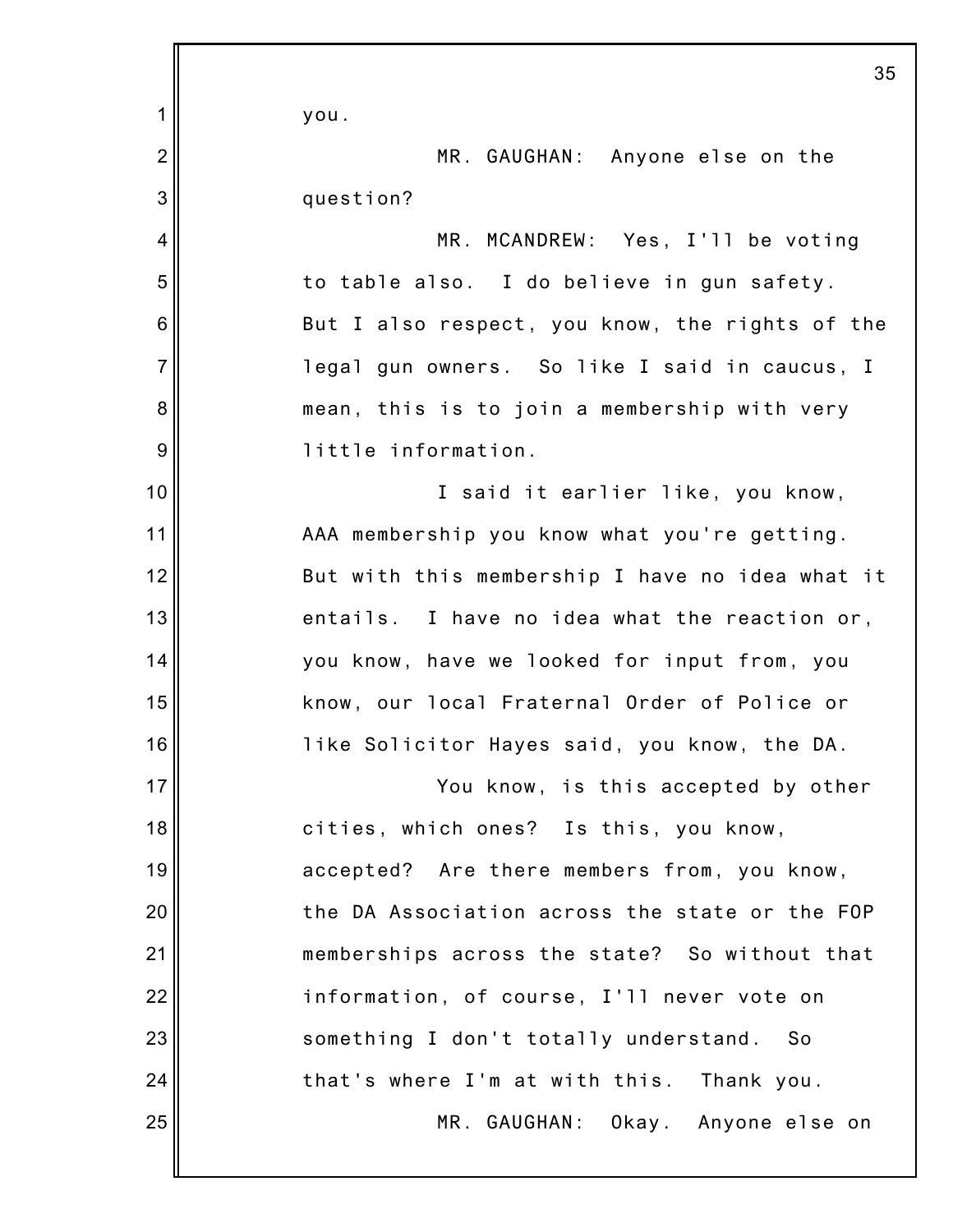|                | 36                                             |
|----------------|------------------------------------------------|
| 1              | the question? Okay. There's been a motion      |
| $\overline{2}$ | and a second and on the question to table      |
| 3              | agenda Item 5-C. All those in favor of the     |
| 4              | motion signify by saying aye.                  |
| 5              | MR. SCHUSTER: Aye.                             |
| 6              | MR. MCANDREW: Aye.                             |
| $\overline{7}$ | MR. DONAHUE: Aye.                              |
| 8              | DR. ROTHCHILD: Aye.                            |
| 9              | MR. GAUGHAN: Aye. Opposed?<br>The              |
| 10             | ayes have it and 5-C has been tabled.          |
| 11             | MS. REED: 5-D. FOR INTRODUCTION -              |
| 12             | A RESOLUTION - AUTHORIZING THE MAYOR AND       |
| 13             | OTHER APPROPRIATE CITY OFFICIALS TO APPLY FOR  |
| 14             | AND EXECUTE A GRANT FOR THE REDEVELOPMENT      |
| 15             | ASSISTANCE CAPITAL PROGRAM (RACP) THROUGH THE  |
| 16             | COMMONWEALTH OF PENNSYLVANIA'S OFFICE OF THE   |
| 17             | BUDGET IN THE AMOUNT OF ONE MILLION FIVE       |
| 18             | HUNDRED THOUSAND (\$1,500,000.00) DOLLARS;     |
| 19             | ACCEPTING AND DISBURSING THE GRANT IF THE      |
| 20             | APPLICATION IS SUCCESSFUL; AND COORDINATE THE  |
| 21             | USE OF THE GRANT FUNDS WITH THE UNIVERSITY OF  |
| 22             | SCRANTON AT 301 JEFFERSON AVENUE, SCRANTON FOR |
| 23             | THE PROJECT TO BE NAMED "ENGINEERING PROGRAM   |
| 24             | FACILITIES PROJECT".                           |
| 25             | MR. GAUGHAN: At this time I'll                 |
|                |                                                |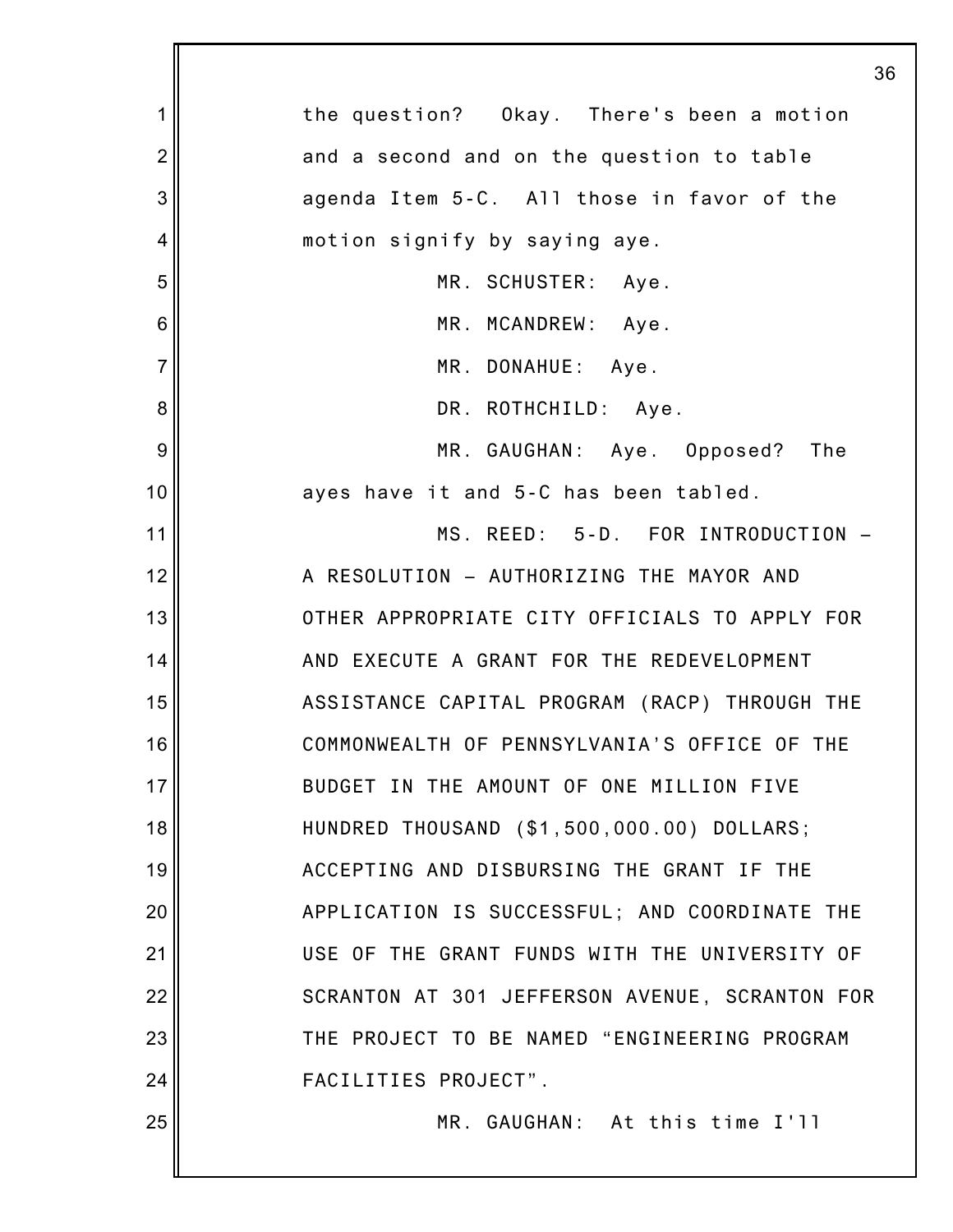|                | 37                                              |
|----------------|-------------------------------------------------|
| 1              | entertain a motion that Item 5-D be introduced  |
| $\overline{2}$ | into its proper committee.                      |
| 3              | MR. DONAHUE: So moved.                          |
| 4              | MR. SCHUSTER: Second.                           |
| 5              | MR. GAUGHAN: On the question?<br>0n             |
| 6              | the question, this is an outstanding project.   |
| $\overline{7}$ | This is going to be a huge investment that the  |
| 8              | University of Scranton is making. I fully       |
| 9              | support this project for one major reason it's  |
| 10             | going to help not only the University retain    |
| 11             | students but I think and I hope that it helps   |
| 12             | the City of Scranton retain that talent.        |
| 13             | According to the grant application,             |
| 14             | the closest university or college that has this |
| 15             | type of program is Wilkes. There is only seven  |
| 16             | other Jesuit universities out of 27 across the  |
| 17             | country that have this type of major. And it's  |
| 18             | going to help retain that talent to work in     |
| 19             | industries like automotive, H-vac, aerospace,   |
| 20             | biotechnology, computers, electronics,          |
| 21             | manufacturing.                                  |
| 22             | So it's going to improve --                     |
| 23             | hopefully improve our regional workforce.<br>So |
| 24             | this is a great project and I thank the         |
| 25             | University of Scranton to make an investment    |
|                |                                                 |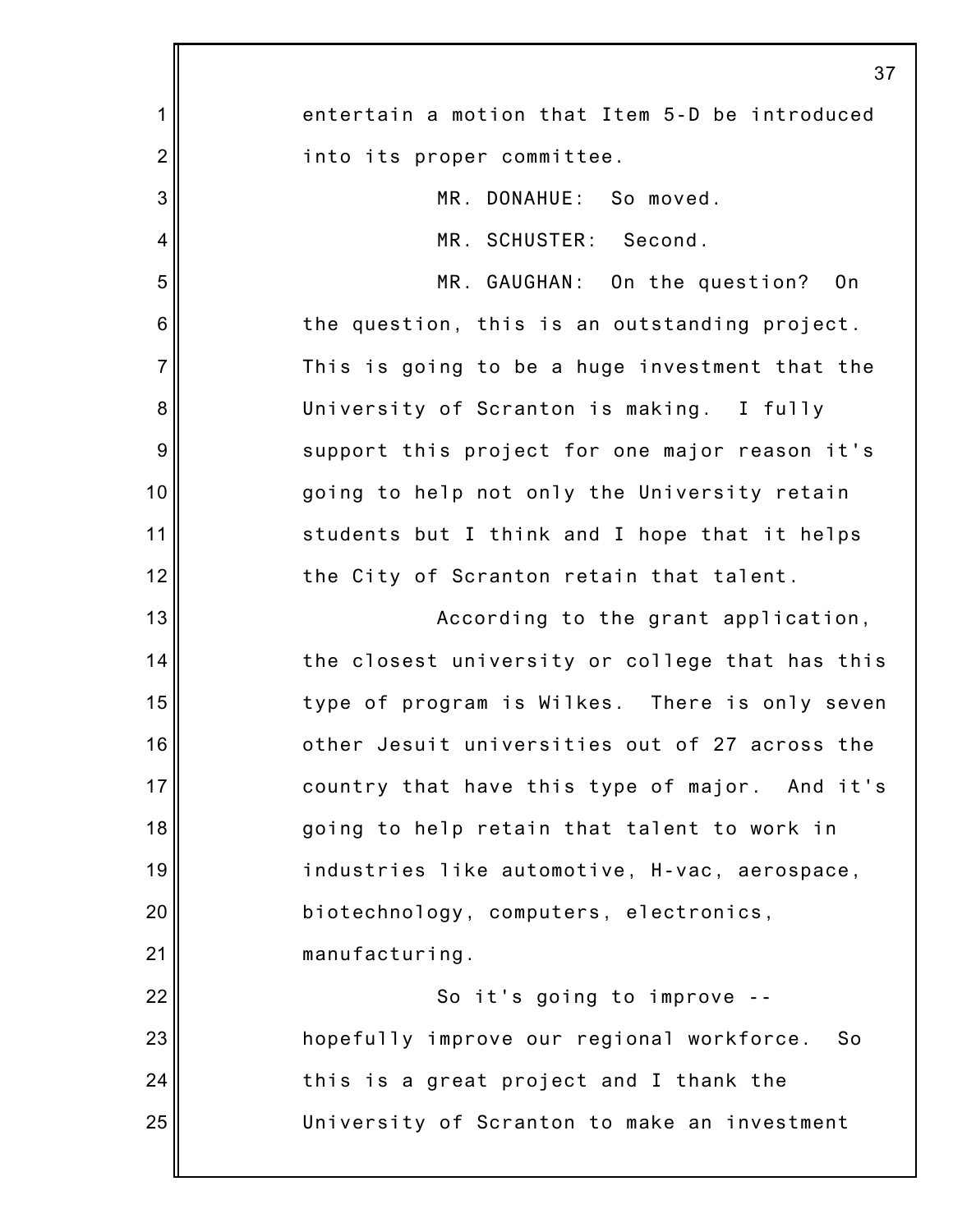|                | 38                                              |
|----------------|-------------------------------------------------|
| 1              | not only in their campus and their student body |
| $\overline{2}$ | and in their program but in the City of         |
| 3              | Scranton as well. Anyone else on the question?  |
| 4              | All those in favor of introduction signify by   |
| 5              | saying aye.                                     |
| 6              | MR. SCHUSTER: Aye.                              |
| $\overline{7}$ | MR. MCANDREW: Aye.                              |
| 8              | MR. DONAHUE: Aye.                               |
| 9              | DR. ROTHCHILD: Aye.                             |
| 10             | MR. GAUGHAN: Aye. Opposed? The                  |
| 11             | ayes have it and so moved.                      |
| 12             | MS. REED: 5-E. FOR INTRODUCTION -               |
| 13             | A RESOLUTION - AUTHORIZING THE MAYOR AND        |
| 14             | OTHER APPROPRIATE CITY OFFICIALS TO APPLY FOR   |
| 15             | AND EXECUTE A GRANT FOR THE REDEVELOPMENT       |
| 16             | ASSISTANCE CAPITAL PROGRAM (RACP) THROUGH THE   |
| 17             | COMMONWEALTH OF PENNSYLVANIA'S OFFICE OF THE    |
| 18             | BUDGET IN THE AMOUNT OF ONE MILLION             |
| 19             | (\$1,000,000.00) DOLLARS; ACCEPTING AND         |
| 20             | DISBURSING THE GRANT IF THE APPLICATION IS      |
| 21             | SUCCESSFUL; AND COORDINATE THE USE OF THE GRANT |
| 22             | FUNDS WITH SLOCUM HOLLOW PROPERTIES LLC, FOR    |
| 23             | THE PROJECT TO BE NAMED THE "517 BOGART         |
| 24             | PROJECT".                                       |
| 25             | MR. GAUGHAN: At this time I'll                  |
|                |                                                 |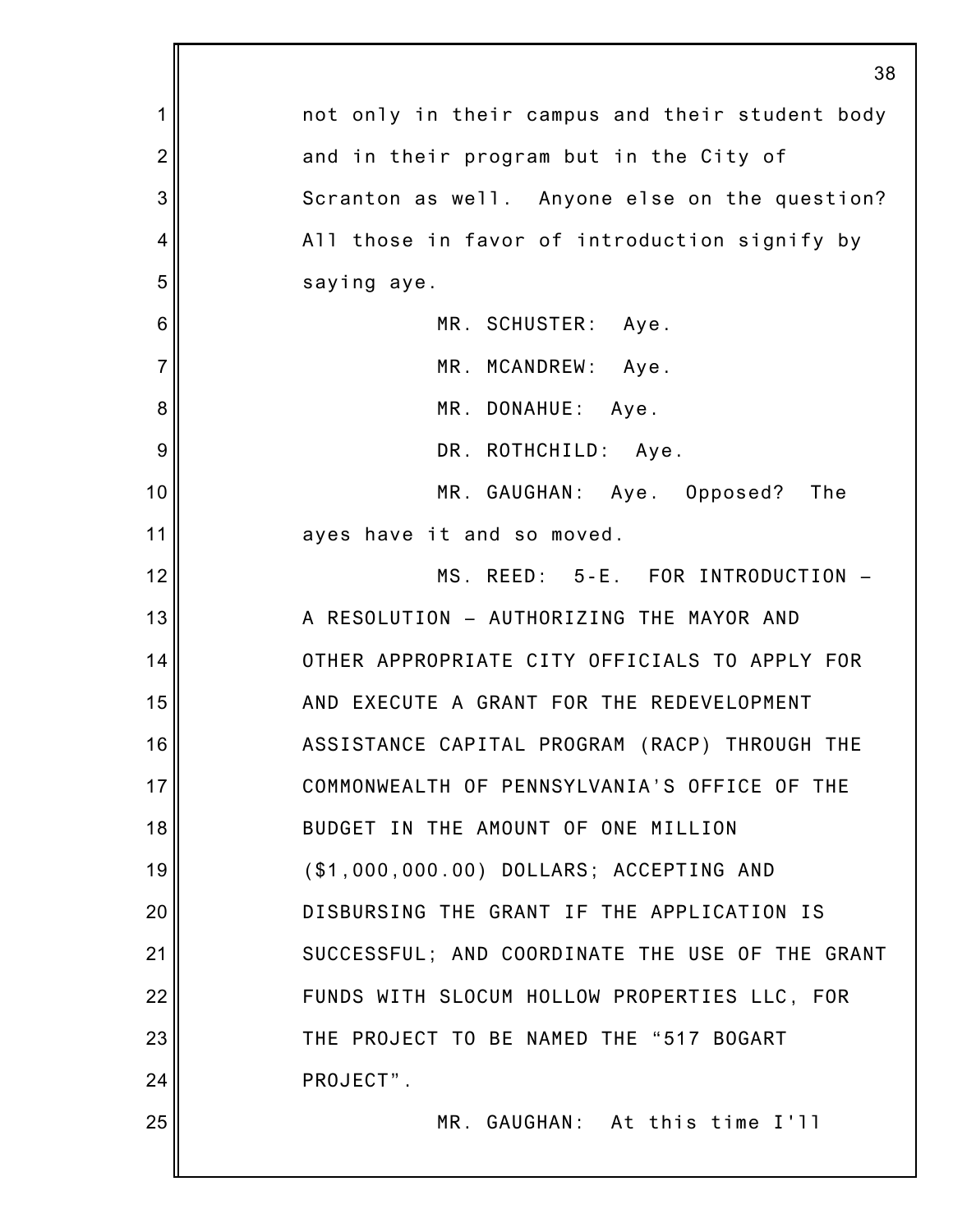|                | 39                                              |
|----------------|-------------------------------------------------|
| 1              | entertain a motion that Item 5-E be introduced  |
| $\overline{2}$ | into its proper committee.                      |
| 3              | DR. ROTHCHILD: So moved.                        |
| 4              | MR. DONAHUE: So moved.                          |
| 5              | MR. SCHUSTER: Second.                           |
| 6              | MR. GAUGHAN: On the question? On                |
| $\overline{7}$ | the question, another exciting project that I   |
| 8              | hope gets funding from the state. It's going    |
| 9              | to have a huge impact on our downtown, these    |
| 10             | buildings. These three buildings are currently  |
| 11             | vacant.                                         |
| 12             | And there's -- they have a very                 |
| 13             | historical nature going back decades in the     |
| 14             | City of Scranton. So again, this is good for    |
| 15             | our downtown and good for the City of Scranton. |
| 16             | All those in favor of introduction signify by   |
| 17             | saying aye.                                     |
| 18             | MR. SCHUSTER: Aye.                              |
| 19             | MR. MCANDREW:<br>Aye.                           |
| 20             | MR. DONAHUE:<br>Aye.                            |
| 21             | DR. ROTHCHILD: Aye.                             |
| 22             | MR. GAUGHAN: Aye. Opposed?<br>The               |
| 23             | ayes have it and so moved.                      |
| 24             | MS. REED: 5-F. FOR INTRODUCTION -               |
| 25             | A RESOLUTION - AUTHORIZING THE MAYOR AND        |
|                |                                                 |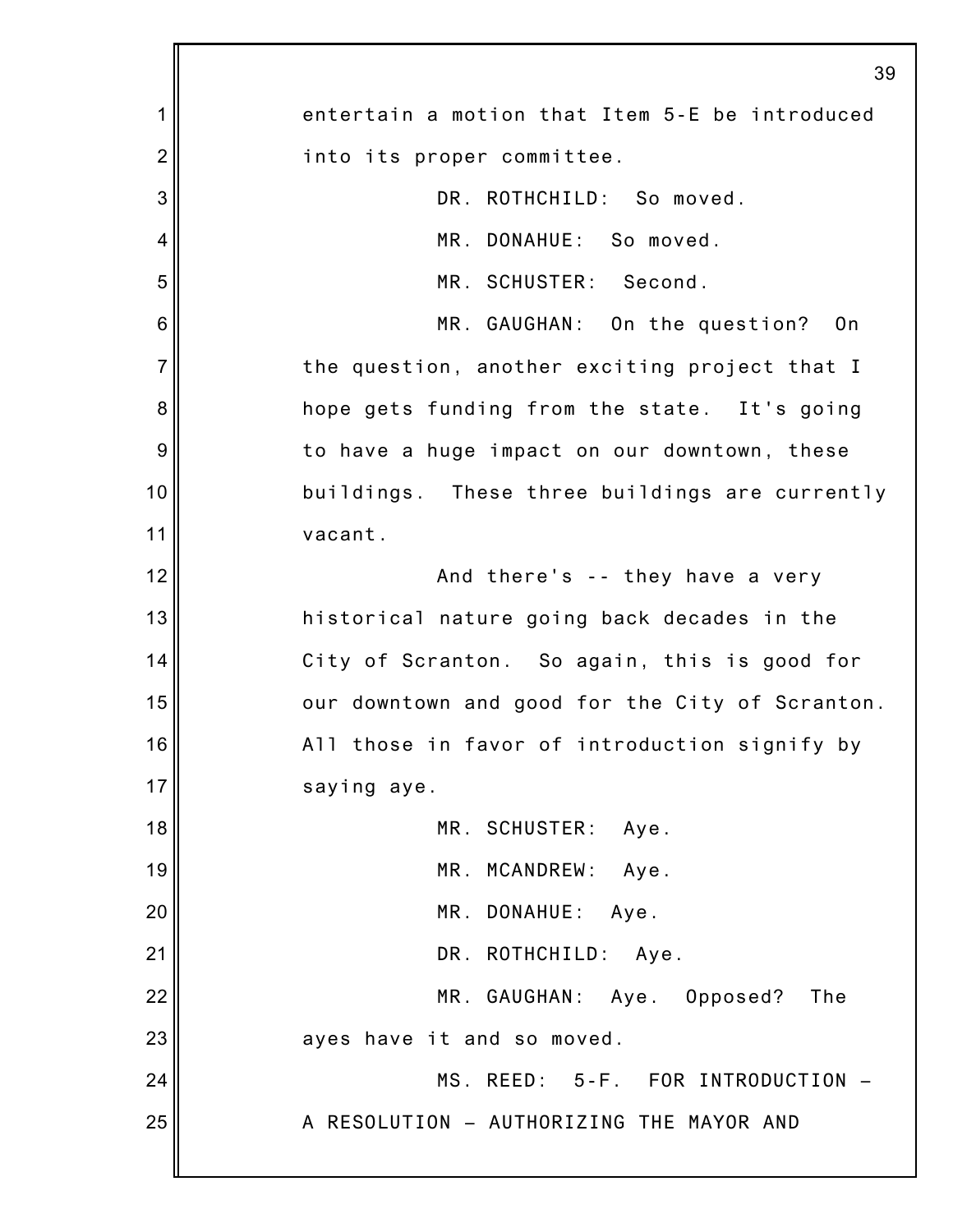|                | 40                                              |
|----------------|-------------------------------------------------|
| 1              | OTHER APPROPRIATE CITY OFFICIALS TO APPLY FOR   |
| $\overline{2}$ | AND EXECUTE A GRANT FOR THE REDEVELOPMENT       |
| 3              | ASSISTANCE CAPITAL PROGRAM (RACP) THROUGH THE   |
| 4              | COMMONWEALTH OF PENNSYLVANIA'S OFFICE OF THE    |
| 5              | BUDGET IN THE AMOUNT OF THREE MILLION           |
| 6              | (\$3,000,000.00) DOLLARS; ACCEPTING AND         |
| $\overline{7}$ | DISBURSING THE GRANT IF THE APPLICATION IS      |
| 8              | SUCCESSFUL; AND COORDINATE THE USE OF THE GRANT |
| 9              | FUNDS WITH CITY OF SCRANTON SCHOOL DISTRICT,    |
| 10             | FOR THE PROJECT TO BE NAMED THE "EMERGENCY      |
| 11             | BUILDING CAPITAL IMPROVEMENT PROJECT".          |
| 12             | MR. GAUGHAN: At this time I'll                  |
| 13             | entertain a motion that Item 5-F be introduced  |
| 14             | into its proper committee.                      |
| 15             | MR. DONAHUE: So moved.                          |
| 16             | MR. SCHUSTER:<br>Second.                        |
| 17             | MR. MCANDREW:<br>Second.                        |
| 18             | MR. GAUGHAN: On the question?<br>0n             |
| 19             | the question, again, another great project.     |
| 20             | And I'm a product of the Scranton School        |
| 21             | District from preschool all the way up to 12th  |
| 22             | And I had great experience in the<br>grade.     |
| 23             | Scranton School District. So did all of my      |
| 24             | friends growing up.                             |
| 25             | And I am always concerned that the              |
|                |                                                 |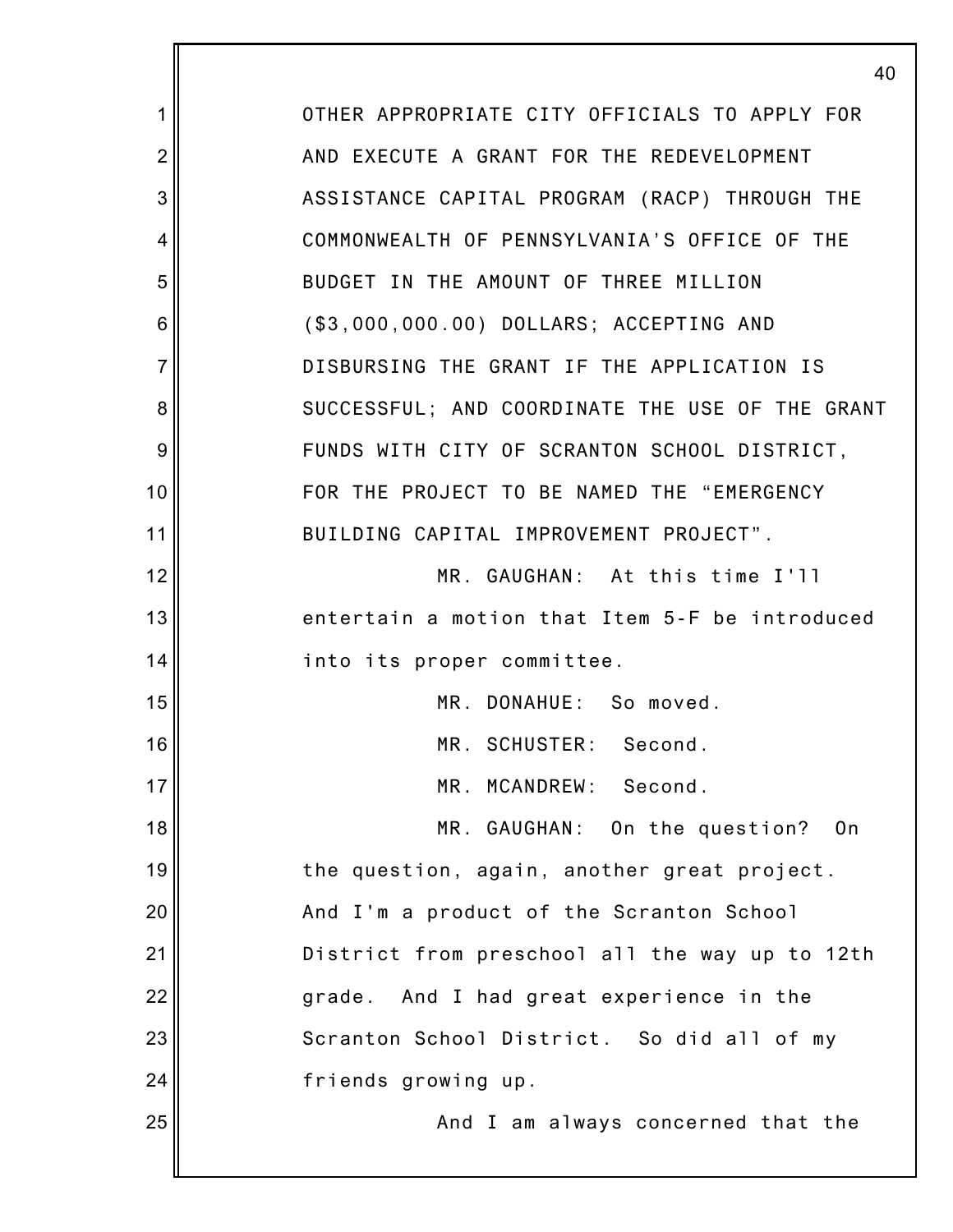school district is getting knocked around terribly all over the place lately. We need the school district to be strong in order for the City to be strong. I know it's been stated here since I've been on Council and it just goes without saying but as the school district goes, so goes the city, really so goes the county.

1

2

3

4

5

6

7

8

9

10

11

12

13

14

15

16

17

21

24

25

So this is the least that the State of Pennsylvania can do is to fund this project and give us help with our schools. And going -- looking through this -- the backup information in the grant, and obviously we have former school directors in the meeting today, everyone is fully aware that there's so many issues in our schools with maintenance needs.

18 19 20 22 23 I used to work at South Intermediate when I was a substitute teacher, the boiler down there, all of these things that are going to benefit our students and ultimately benefit the City of Scranton. So I fully support this project. And I truly hope that our state legislators and the Governor is going to approve this and make sure they get the full amount. Anyone else? All those in favor of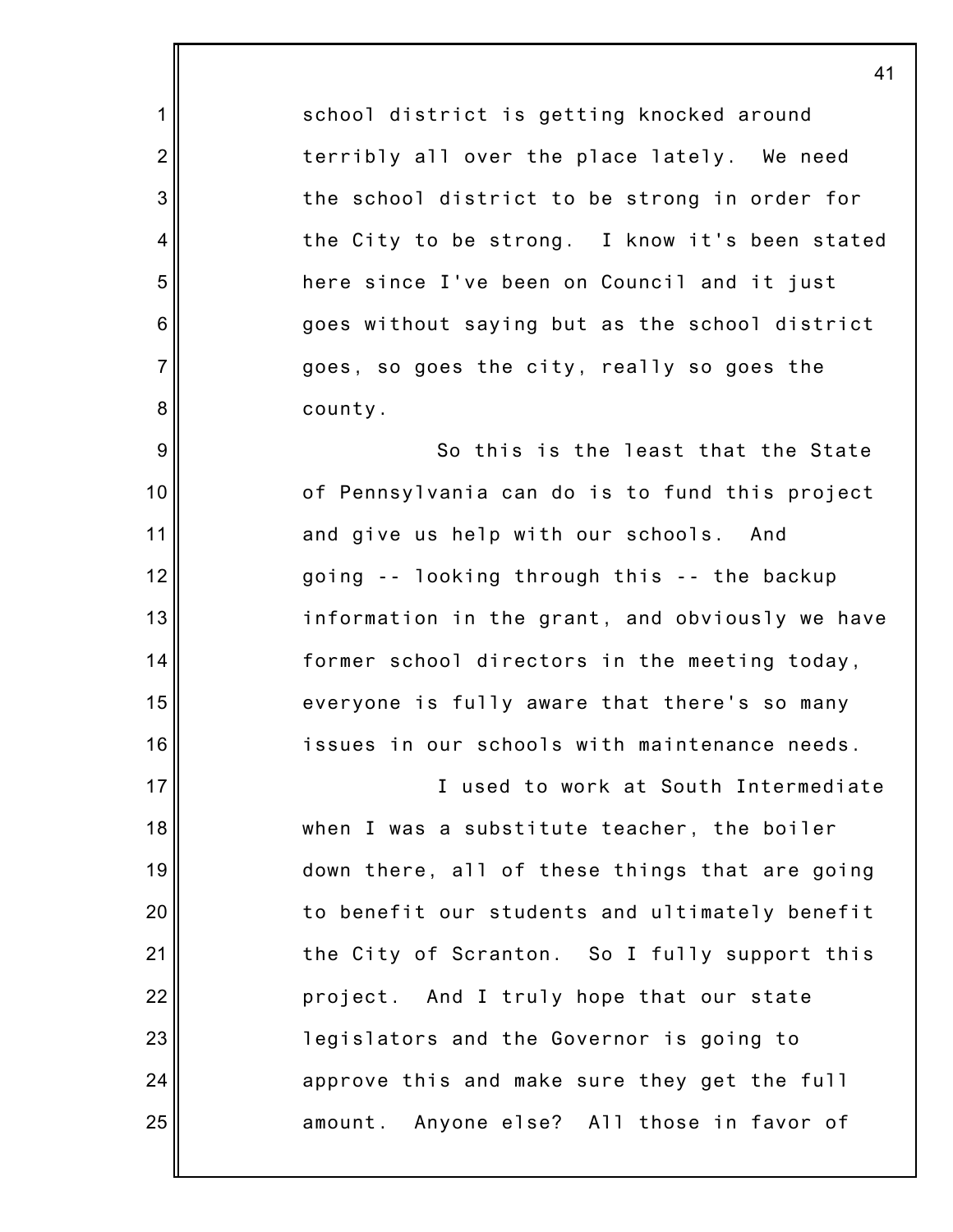|                | 42                                             |
|----------------|------------------------------------------------|
| 1              | introduction signify by saying aye.            |
| $\overline{2}$ | MR. SCHUSTER: Aye.                             |
| 3              | MR. MCANDREW: Aye.                             |
| 4              | MR. DONAHUE: Aye.                              |
| 5              | DR. ROTHCHILD: Aye.                            |
| 6              | MR. GAUGHAN: Aye. Opposed?<br>The              |
| $\overline{7}$ | ayes have it and so moved.                     |
| 8              | MS. REED: 5-G. FOR INTRODUCTION -              |
| 9              | A RESOLUTION - AUTHORIZING THE MAYOR AND       |
| 10             | OTHER APPROPRIATE CITY OFFICIALS FOR THE CITY  |
| 11             | OF SCRANTON TO EXECUTE AND ENTER INTO AN       |
| 12             | AGREEMENT WITH SMART RECYCLING COMPANY, INC.,  |
| 13             | TO PERFORM DEMOLITION WORK WITHIN THE CITY.    |
| 14             | MR. GAUGHAN: At this time I'll                 |
| 15             | entertain a motion that Item 5-G be introduced |
| 16             | into its proper committee.                     |
| 17             | MR. DONAHUE: So moved.                         |
| 18             | MR. SCHUSTER:<br>Second.                       |
| 19             | MR. GAUGHAN: On the question?<br>- On          |
| 20             | the question, I was thrilled to see this       |
| 21             | legislation in this contract with this company |
| 22             | to demolish these properties. Several of       |
| 23             | these properties have actually gotten phone    |
| 24             | calls on and e-mails over the last few years.  |
| 25             | And finally the City is taking                 |
|                |                                                |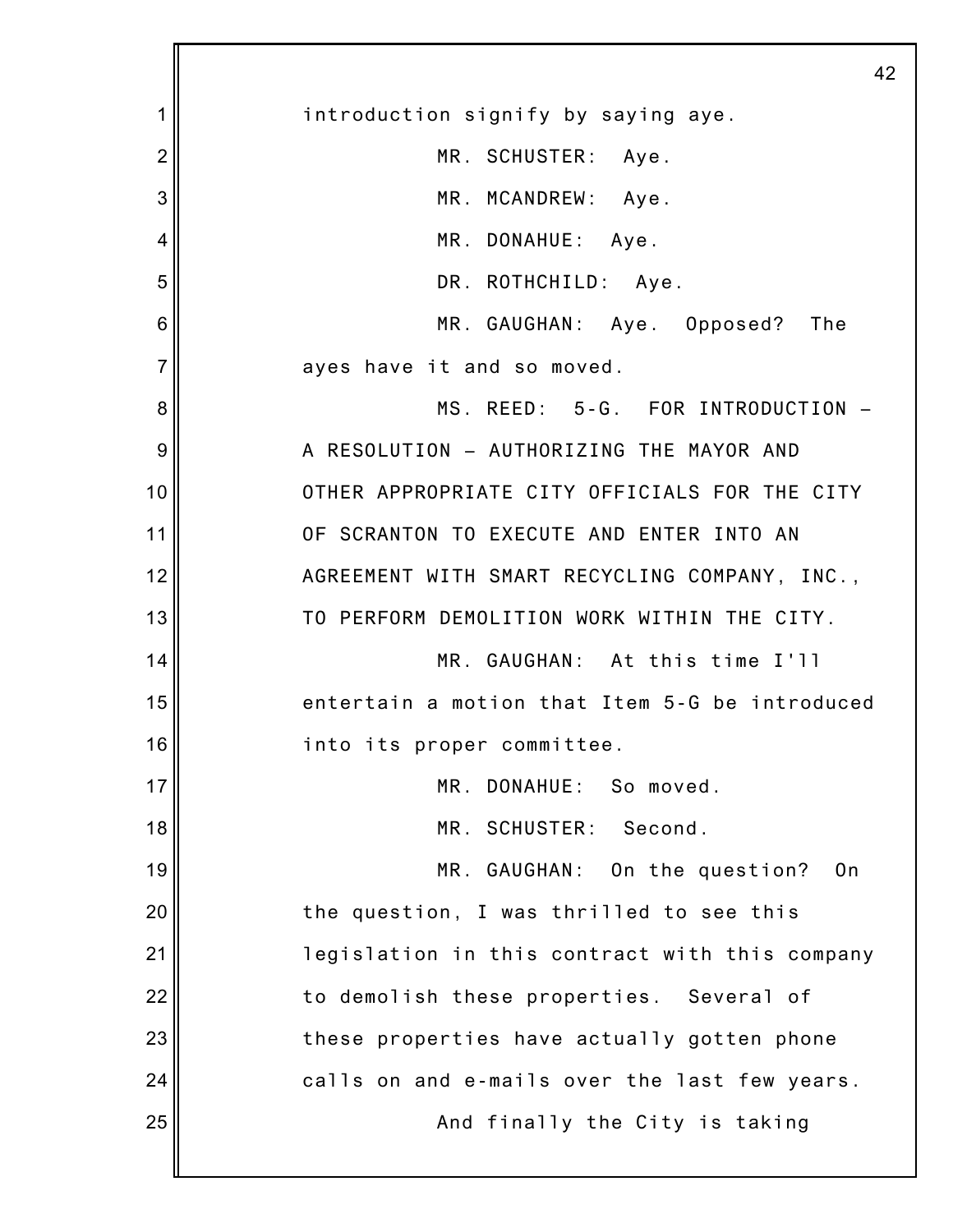action to demolish these properties. As everybody knows, there's always one home or one property in each neighborhood throughout the City, sometimes more than that that needs to come down, is blighted. And people -- it just takes down people's property values; and it's a hindrance on the neighborhood.

1

2

3

4

5

6

7

8

9

10

11

12

13

14

15

16

17

18

19

20

21

22

23

24

25

So I'm thrilled to see this. And I was also thrilled this morning in talking with Director Cipriani that there is more of this to come. I do think -- and I know that the City is going to work with the land bank to make sure that when these properties are taken down when they can be adjoined with other properties, the neighbors sometimes will want to take care of them to expand their yard and potentially put some of these properties together with other properties so that they are buildable through the land bank.

So I'm hopeful and this is going to be -- that this is going to be done rather quickly because of the nice weather and we start to see our neighborhoods improve. Anyone else on the question?

MR. DONAHUE: Yeah, on the question,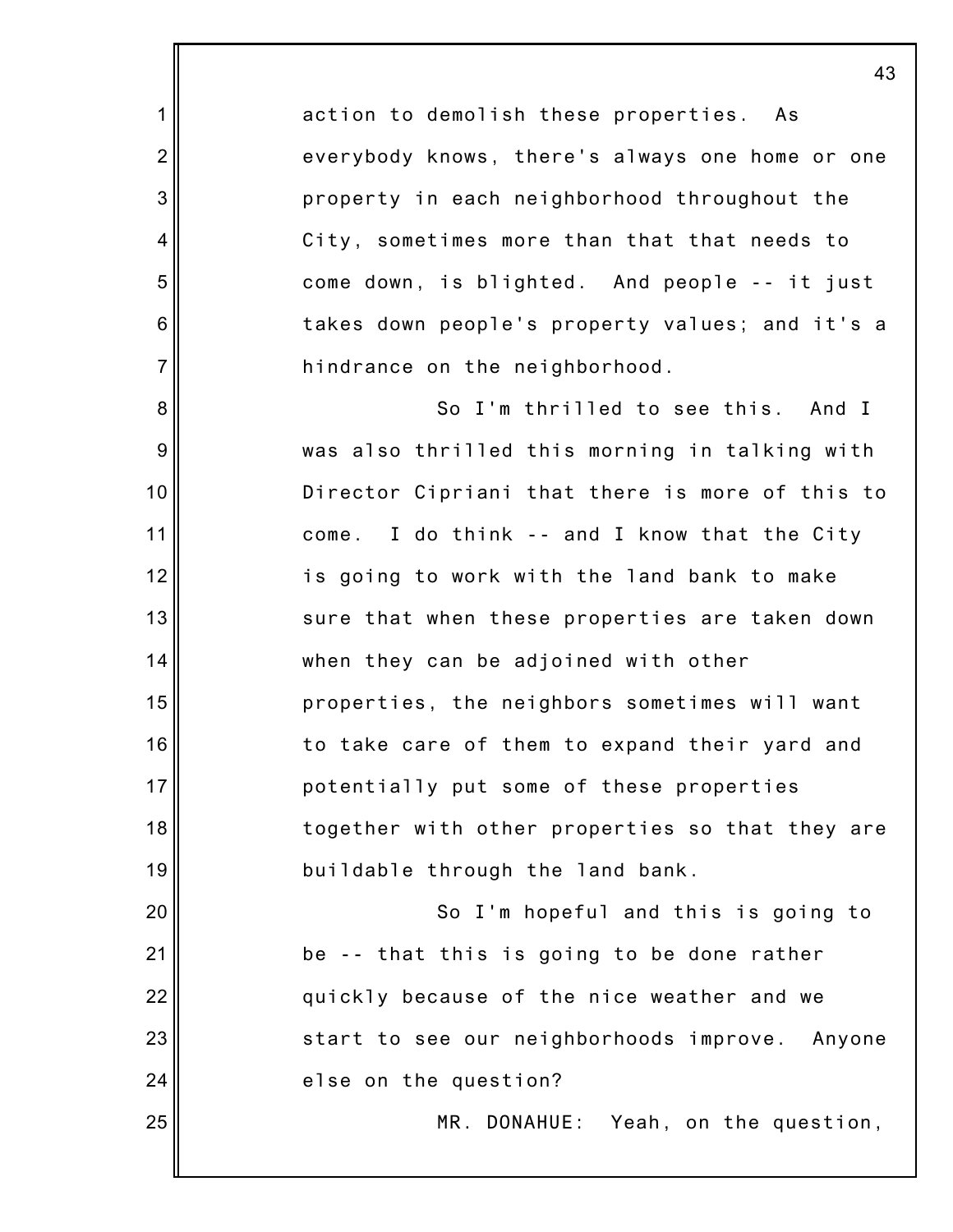|                 | 44                                              |
|-----------------|-------------------------------------------------|
| 1               | I agree, you know, looking through this list of |
| $\overline{2}$  | these properties a lot of them, you know, have  |
| 3               | been problem properties over the past three     |
| 4               | years. So I'm glad they are being taken down    |
| 5               | because they are eyesores in their              |
| $6\phantom{1}6$ | neighborhood.                                   |
| $\overline{7}$  | But I will, you know, restate my --             |
| 8               | what I said in caucus that, you know, we still  |
| $9\,$           | need to have an overall plan to avoid getting   |
| 10              | to this point with properties because most of   |
| 11              | time, like you said, going into the land bank   |
| 12              | but most of the time we tear down properties in |
| 13              | the City, nothing will ever be put up there so  |
| 14              | the land bank is the only option.               |
| 15              | So we need a better overall plan and            |
| 16              | strategy to avoid, you know, getting to this    |
| 17              | point as much as we are right now.              |
| 18              | MR. GAUGHAN: Anyone else?                       |
| 19              | MR. MCANDREW: I'm excited too                   |
| 20              | because, you know, the majority -- not the      |
| 21              | majority of complaints, but we get a constant   |
| 22              | flow of complaints concerning buildings that    |
| 23              | need to come down. So I'm glad to see it's      |
| 24              | finally going to happen. And I'm sure the       |
| 25              | public is going to be thrilled to hear this     |
|                 |                                                 |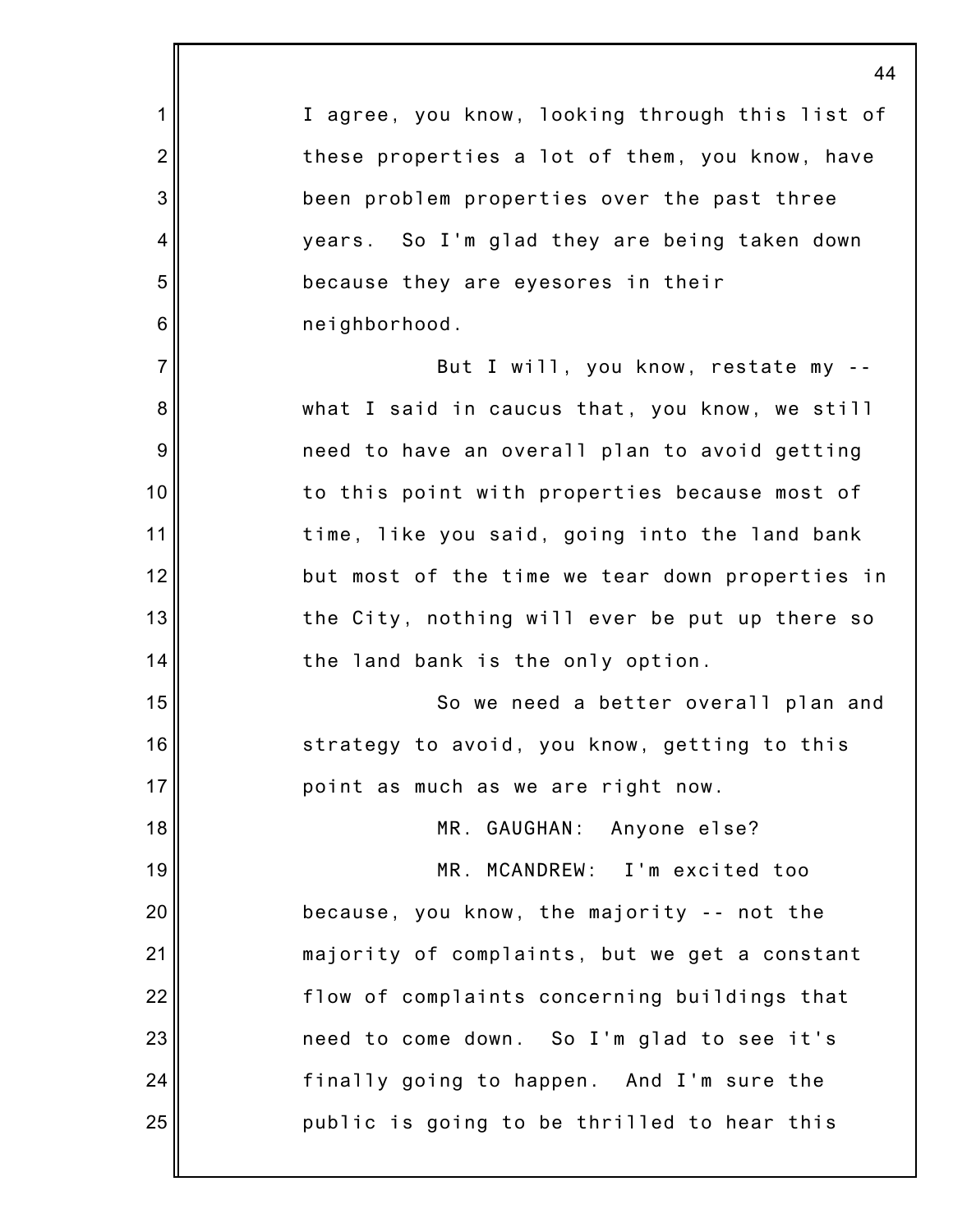1 2 3 4 5 6 7 8 9 10 11 12 13 14 15 16 17 18 19 20 21 22 23 24 25 too. MR. GAUGHAN: Okay. All those in favor of introduction signify by saying aye. MR. SCHUSTER: Aye. MR. MCANDREW: Aye. MR. DONAHUE: Aye. DR. ROTHCHILD: Aye. MR. GAUGHAN: Aye. Opposed? The ayes have it and so moved. MS. REED: SIXTH ORDER. 6-A. READING BY TITLE - FILE OF THE COUNCIL NO. 67, 2021 – AN ORDINANCE – CREATING AND ESTABLISHING SPECIAL CITY ACCOUNT NO. 02.229641 ENTITLED "HARRY AND JEANNETTE WEINBERG FOUNDATION – WESTON FIELD GRANT" FOR THE RECEIPT AND DISBURSEMENT OF CAPITAL GRANT FUNDS FROM THE HARRY AND JEANNETTE WEINBERG FOUNDATION, INC. MR. GAUGHAN: You've heard reading by title of Item 6-A. What is your pleasure? MR. DONAHUE: Mr. Chairman, I move that Item 6-A pass reading by title. MR. SCHUSTER: Second. MR. GAUGHAN: On the question? All those in favor signify by saying aye.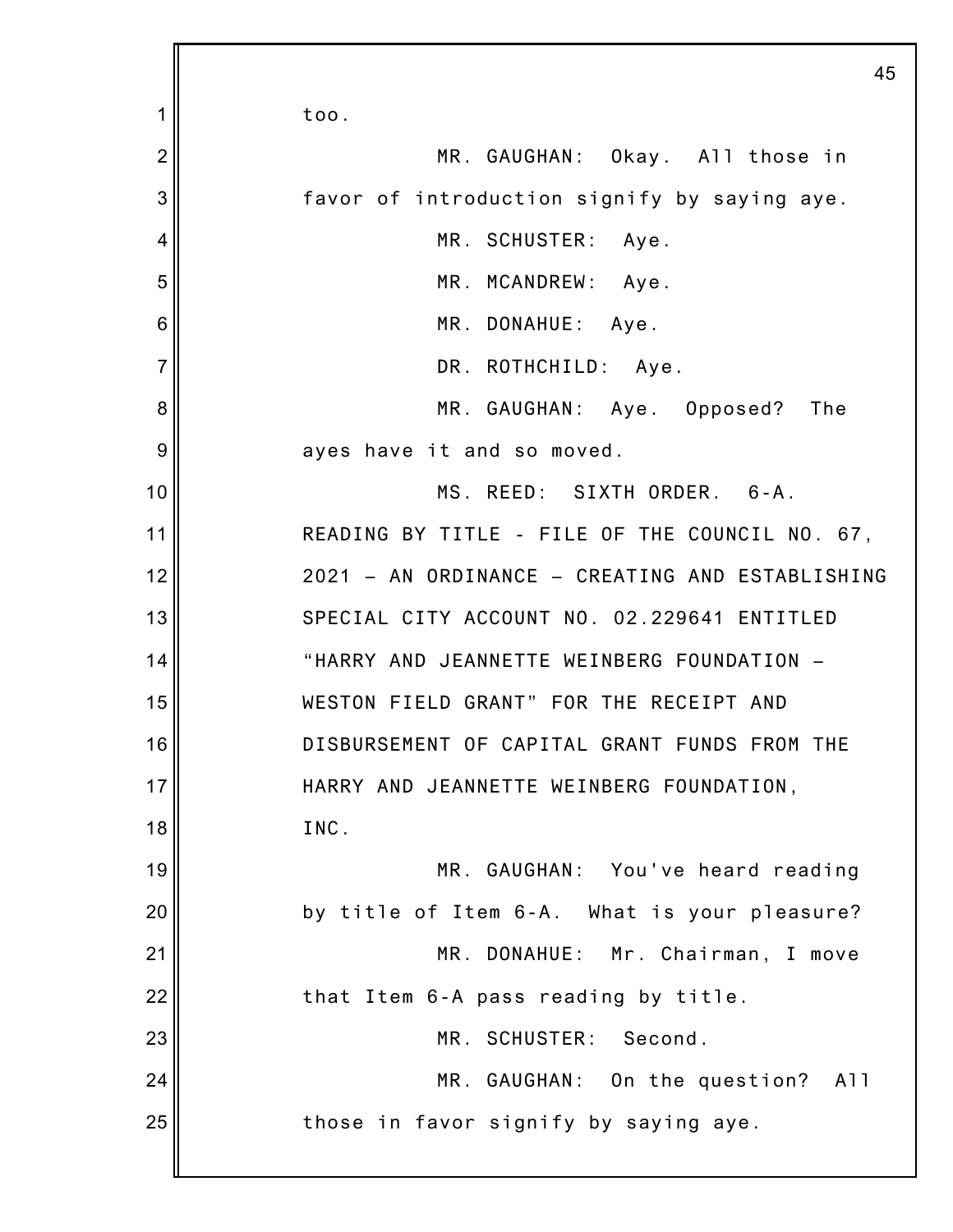|                | 46                                            |
|----------------|-----------------------------------------------|
| 1              | MR. SCHUSTER: Aye.                            |
| $\overline{2}$ | MR. MCANDREW: Aye.                            |
| 3              | MR. DONAHUE: Aye.                             |
| 4              | DR. ROTHCHILD: Aye.                           |
| 5              | MR. GAUGHAN: Aye. Opposed?<br>The             |
| 6              | ayes have it and so moved.                    |
| $\overline{7}$ | MS. REED: SEVENTH ORDER. 7-A. FOR             |
| 8              | CONSIDERATION BY THE COMMITTEE ON COMMUNITY   |
| 9              | DEVELOPMENT - FOR ADOPTION - RESOLUTION NO.   |
| 10             | 156, 2021 - RATIFYING AND APPROVING OF THE    |
| 11             | EXECUTION AND SUBMISSION OF THE GRANT         |
| 12             | APPLICATION BY THE CITY OF SCRANTON TO THE    |
| 13             | DEPARTMENT OF CONSERVATION AND NATURAL        |
| 14             | RESOURCES FOR THE PROJECT TO BE KNOWN         |
| 15             | AS THE CONNELL PARK REHABILITATION LOCATED AT |
| 16             | CONNELL PARK, SCRANTON, PENNSYLVANIA, AND     |
| 17             | AUTHORIZING THE MAYOR AND OTHER APPROPRIATE   |
| 18             | OFFICIALS OF THE CITY OF SCRANTON,            |
| 19             | PENNSYLVANIA, TO ACCEPT THE GRANT, IF         |
| 20             | SUCCESSFUL, AND EXECUTE AND ENTER INTO A      |
| 21             | GRANT CONTRACT AND COMMITMENT LETTER AWARDED  |
| 22             | FOR SUCH PROJECT.                             |
| 23             | MR. GAUGHAN: What is the                      |
| 24             | recommendation of the Chairperson for the     |
| 25             | Committee on Community Development?           |
|                |                                               |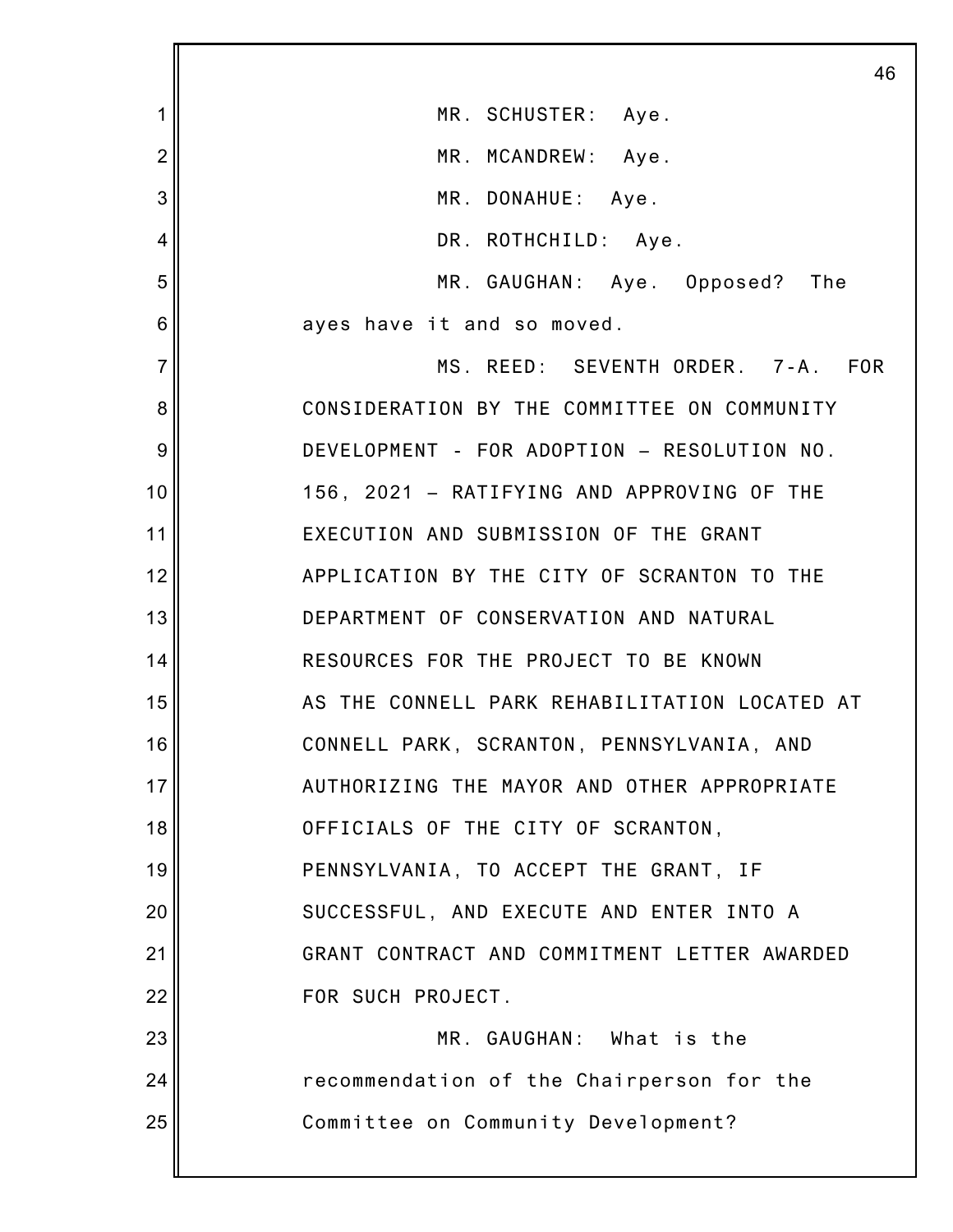|                | 47                                                         |
|----------------|------------------------------------------------------------|
| 1              | DR. ROTHCHILD: As Chair for the                            |
| $\overline{2}$ | Committee on Community Development, I recommend            |
| 3              | final passage of Item 7-A.                                 |
| 4              | MR. SCHUSTER: Second.                                      |
| 5              | MR. GAUGHAN: On the question?                              |
| 6              | MR. SCHUSTER: On the question, I'd                         |
| $\overline{7}$ | just like to say it's nice to see some of these            |
| 8              | parks getting some money put towards them.<br>$\mathbf{I}$ |
| 9              | did have the pleasure of playing baseball here             |
| 10             | in high school and happy to support this.                  |
| 11             | MR. GAUGHAN: Anyone else? Roll                             |
| 12             | call, please.                                              |
| 13             | MS. REED: Mr. Schuster.                                    |
| 14             | MR. SCHUSTER: Yes.                                         |
| 15             | MS. REED: Mr. McAndrew.                                    |
| 16             | MR. MCANDREW:<br>Yes.                                      |
| 17             | MS. REED: Dr. Rothchild.                                   |
| 18             | DR. ROTHCHILD: Yes.                                        |
| 19             | MS. REED: Mr. Donahue.                                     |
| 20             | MR. DONAHUE:<br>Yes.                                       |
| 21             | MS. REED: Mr. Gaughan.                                     |
| 22             | MR. GAUGHAN: Yes. I hereby declare                         |
| 23             | Item 7-A legally and lawfully adopted.                     |
| 24             | MS. REED: 7-B. FOR CONSIDERATION                           |
| 25             | BY THE COMMITTEE ON COMMUNITY DEVELOPMENT -                |
|                |                                                            |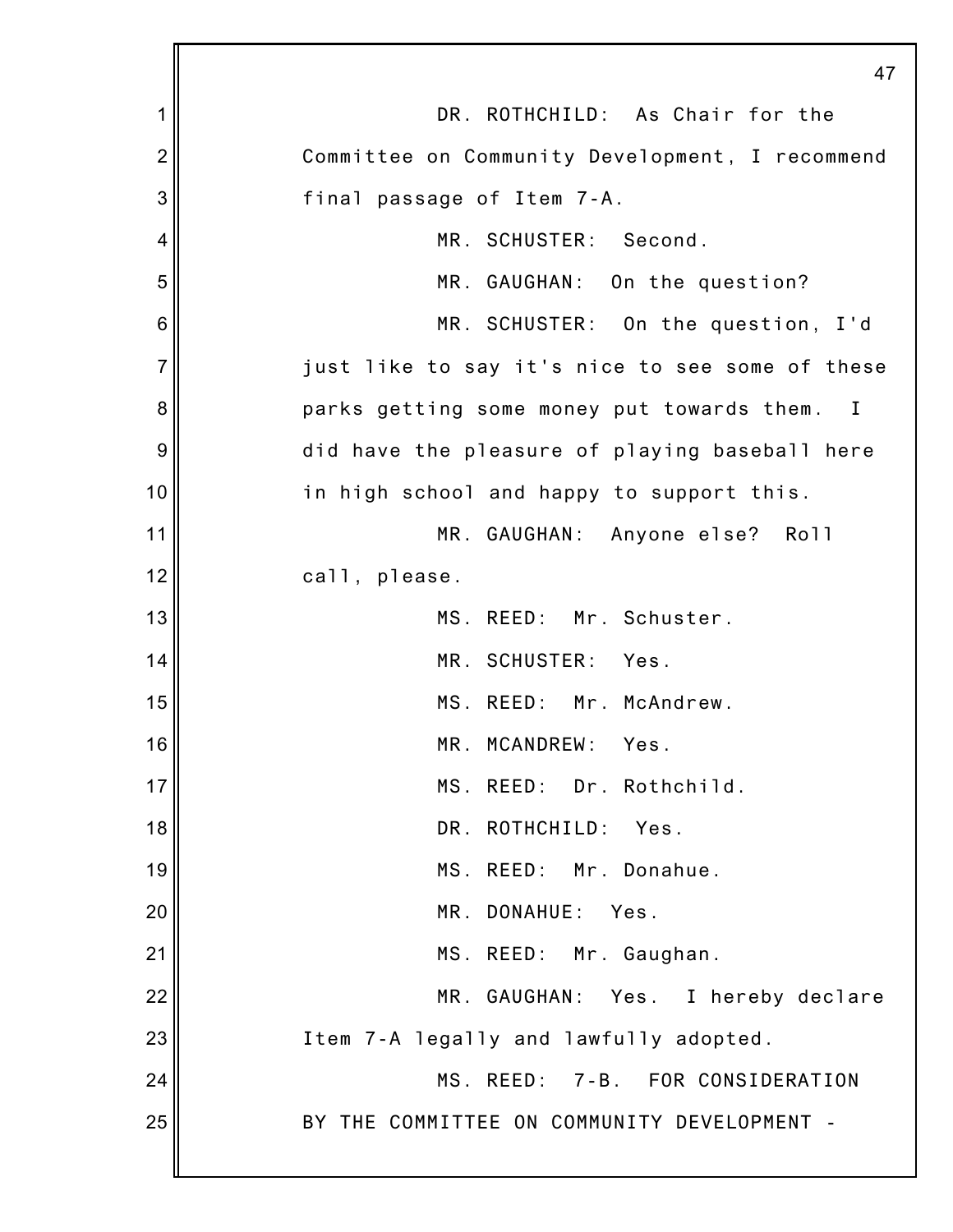|                | 48                                              |
|----------------|-------------------------------------------------|
| 1              | FOR ADOPTION - RESOLUTION NO. 157, 2021 -       |
| $\overline{2}$ | RATIFYING AND APPROVING OF THE EXECUTION AND    |
| 3              | SUBMISSION OF THE GRANT APPLICATION BY THE CITY |
| 4              | OF SCRANTON TO THE DEPARTMENT OF CONSERVATION   |
| 5              | AND NATURAL RESOURCES FOR THE PROJECT TO BE     |
| 6              | KNOWN AS THE NAY AUG PARK SWIM COMPLEX LOCATED  |
| $\overline{7}$ | AT NAY AUG PARK, SCRANTON, PENNSYLVANIA, AND    |
| 8              | AUTHORIZING THE MAYOR AND OTHER APPROPRIATE     |
| 9              | OFFICIALS OF THE CITY OF SCRANTON,              |
| 10             | PENNSYLVANIA, TO ACCEPT THE GRANT, IF           |
| 11             | SUCCESSFUL, AND EXECUTE AND ENTER INTO A        |
| 12             | GRANT CONTRACT AND COMMITMENT LETTER AWARDED    |
| 13             | FOR SUCH PROJECT.                               |
| 14             | MR. GAUGHAN: What is the                        |
| 15             | recommendation of the Chairperson for the       |
| 16             | Committee on Community Development?             |
| 17             | DR. ROTHCHILD: As Chair for the                 |
| 18             | Committee on Community Development, I recommend |
| 19             | final passage of Item 7-B.                      |
| 20             | MR. SCHUSTER:<br>Second.                        |
| 21             | MR. DONAHUE: Second.                            |
| 22             | MR. GAUGHAN: On the question?                   |
| 23             | MR. DONAHUE: On the question, I was             |
| 24             | happy to -- that President Gaughan had the      |
| 25             | chance to talk to the Mayor and Director        |
|                |                                                 |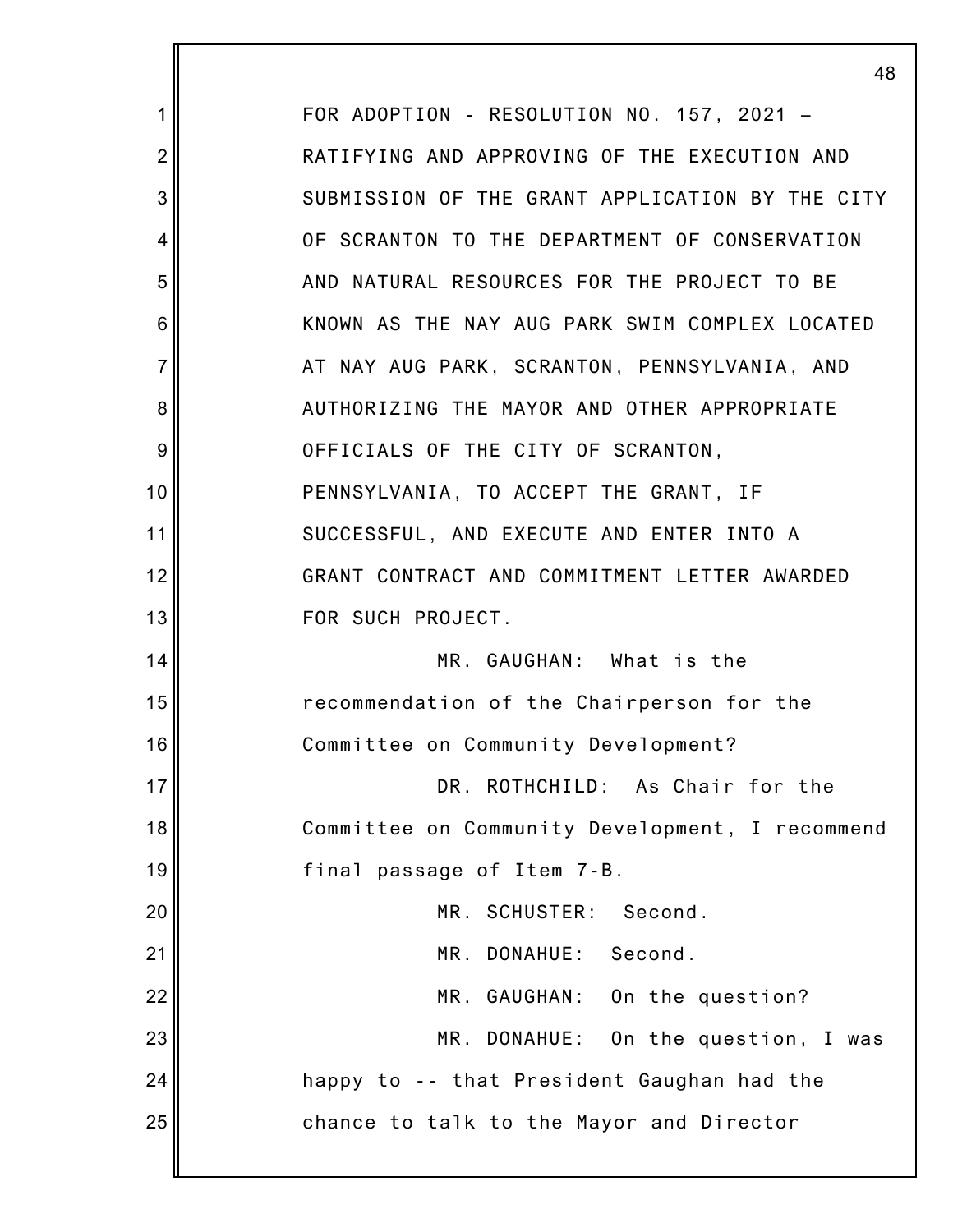|                 | 49                                               |
|-----------------|--------------------------------------------------|
| 1               | Cipriani this morning to clear up the fact       |
| $\overline{2}$  | that, you know, this necessarily isn't a done    |
| 3               | deal in terms of design and that Council as      |
| 4               | well as the Recreation Authority will have some  |
| 5               | input what the final project will look like.     |
| $6\phantom{1}6$ | MR. GAUGHAN:<br>Okay.                            |
| $\overline{7}$  | DR. ROTHCHILD: On the question, I                |
| 8               | agree with Councilman Donahue that, you know,    |
| $\overline{9}$  | I'm glad that our input will be considered       |
| 10              | because I think we all had thoughts about this   |
| 11              | and it's a lot of money that we'll be putting    |
| 12              | into the park either way no matter what plan we  |
| 13              | choose.                                          |
| 14              | And we want to make sure that it's               |
| 15              | going to be the best most successful plan.<br>So |
| 16              | happy to vote tonight for the Scranton           |
| 17              | Application and I look forward to continuing     |
| 18              | to discuss improvements to the park.             |
| 19              | MR. GAUGHAN: Very good. Anyone                   |
| 20              | else? Roll call, please.                         |
| 21              | MS. REED: Mr. Schuster.                          |
| 22              | MR. SCHUSTER: Yes.                               |
| 23              | MS. REED: Mr. McAndrew.                          |
| 24              | MR. MCANDREW:<br>Yes.                            |
| 25              | MS. REED: Dr. Rothchild.                         |
|                 |                                                  |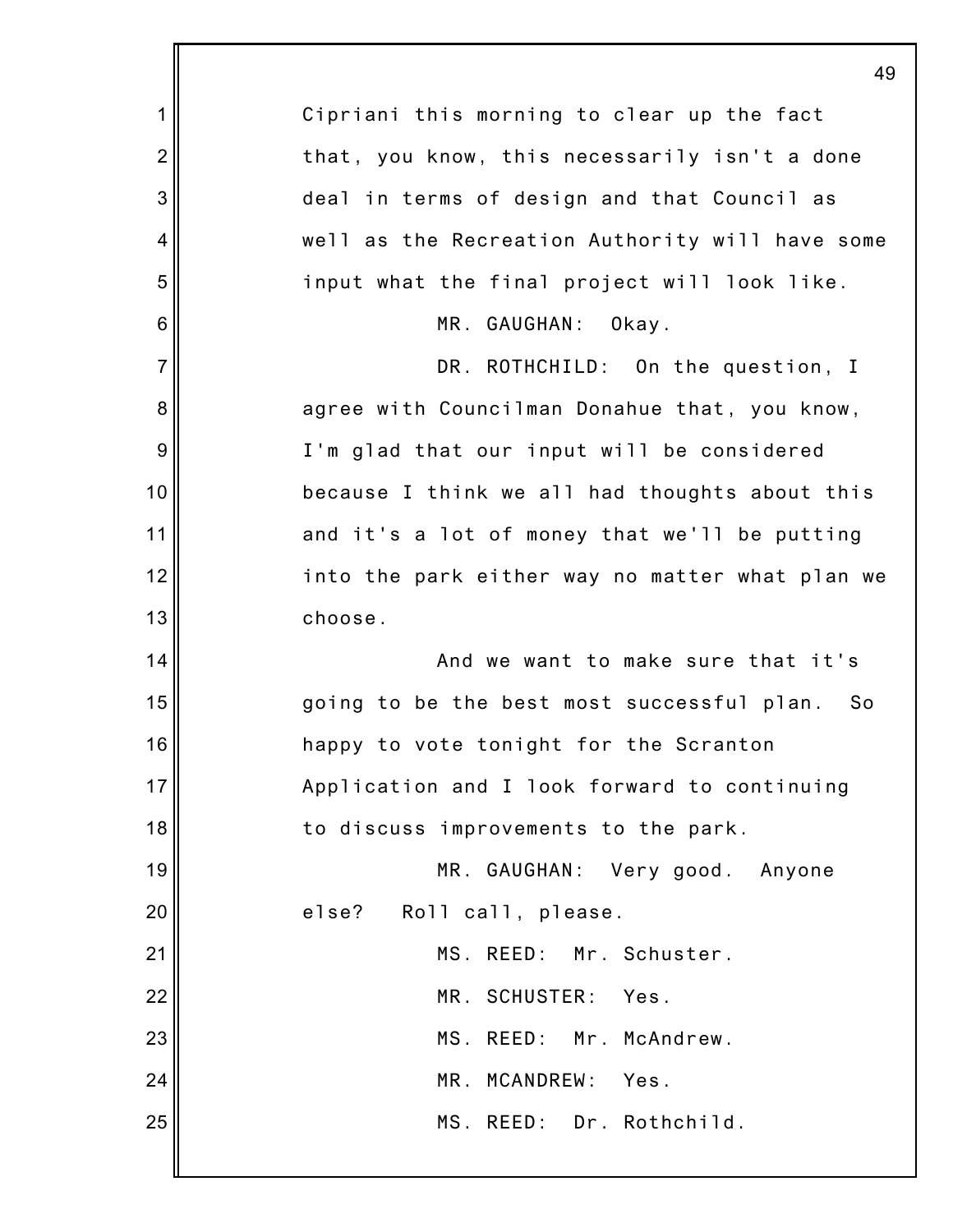|                | 50                                              |
|----------------|-------------------------------------------------|
| 1              | DR. ROTHCHILD: Yes.                             |
| $\overline{c}$ | MS. REED: Mr. Donahue.                          |
| 3              | MR. DONAHUE: Yes.                               |
| 4              | MS. REED: Mr. Gaughan.                          |
| 5              | MR. GAUGHAN: Yes. I hereby declare              |
| 6              | Item 7-B legally and lawfully adopted.          |
| $\overline{7}$ | MS. REED: 7-C. FOR CONSIDERATION BY             |
| 8              | THE COMMITTEE ON COMMUNITY DEVELOPMENT -        |
| 9              | FOR ADOPTION - RESOLUTION NO. 158, 2021 -       |
| 10             | RATIFYING AND APPROVING OF THE EXECUTION AND    |
| 11             | SUBMISSION OF THE GRANT APPLICATION BY THE CITY |
| 12             | OF SCRANTON TO THE DEPARTMENT OF CONSERVATION   |
| 13             | AND NATURAL RESOURCES FOR THE PROJECT TO BE     |
| 14             | KNOWN AS THE WESTON PARK REHABILITATION LOCATED |
| 15             | AT WESTON PARK, SCRANTON, PENNSYLVANIA, AND     |
| 16             | AUTHORIZING THE MAYOR AND OTHER APPROPRIATE     |
| 17             | OFFICIALS OF THE CITY OF SCRANTON,              |
| 18             | PENNSYLVANIA, TO ACCEPT THE GRANT, IF           |
| 19             | SUCCESSFUL, AND EXECUTE AND ENTER INTO A        |
| 20             | GRANT CONTRACT AND COMMITMENT LETTER AWARDED    |
| 21             | FOR SUCH PROJECT.                               |
| 22             | MR. GAUGHAN: What is the                        |
| 23             | recommendation of the Chairperson for the       |
| 24             | Committee on Community Development?             |
| 25             | DR. ROTHCHILD: As Chair for the                 |
|                |                                                 |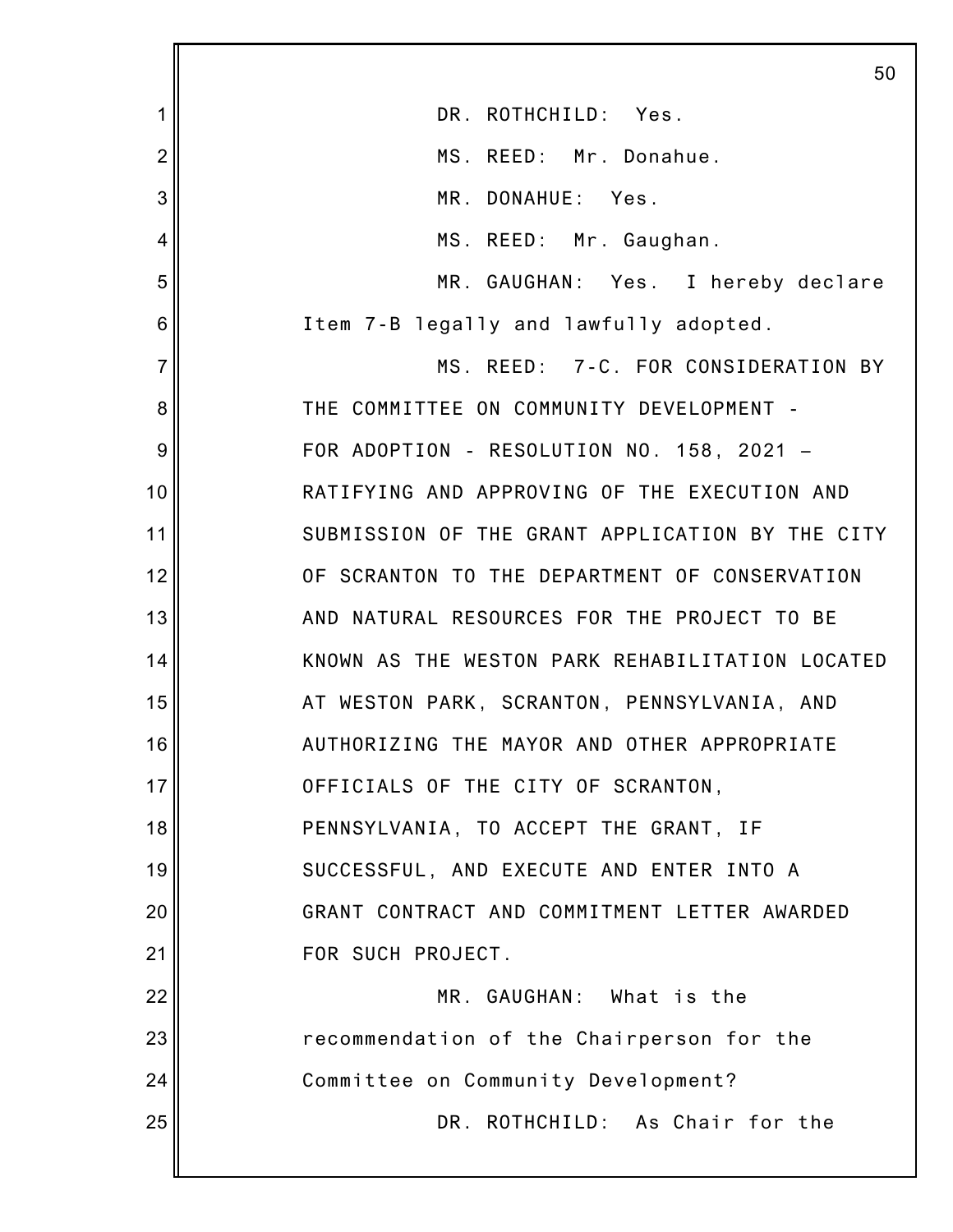|                | 51                                              |
|----------------|-------------------------------------------------|
| 1              | Committee on Community Development, I recommend |
| $\overline{2}$ | final passage of Item 7-C.                      |
| 3              | MR. SCHUSTER: Second.                           |
| 4              | MR. GAUGHAN: On the question?                   |
| 5              | MR. SCHUSTER: On the question, all              |
| 6              | three projects here I wish the City success     |
| $\overline{7}$ | with the grants and also had the opportunity to |
| 8              | play sports at Weston Park during my high       |
| 9              | school and teener league years and wish them    |
| 10             | success.                                        |
| 11             | MR. GAUGHAN: Okay. Anyone else?                 |
| 12             | Roll call, please.                              |
| 13             | MS. REED: Mr. Schuster.                         |
| 14             | MR SCHUSTER: Yes.                               |
| 15             | MS. REED: Mr. McAndrew.                         |
| 16             | MR. MCANDREW: Yes.                              |
| 17             | MS. REED: Dr. Rothchild.                        |
| 18             | DR. ROTHCHILD: Yes.                             |
| 19             | MS. REED: Mr. Donahue.                          |
| 20             | MR. DONAHUE:<br>Yes.                            |
| 21             | MS. REED: Mr. Gaughan.                          |
| 22             | MR. GAUGHAN: Yes. I hereby declare              |
| 23             | Item 7-C legally and lawfully adopted.          |
| 24             | MS. REED: EIGHTH ORDER.<br>0LD                  |
| 25             | BUSINESS. Nothing at this time.                 |
|                |                                                 |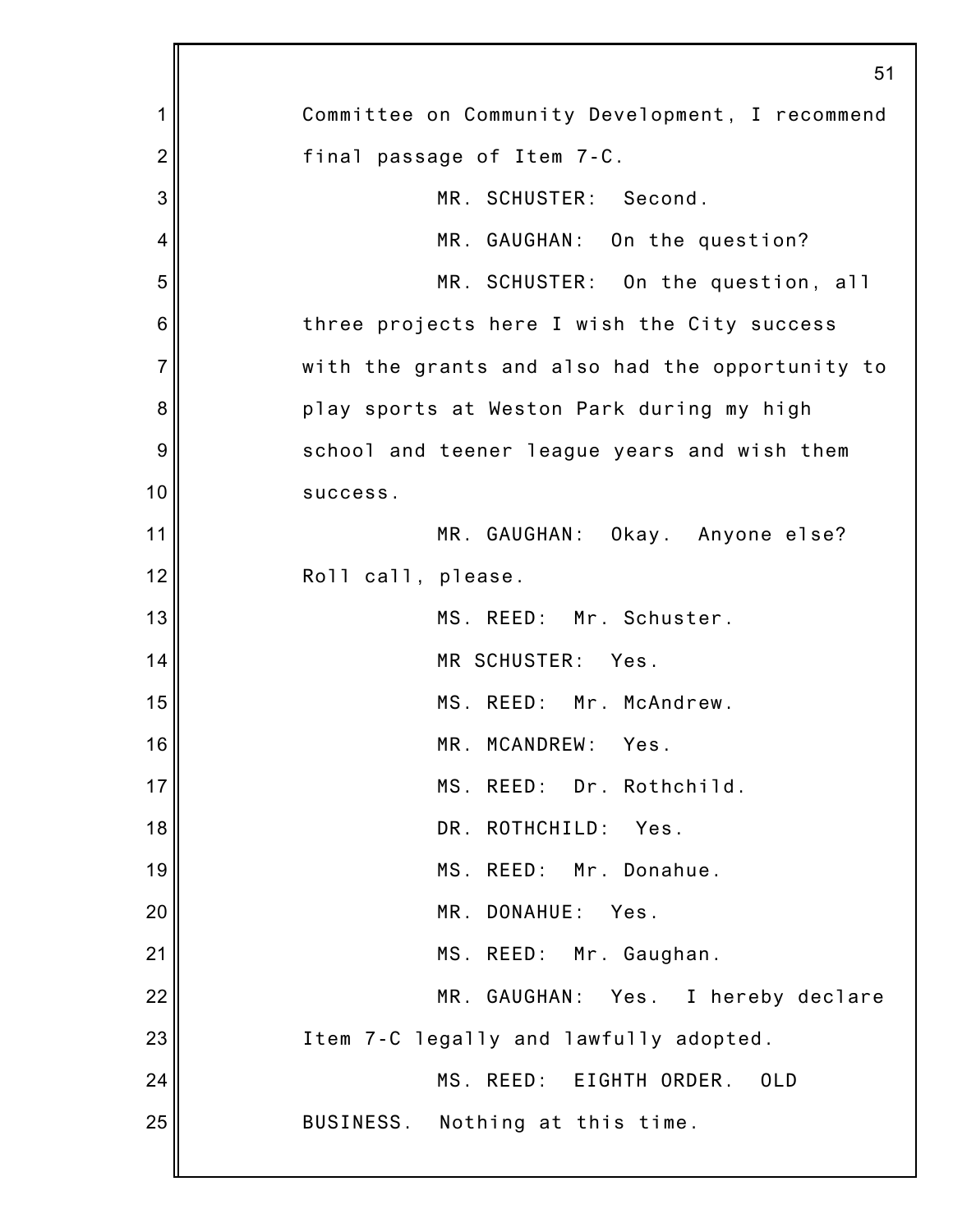|                | 52                                            |
|----------------|-----------------------------------------------|
| 1              | MR. GAUGHAN: If there is no further           |
| $\overline{2}$ | business, I'll entertain a motion to adjourn. |
| 3              | MR. DONAHUE: Motion to adjourn.               |
| $\overline{4}$ | MR. GAUGHAN: This meeting is                  |
| 5              | adjourned. Lori, thank you. Enjoy your        |
| 6              | retirement. Enjoy your free Tuesday nights    |
| $\overline{7}$ | now.                                          |
| 8              | MR. DONAHUE: Thank you, Lori.                 |
| 9              | MS. REED: Thank you everyone.                 |
| 10             | MR. SCHUSTER: Have a good night,              |
| 11             | Lori.                                         |
| 12             |                                               |
| 13             |                                               |
| 14             |                                               |
| 15             |                                               |
| 16             |                                               |
| 17             |                                               |
| 18             |                                               |
| 19             |                                               |
| 20             |                                               |
| 21             |                                               |
| 22             |                                               |
| 23             |                                               |
| 24             |                                               |
| 25             |                                               |
|                |                                               |